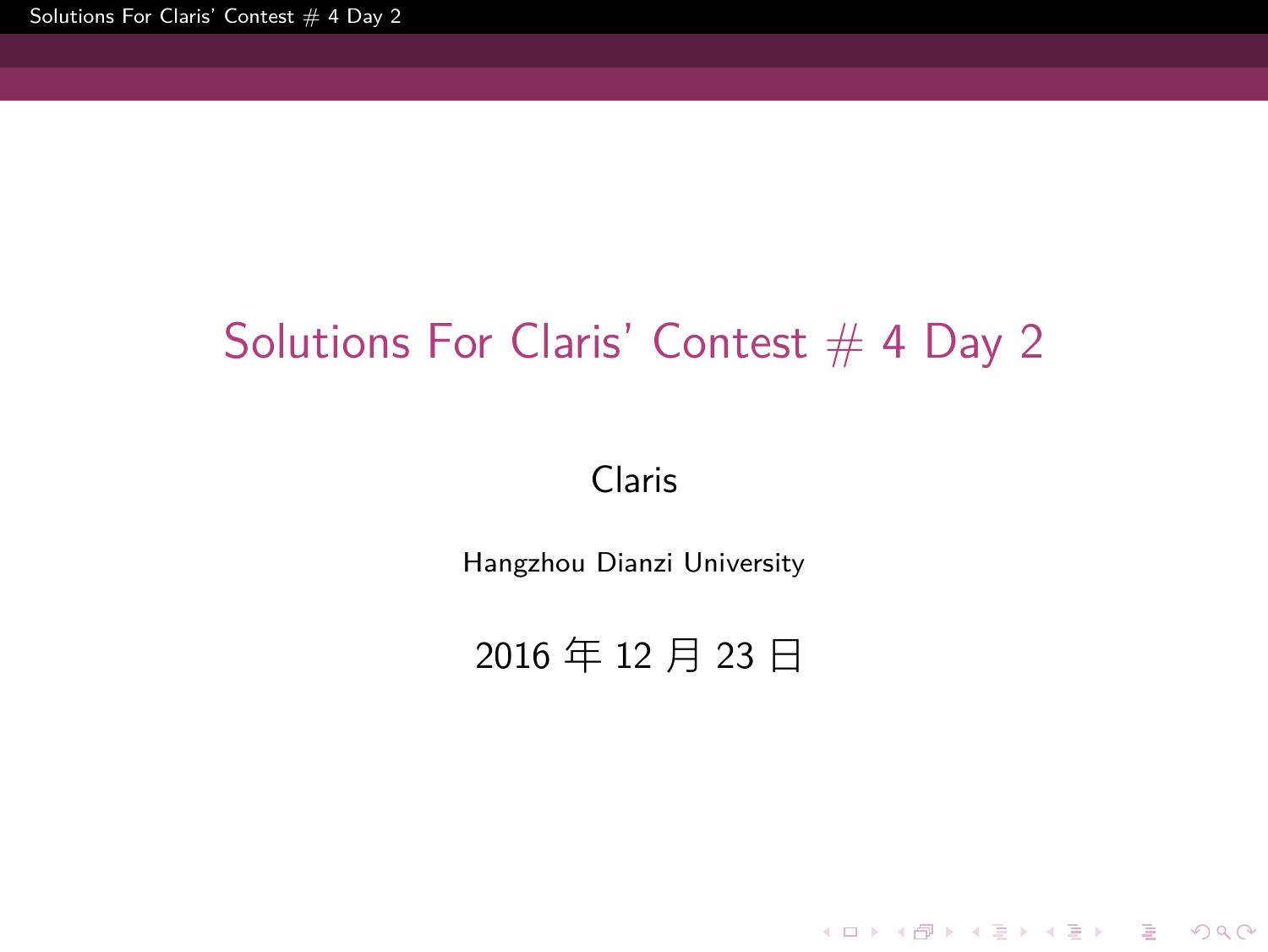olutions For Claris' Contest  $\#$  4 Day 2

友好城市 (friend.c/cpp/pas) **Description** 

友好城市 (friend.c/cpp/pas)

给定一张 *n* 个点,*m* 条边的有向图。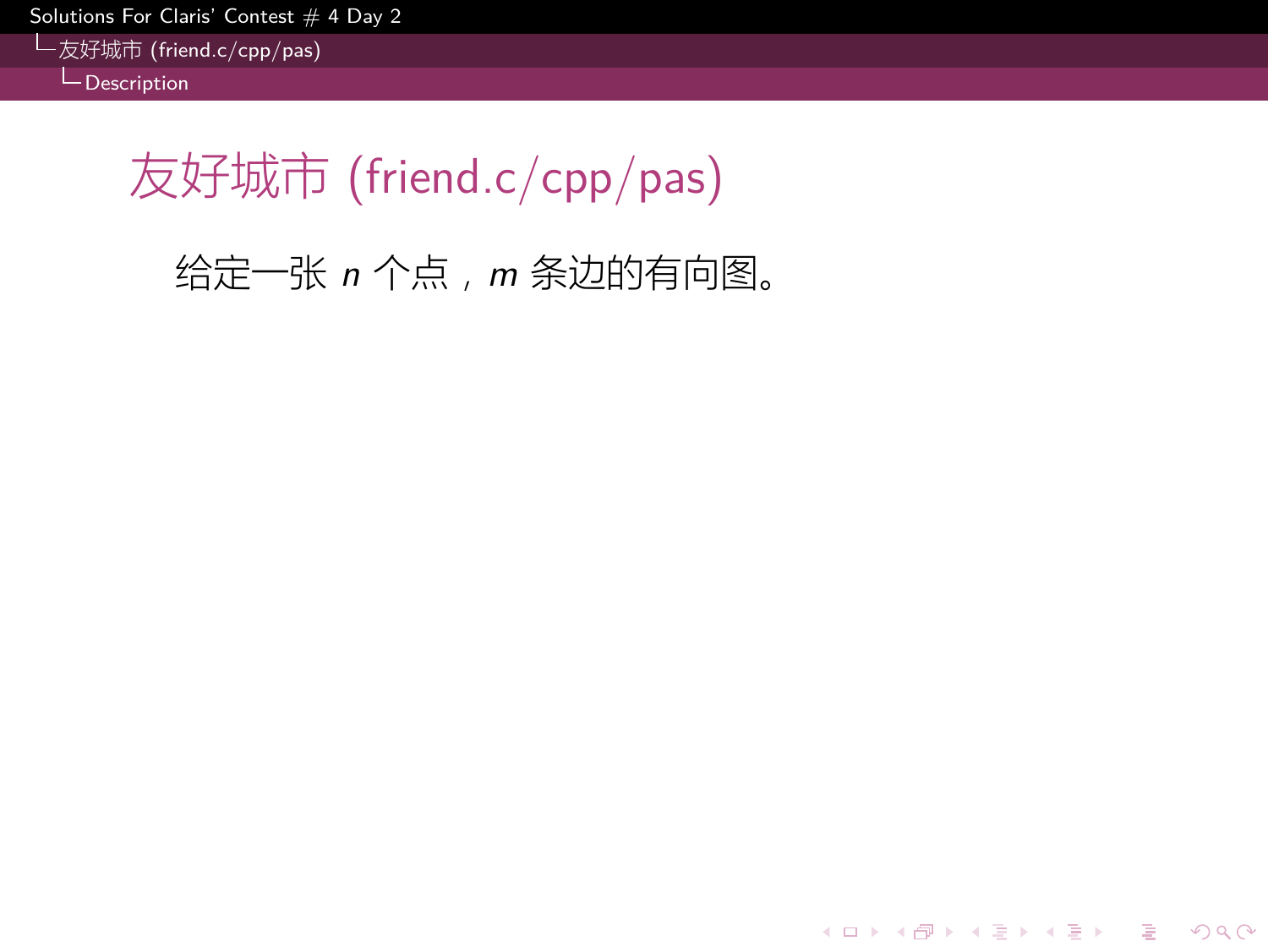olutions For Claris' Contest  $\#$  4 Day 2

友好城市 (friend.c/cpp/pas)  $L_{\text{Description}}$ 

友好城市 (friend.c/cpp/pas)

给定一张 *n* 个点,*m* 条边的有向图。

*q* 次询问,每次给定一个区间 [*l,r*],问仅保留编号在这个区 间内的边时,能互相到达的点对数。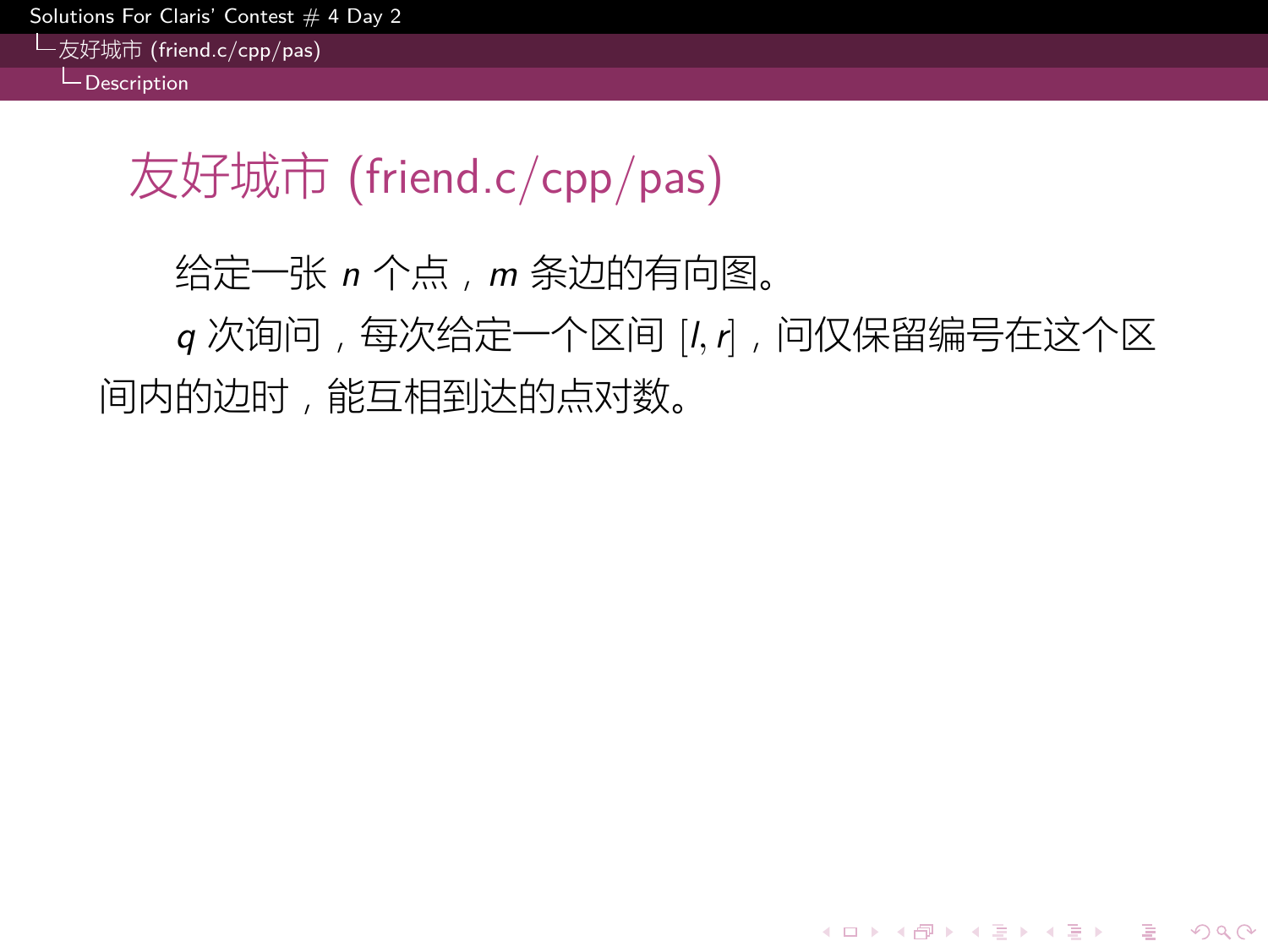itions For Claris' Contest  $\#$  4 Day 2 友好城市 (friend.c/cpp/pas)

L-Description

友好城市 (friend.c/cpp/pas)

给定一张 *n* 个点,*m* 条边的有向图。

*q* 次询问,每次给定一个区间 [*l,r*],问仅保留编号在这个区 间内的边时,能互相到达的点对数。

对于 30% 的数据,*n ≤* 50,*m ≤* 1000,*q ≤* 1000。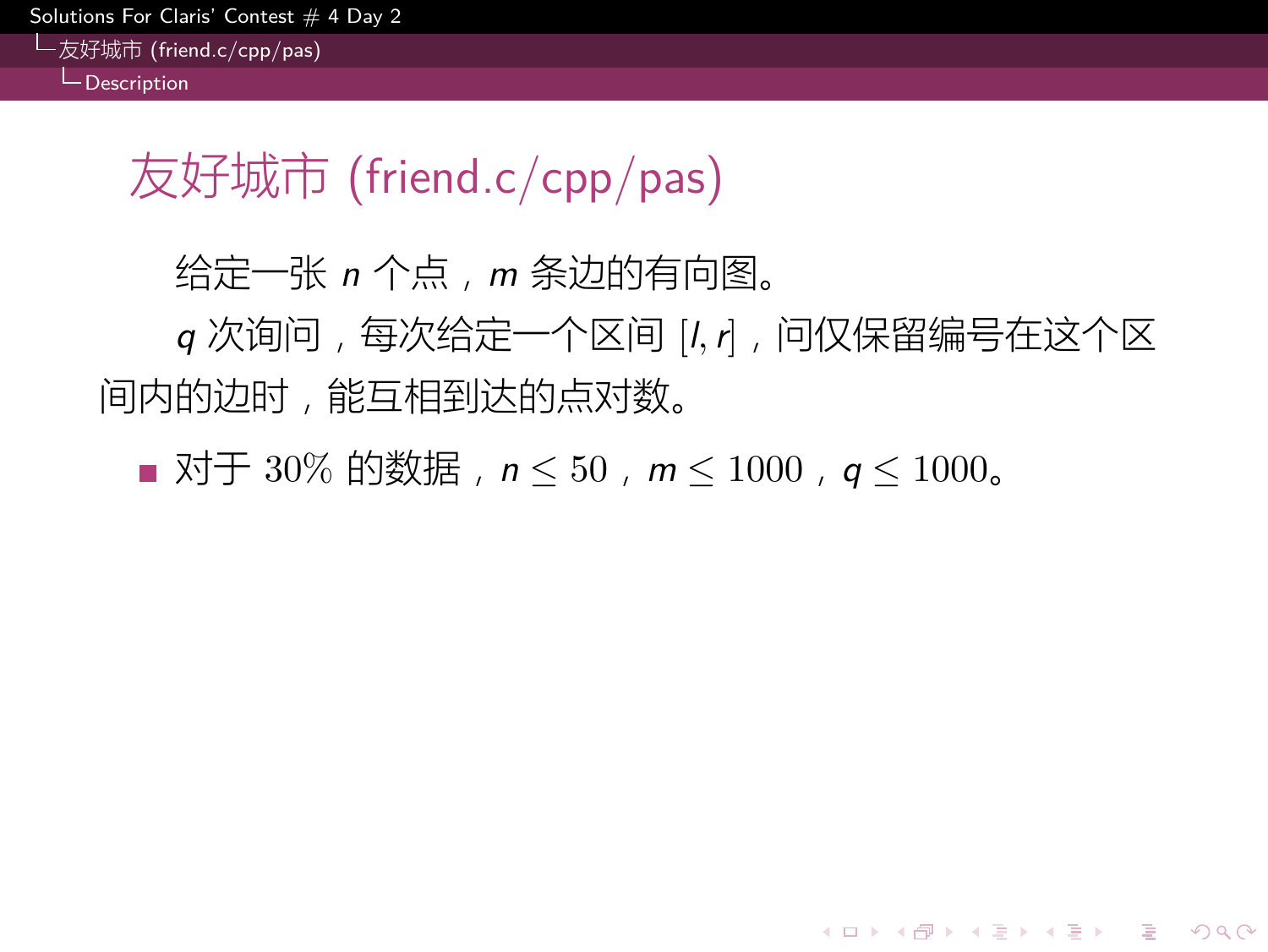#### tions For Claris' Contest  $\#$ 友好城市 (friend.c/cpp/pas)  $L_{\text{Description}}$

### 友好城市 (friend.c/cpp/pas)

给定一张 *n* 个点,*m* 条边的有向图。

*q* 次询问,每次给定一个区间 [*l,r*],问仅保留编号在这个区 间内的边时,能互相到达的点对数。

- 对于 30% 的数据,*n ≤* 50,*m ≤* 1000,*q ≤* 1000。
- 对于 70% 的数据, n ≤ 150, m ≤ 300000, q ≤ 50000, 询 问区间互不包含。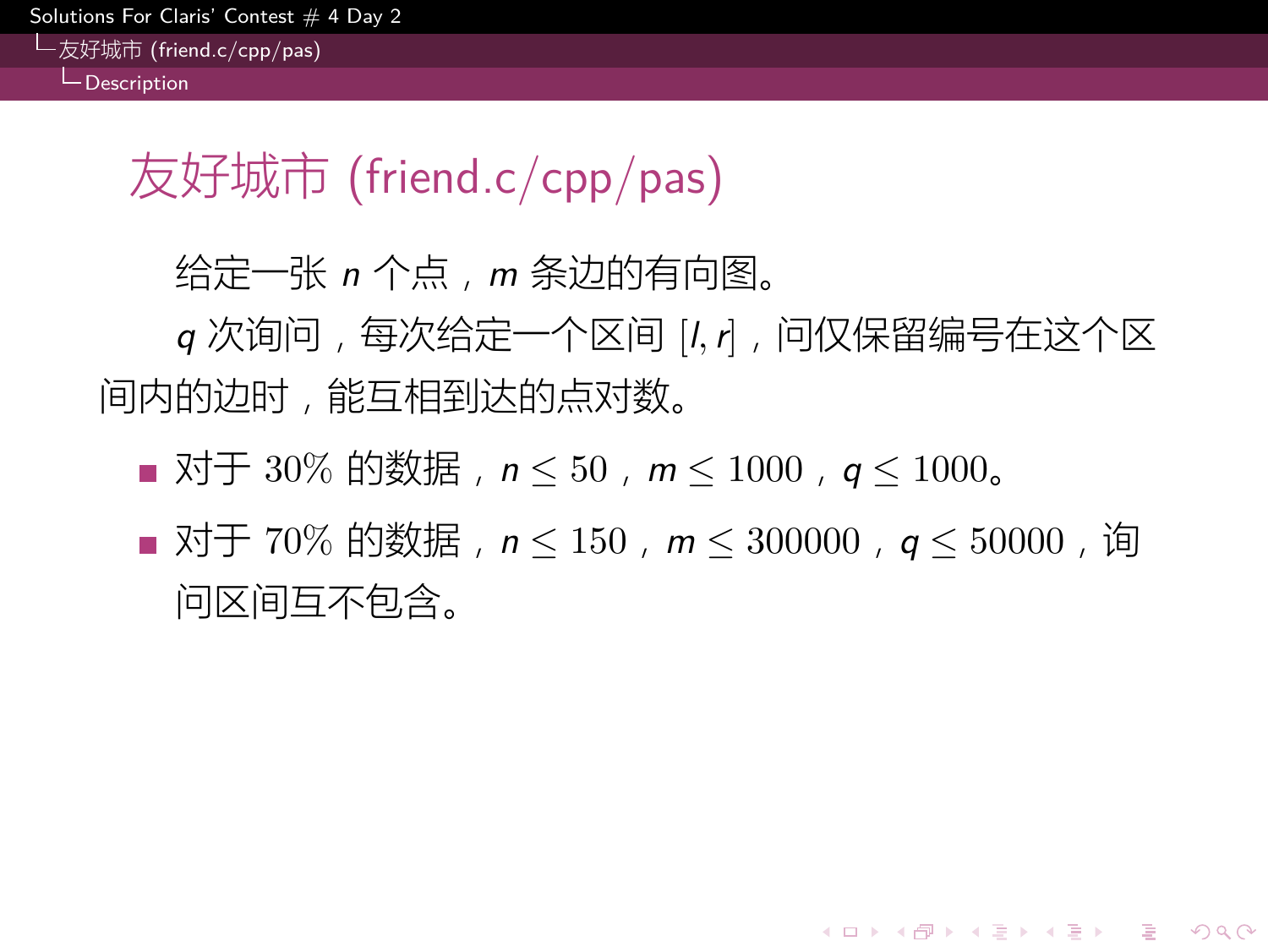#### ons For Claris' Contest 友好城市 (friend.c/cpp/pas)

 $L_{\text{Descritition}}$ 

### 友好城市 (friend.c/cpp/pas)

给定一张 *n* 个点,*m* 条边的有向图。

*q* 次询问,每次给定一个区间 [*l,r*],问仅保留编号在这个区 间内的边时,能互相到达的点对数。

- 对于 30% 的数据,*n ≤* 50,*m ≤* 1000,*q ≤* 1000。
- 对于 70% 的数据, n ≤ 150, m ≤ 300000, q ≤ 50000, 询 问区间互不包含。
- 对于 100% 的数据,  $n \le 150$ ,  $m \le 300000$ ,  $q \le 50000$ 。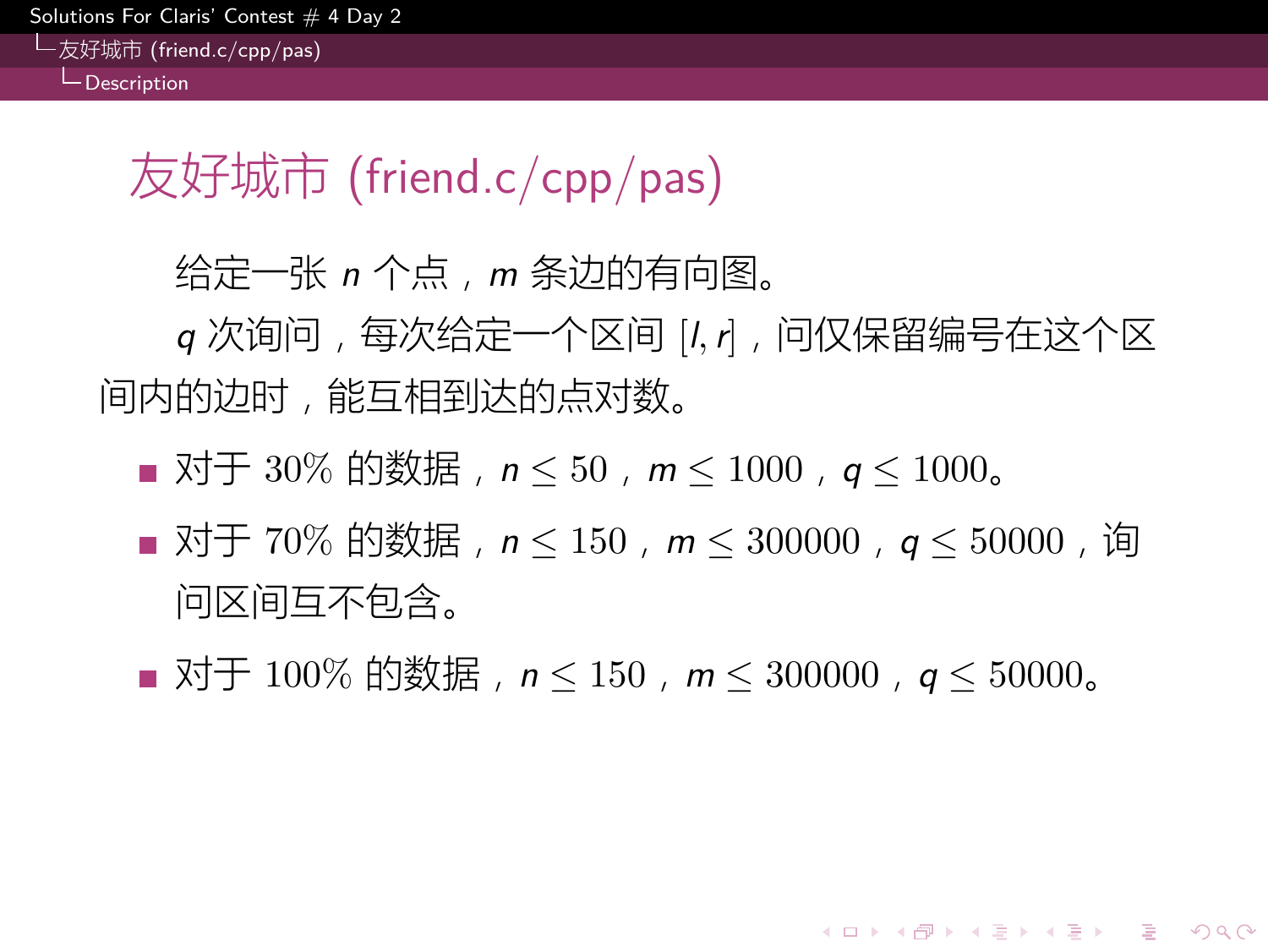tions For Claris' Contest  $\#$  4 Day 2

友好城市 (friend.c/cpp/pas)  $L_{30}$  pts solution

30 分做法

对于 30% 的数据,*n ≤* 50,*m ≤* 1000,*q ≤* 1000。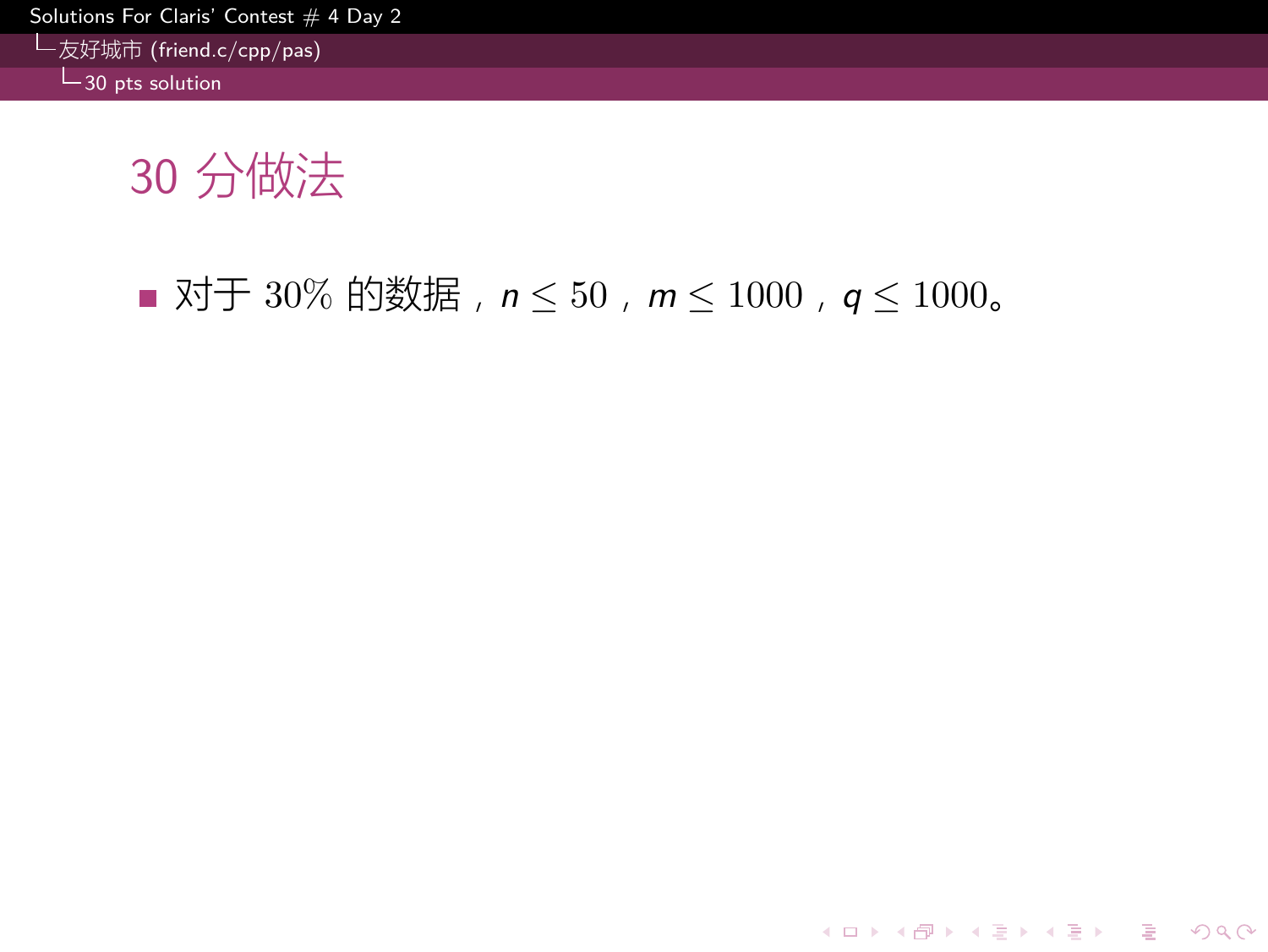utions For Claris' Contest  $\#$  4 Day 2 友好城市 (friend.c/cpp/pas)

 $L_{30}$  pts solution

- 对于 30% 的数据,*n ≤* 50,*m ≤* 1000,*q ≤* 1000。
- 暴力求出强连通分量,那么一个点数为 *t* 的强连通分量对答 案的贡献为 <del><sup>t(t−1)</sup>。</del>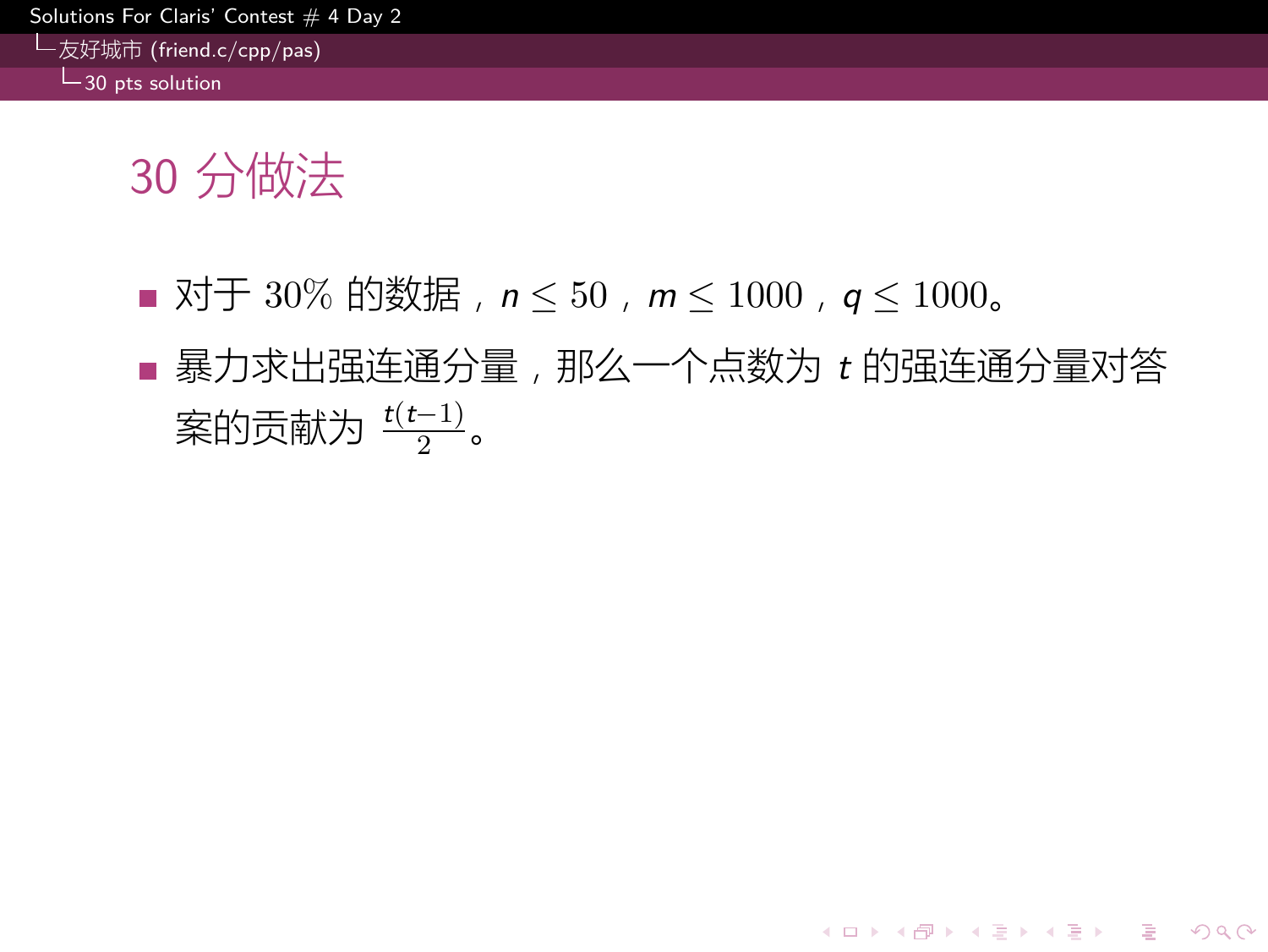#### utions For Claris' Contest  $\#$  4 Day 2 友好城市 (friend.c/cpp/pas) 30 pts solution

- 对于 30% 的数据,*n ≤* 50,*m ≤* 1000,*q ≤* 1000。
- 暴力求出强连通分量,那么一个点数为 *t* 的强连通分量对答 案的贡献为 <del><sup>t(t−1)</sup>。</del>
- 时间复杂度  $O(q(n + m))$ 。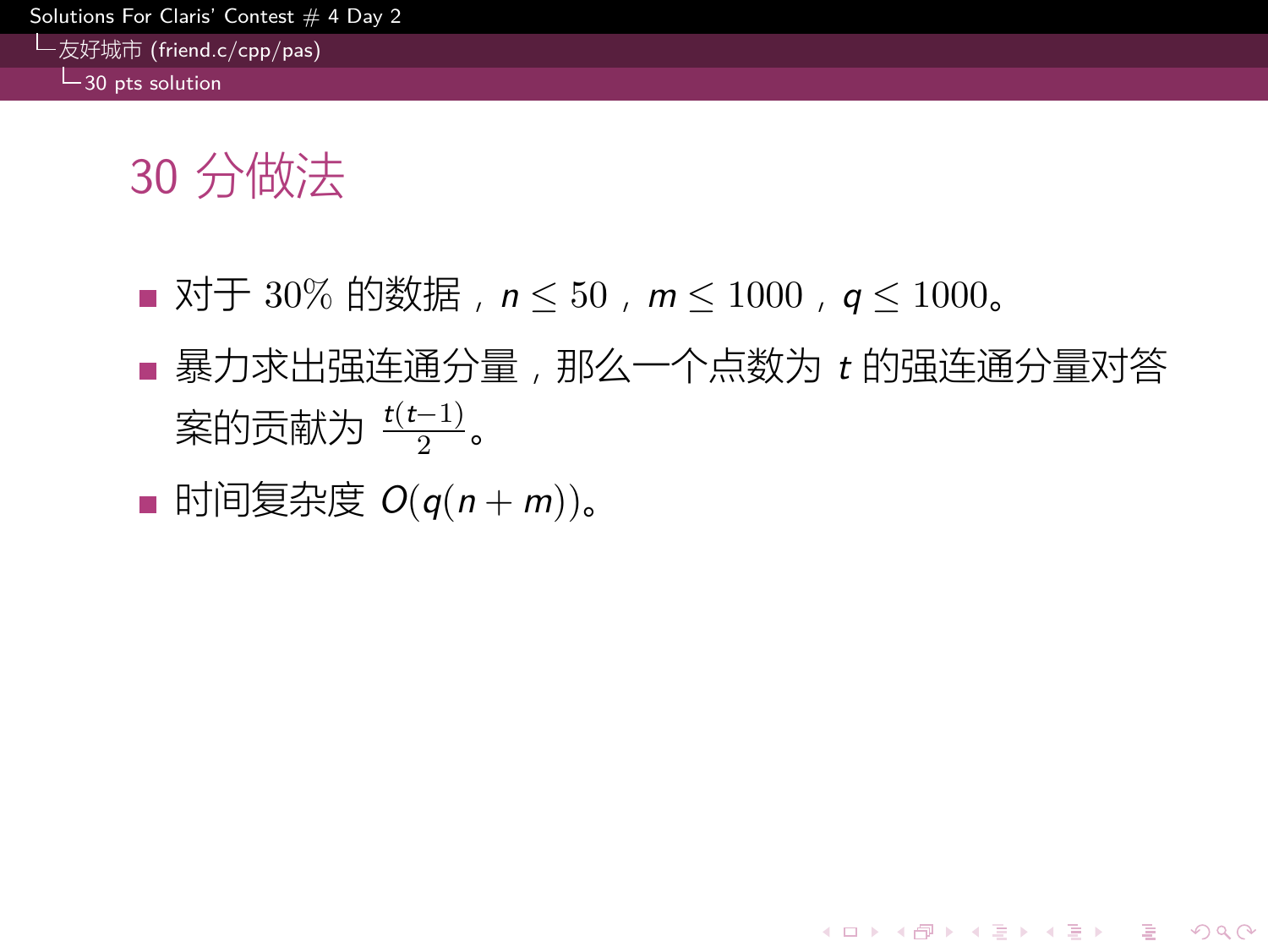itions For Claris' Contest  $\#$  4 Day 2

友好城市 (friend.c/cpp/pas)  $L_{70}$  pts solution

70 分做法

■ 对于 70% 的数据, n ≤ 150, m ≤ 300000, q ≤ 50000, 询 问区间互不包含。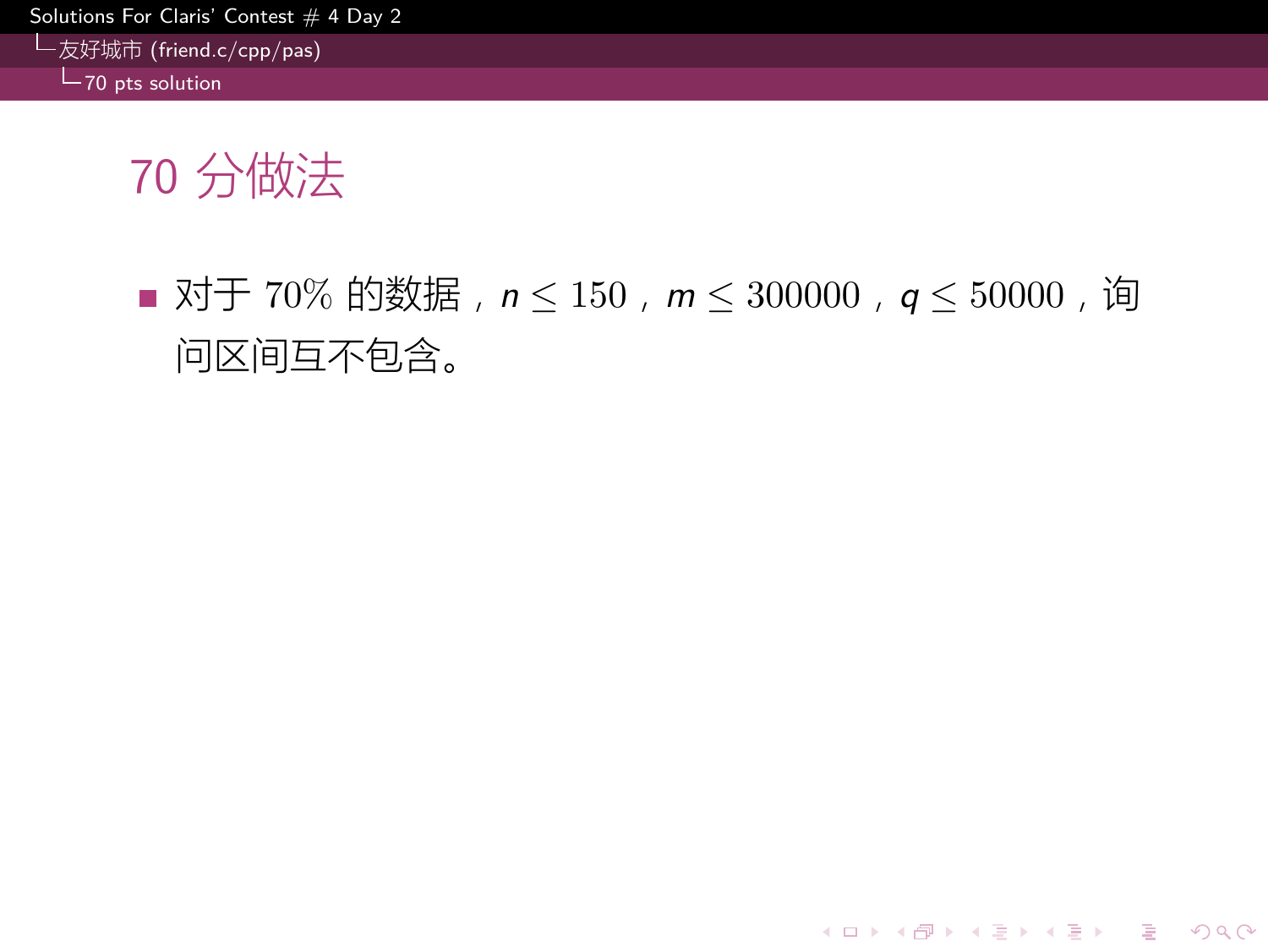#### lutions For Claris' Contest  $# 4$  Day 2 友好城市 (friend.c/cpp/pas)

 $L_{70}$  pts solution

- 对于 70% 的数据, n ≤ 150, m ≤ 300000, q ≤ 50000, 询 问区间互不包含。
- 注意到区间互不包含, 因此可以转化成 *O*(m) 次添加或删除 边的操作。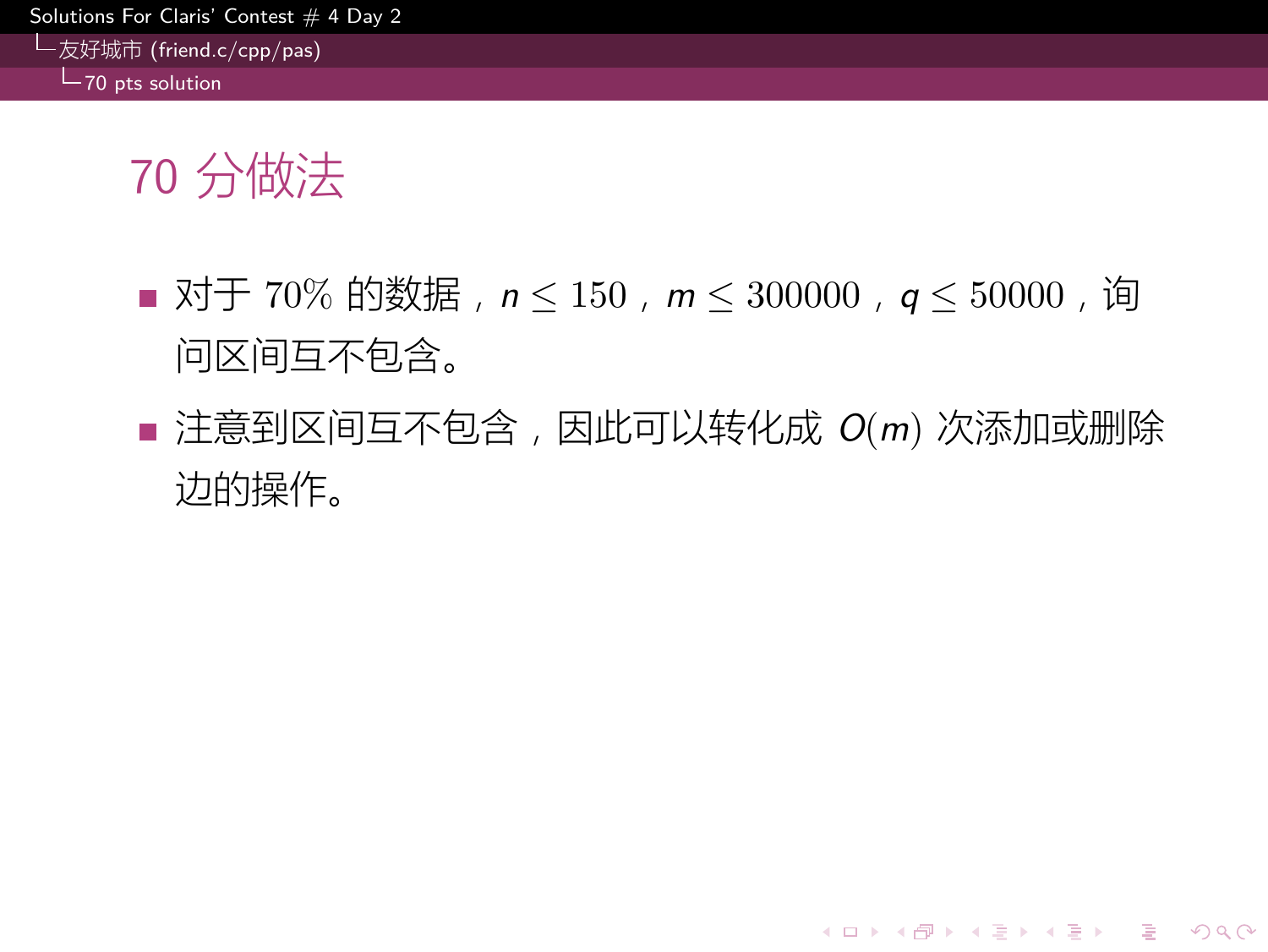#### utions For Claris' Contest  $\#$  4 Day 2 友好城市 (friend.c/cpp/pas)

 $-70$  pts solution

- 对于 70% 的数据, n ≤ 150, m ≤ 300000, q ≤ 50000, 询 问区间互不包含。
- 注意到区间互不包含, 因此可以转化成 *O*(m) 次添加或删除 边的操作。
- 除了 Tarjan 算法, 求强连通分量还可以用 Kosaraju 算法, 只需要在正反图各做一次 DFS 即可。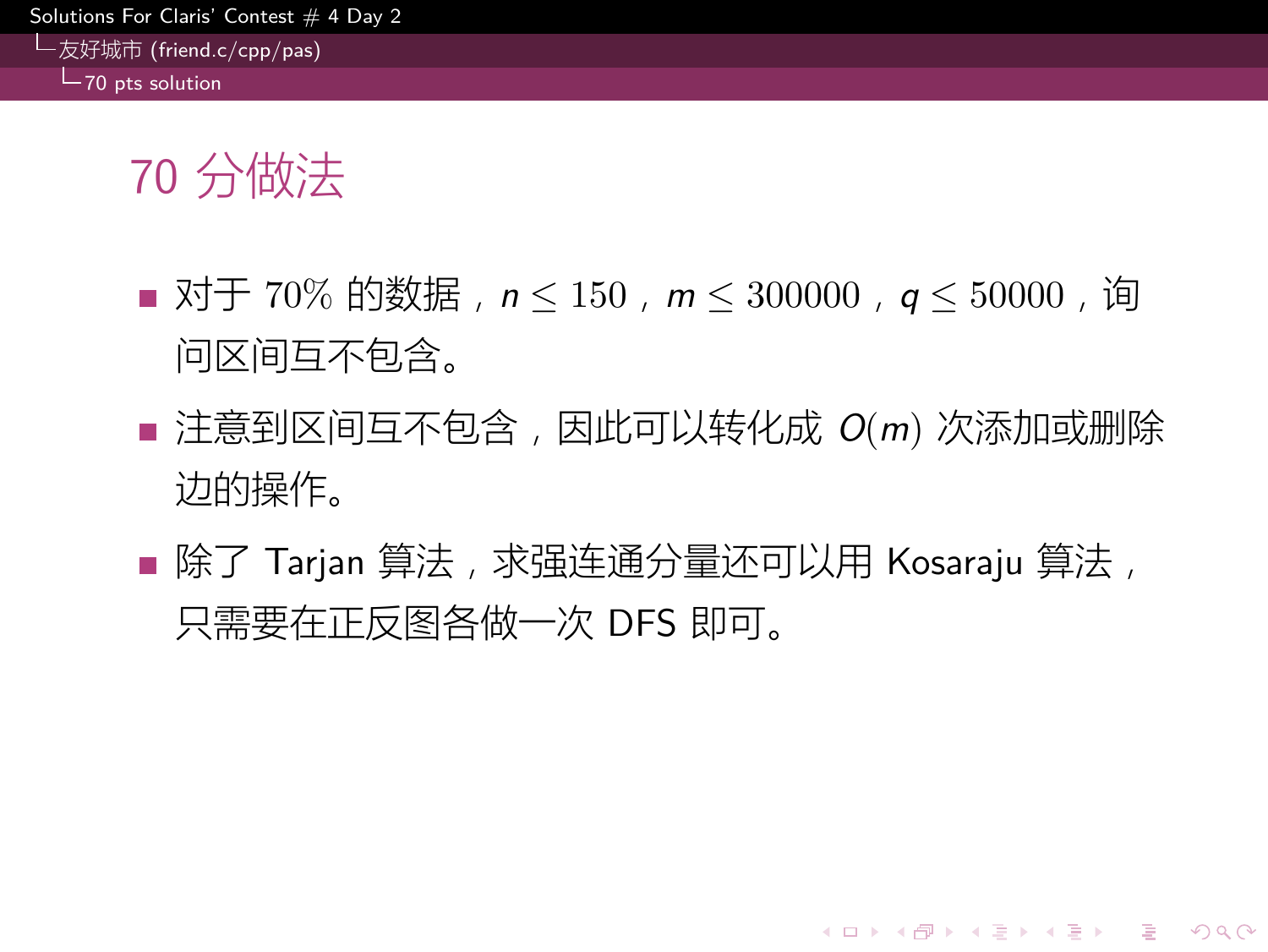#### utions For Claris' Contest  $\#$  4 Day 2 友好城市 (friend.c/cpp/pas)

# 70 pts solution

- 对于 70% 的数据, n ≤ 150, m ≤ 300000, q ≤ 50000, 询 问区间互不包含。
- 注意到区间互不包含, 因此可以转化成  $O(m)$  次添加或删除 边的操作。
- 除了 Tarjan 算法, 求强连通分量还可以用 Kosaraju 算法, 只需要在正反图各做一次 DFS 即可。
- 面对稠密图, Kosaraju 算法的瓶颈在于寻找与点 x 相连且未 访问过的点。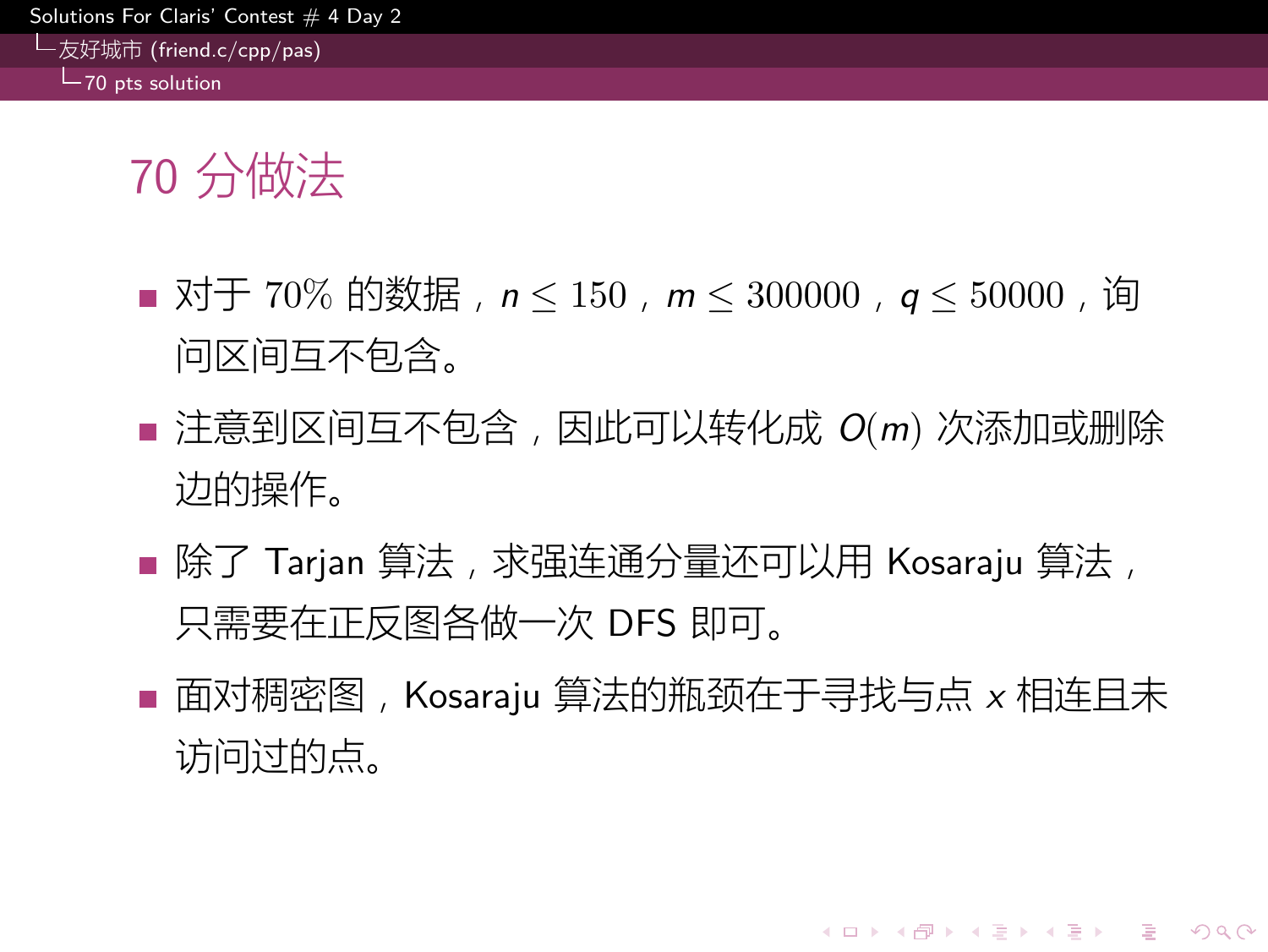$slutions$  For Claris' Contest  $# 4$  Day 2

友好城市 (friend.c/cpp/pas) 70 pts solution

# 70 分做法

■ 面对稠密图, Kosaraju 算法的瓶颈在于寻找与点 x 相连且未 访问过的点。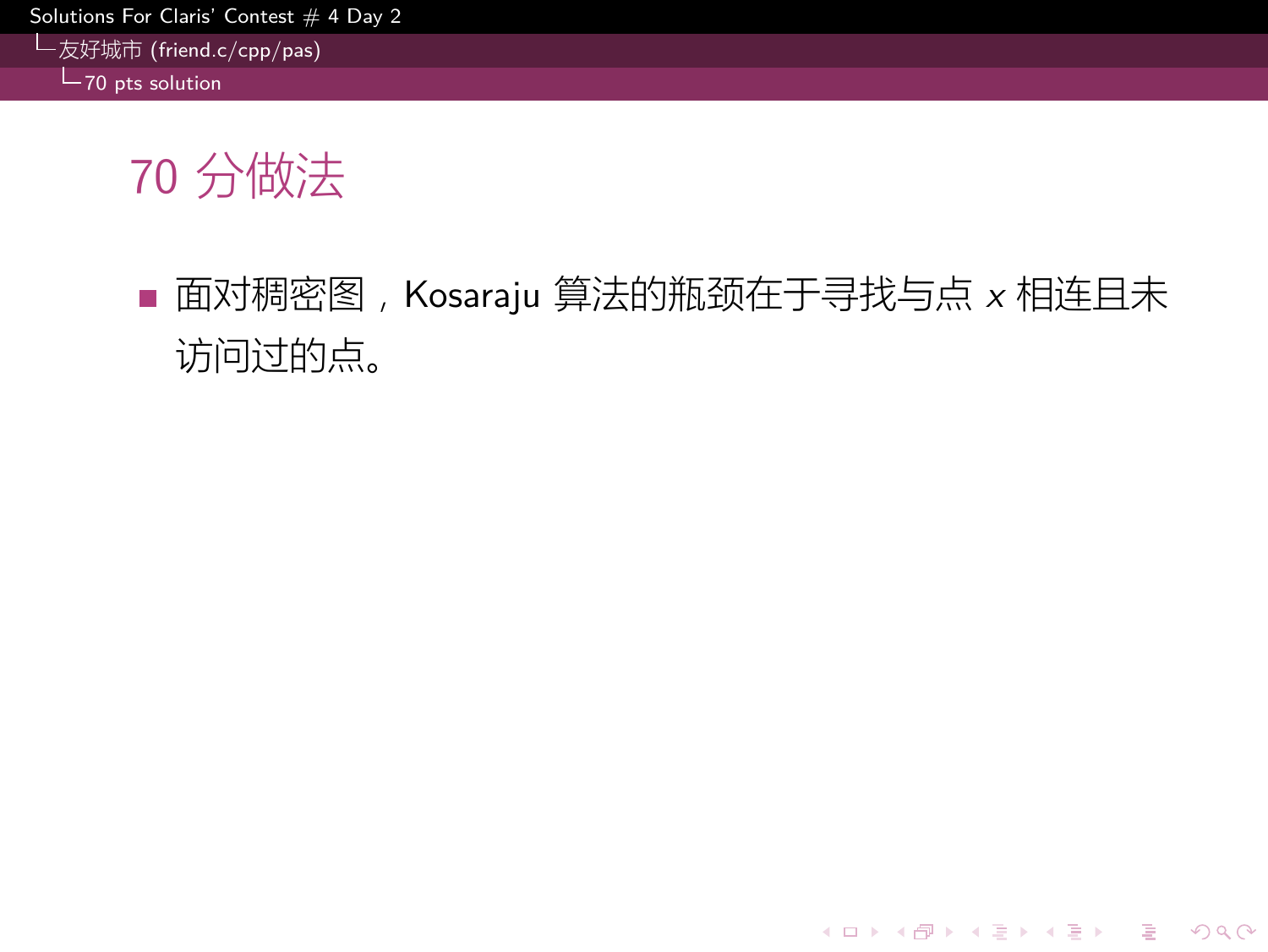#### itions For Claris' Contest  $\#$  4 Day 2 友好城市 (friend.c/cpp/pas)

 $-70$  pts solution

- 面对稠密图,Kosaraju 算法的瓶颈在于寻找与点 *x* 相连且未 访问过的点。
- 考虑用 bitset 来保存边表  $g[x]$ , 以及未访问过的点集 S, 那 么取出 *g*[*x*] *and S* 内的所有 1 即可。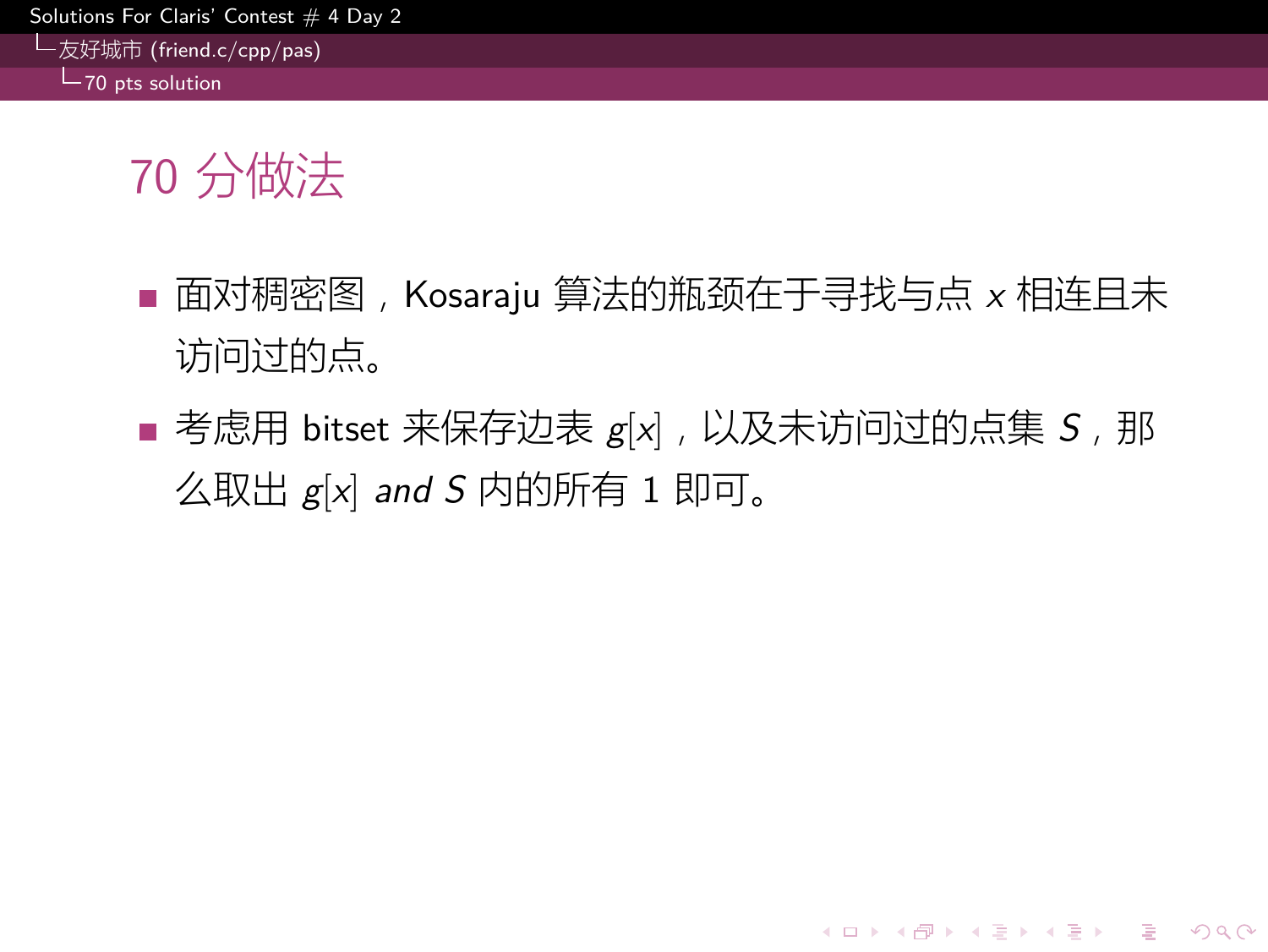#### itions For Claris' Contest  $\#$  4 Day 2 友好城市 (friend.c/cpp/pas)

70 pts solution

- 面对稠密图,Kosaraju 算法的瓶颈在于寻找与点 *x* 相连且未 访问过的点。
- 考虑用 bitset 来保存边表  $g[x]$ , 以及未访问过的点集 S, 那 么取出 *g*[*x*] *and S* 内的所有 1 即可。
- 这样一来,求强连通分量的复杂度降低为  $O(\frac{n^2}{32})$ 。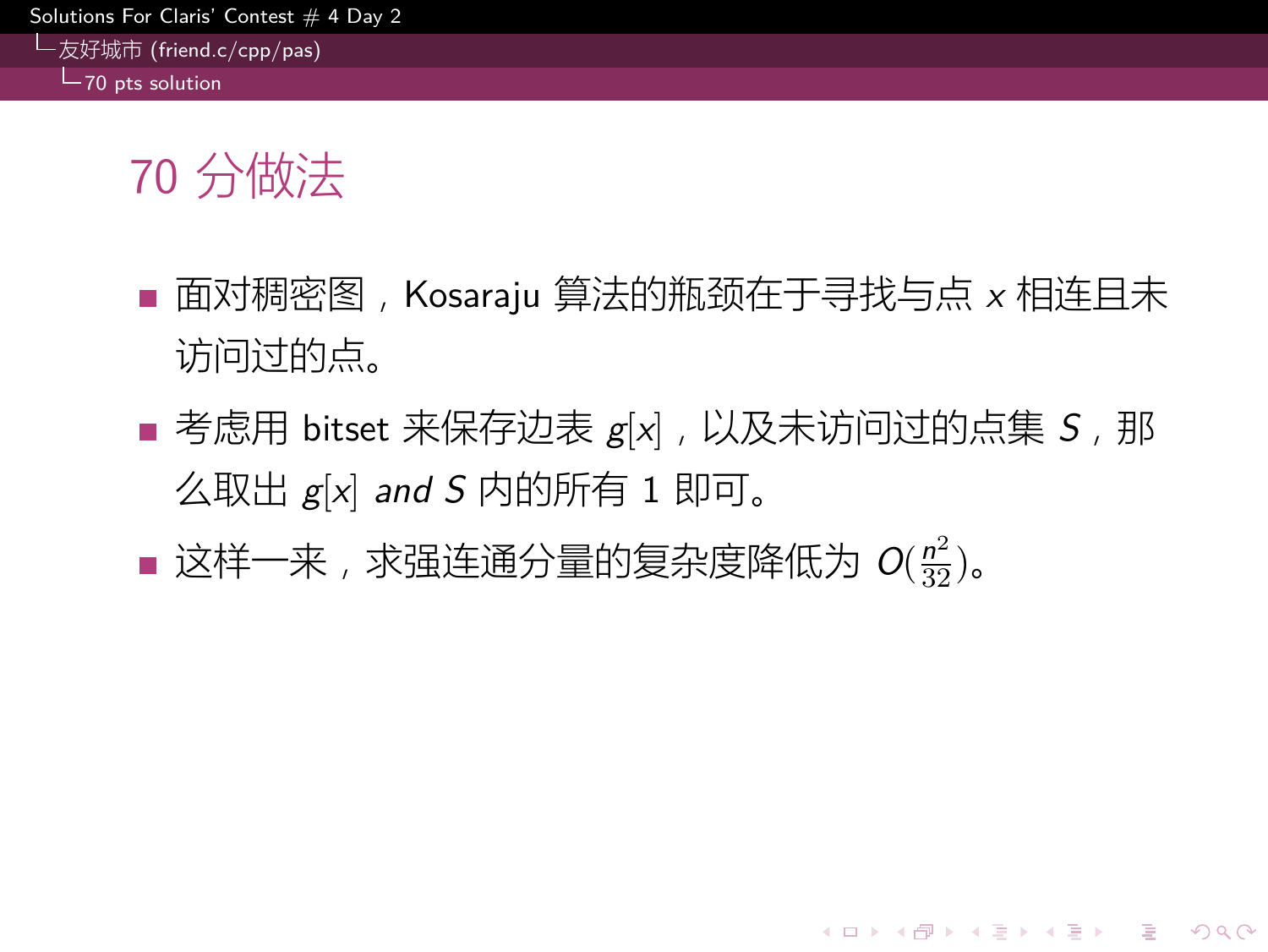#### tions For Claris' Contest  $# 4$  Day 2 友好城市 (friend.c/cpp/pas)

 $L_{70}$  pts solution

- 面对稠密图,Kosaraju 算法的瓶颈在于寻找与点 *x* 相连且未 访问过的点。
- 考虑用 bitset 来保存边表  $g[x]$ , 以及未访问过的点集 S, 那 么取出 *g*[*x*] *and S* 内的所有 1 即可。
- 这样一来,求强连通分量的复杂度降低为  $O(\frac{n^2}{32})$ 。
- 时间复杂度 *O*(*m* + *qn*<sup>2</sup> <sup>32</sup> )。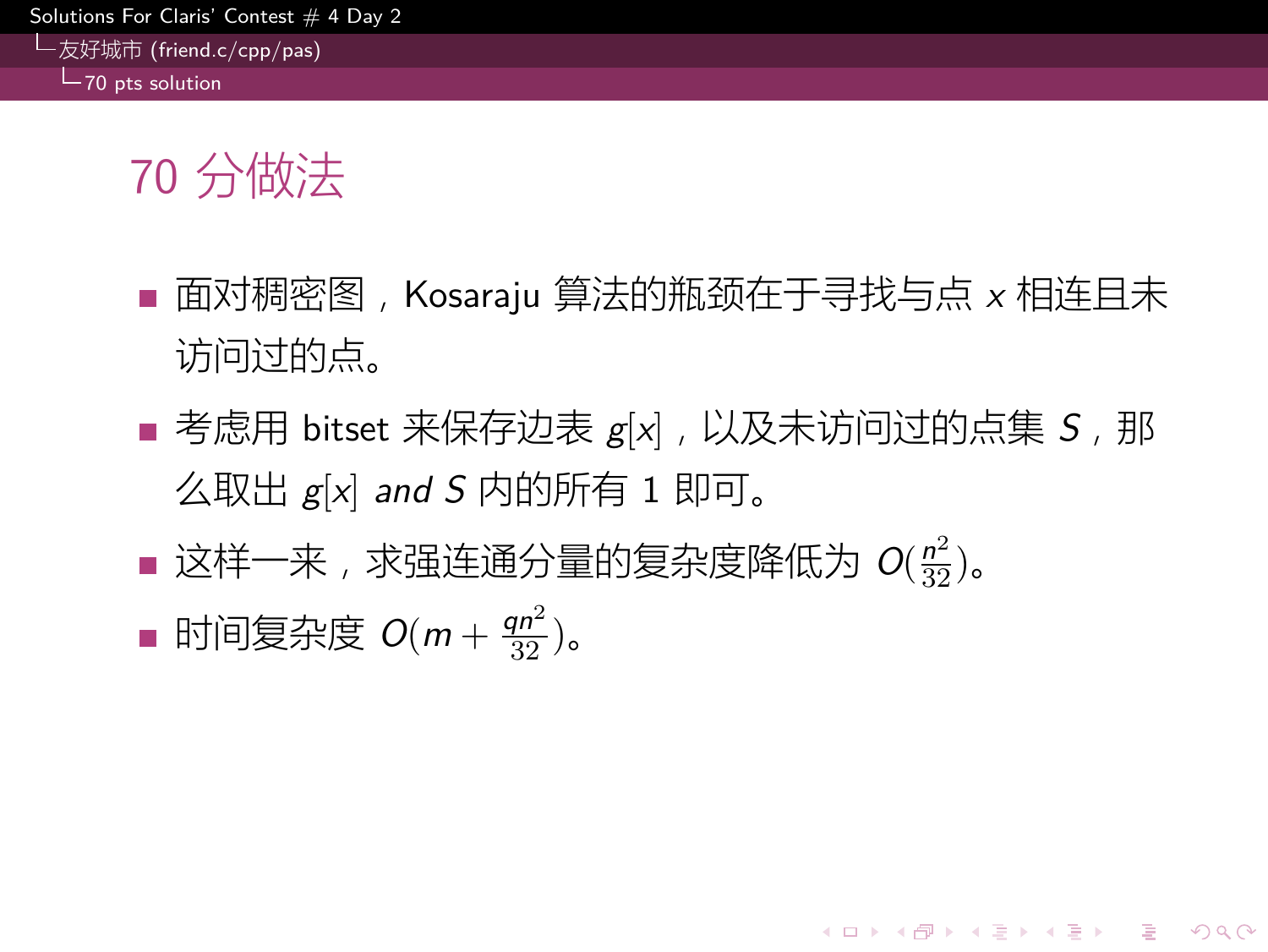$slutions For Claris'$  Contest  $# 4$  Day 2

友好城市 (friend.c/cpp/pas) 100 pts solution

# 100 分做法

■ 当询问区间没有特殊性质的时候,70 分算法的瓶颈在于取 出所有在 [*l,r*] 内的边。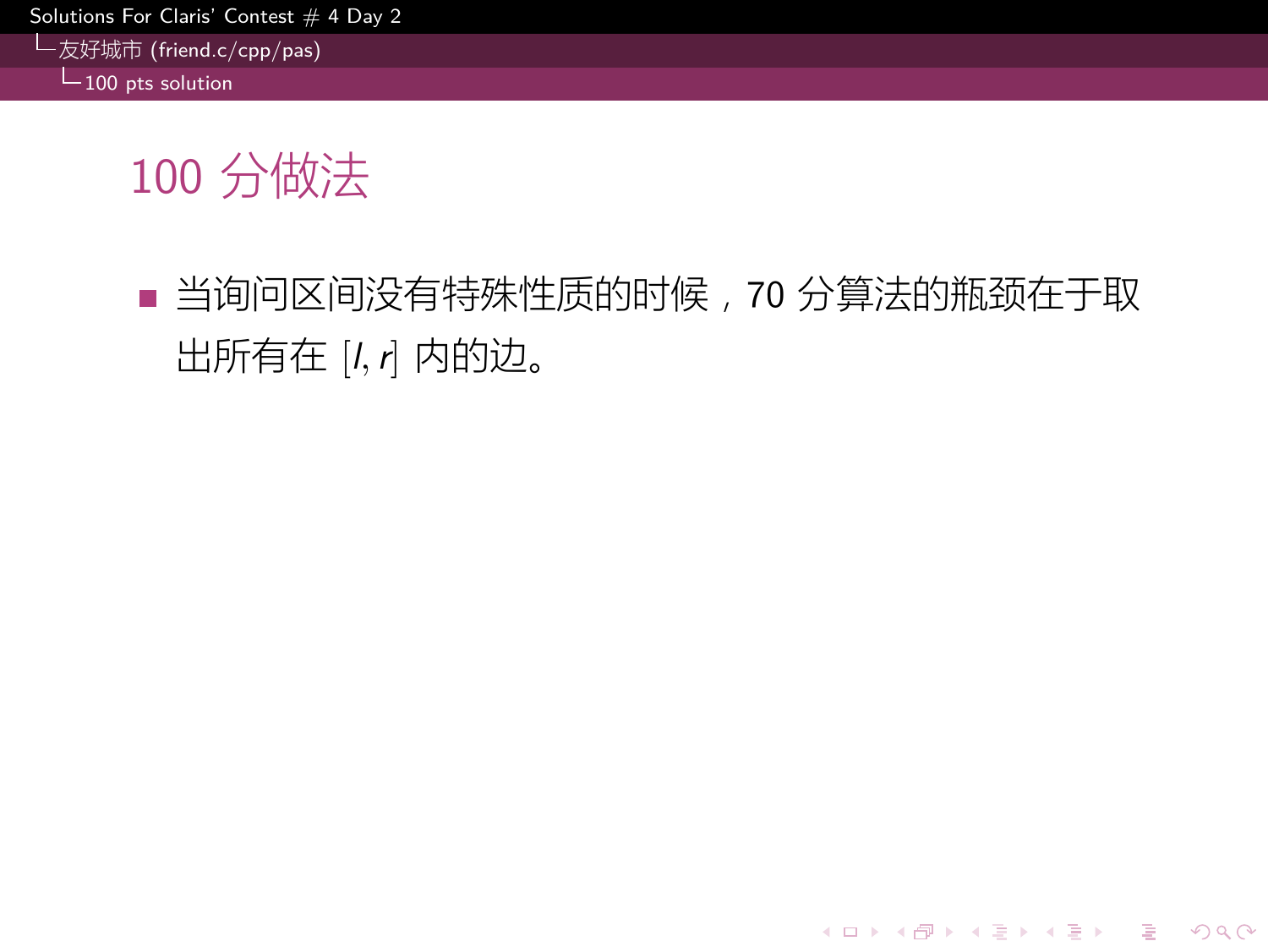utions For Claris' Contest  $\#$  4 Day 2

#### 友好城市 (friend.c/cpp/pas)  $\overline{\phantom{1}}$ 100 pts solution

- 当询问区间没有特殊性质的时候,70 分算法的瓶颈在于取 出所有在 [*l,r*] 内的边。
- 考虑将边分成 √m 块, 用 bitset 保存每块的边表, 然后用 ST 表维护横跨任意两块的边表。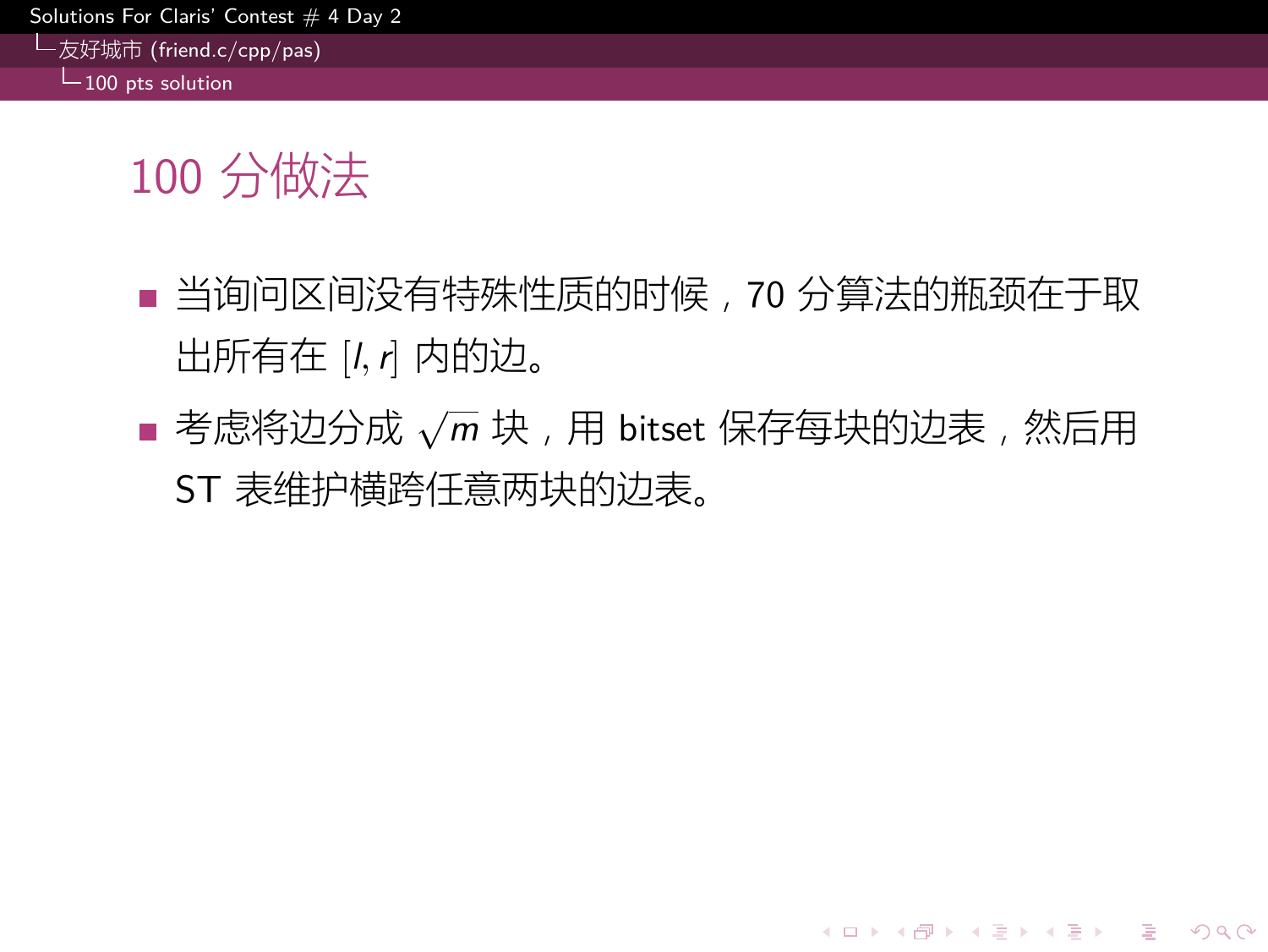#### utions For Claris' Contest  $\#$  4 Day 2 友好城市 (friend.c/cpp/pas)

 $L_{100}$  pts solution

- 当询问区间没有特殊性质的时候,70 分算法的瓶颈在于取 出所有在 [*l,r*] 内的边。
- 考虑将边分成 √m 块, 用 bitset 保存每块的边表, 然后用 ST 表维护横跨任意两块的边表。
- 那么对于每个询问, 只需要在 ST 表中查询一次, 然后往左 往右暴力添加 *O*( *√ m*) 条边即可。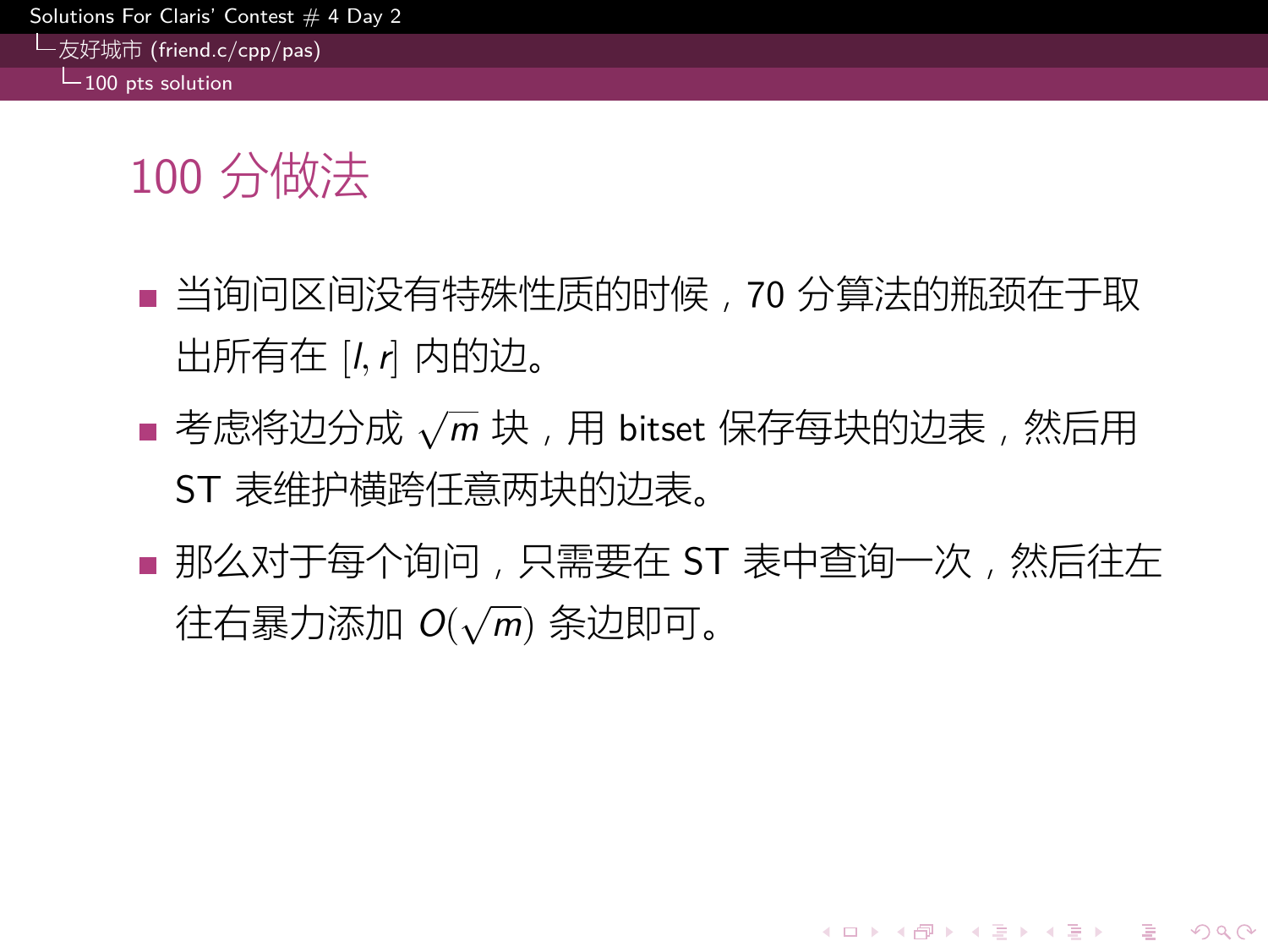#### lutions For Claris' Contest  $\#$  4 Day 2 友好城市 (friend.c/cpp/pas)

# $L_{100}$  pts solution

- 当询问区间没有特殊性质的时候,70 分算法的瓶颈在于取 出所有在 [*l,r*] 内的边。
- 考虑将边分成 √m 块, 用 bitset 保存每块的边表, 然后用 ST 表维护横跨任意两块的边表。
- 那么对于每个询问, 只需要在 ST 表中查询一次, 然后往左 往右暴力添加 *O*( *√ m*) 条边即可。
- 时间复杂度 *O*  $\left(\frac{(\sqrt{m}\log m + q)n^2}{32} + q\sqrt{m}\right)$ ) 。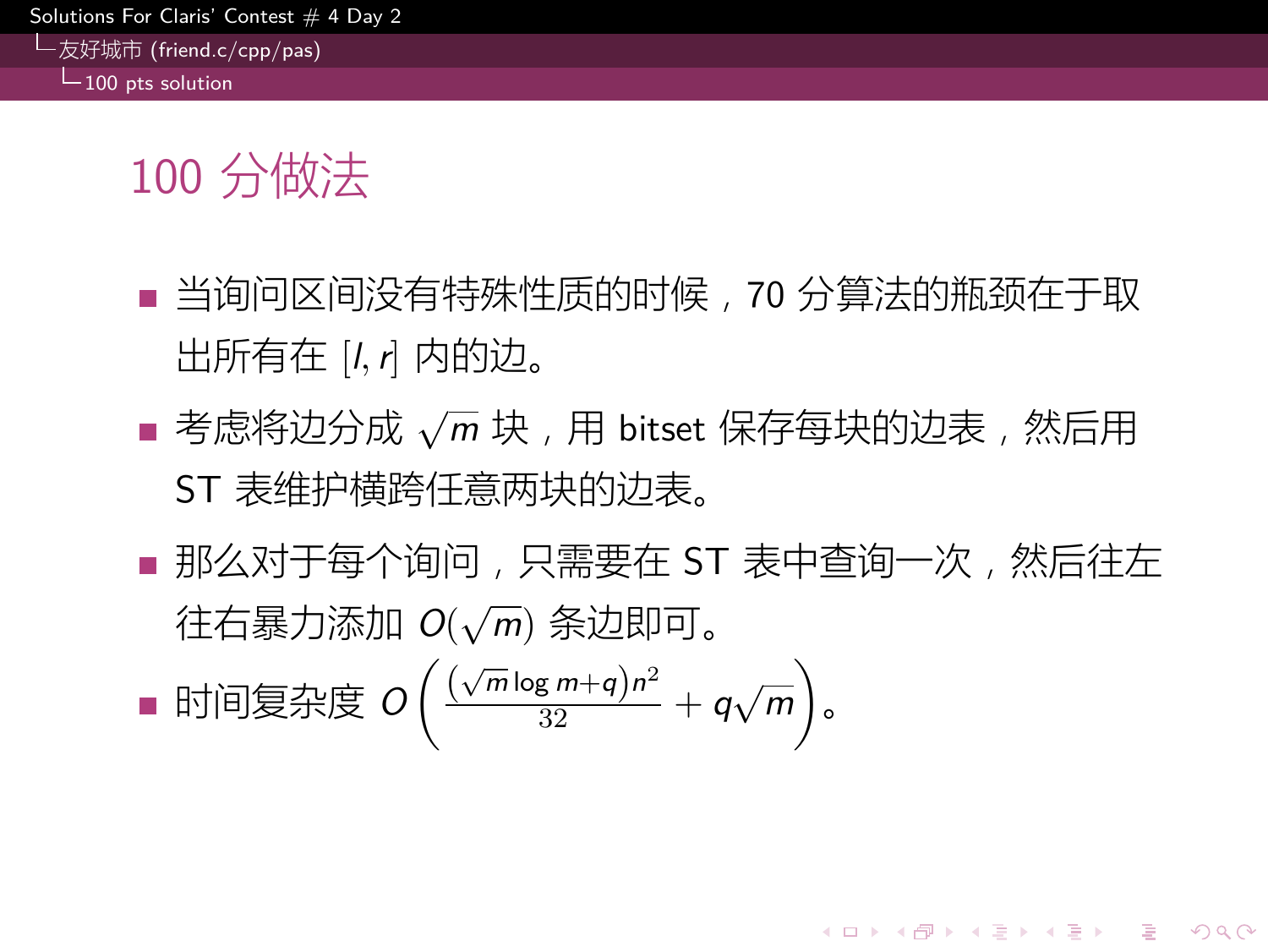utions For Claris' Contest  $# 4$  Day 2

最长路径 (path.c/cpp/pas) **L**<br>Description

最长路径 (path.c/cpp/pas)

对于所有的 1 *≤ k ≤ n*,求从 1 出发最长简单路径长度恰好 为 *k* 的 *n* 个点带标号竞赛图个数。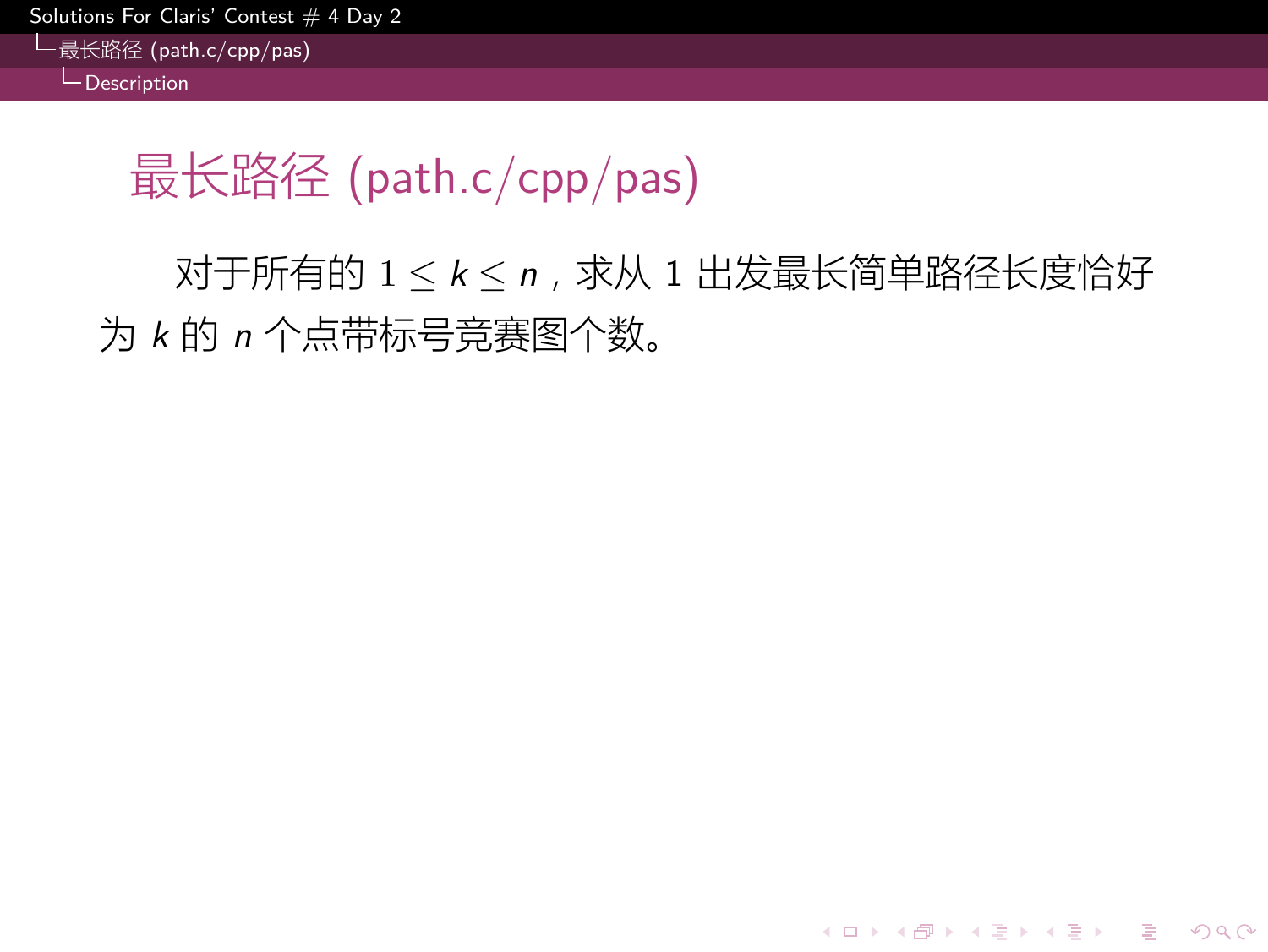utions For Claris' Contest  $\#$  4 Day 2

最长路径 (path.c/cpp/pas)  $L_{\text{Description}}$ 

# 最长路径 (path.c/cpp/pas)

对于所有的 1 *≤ k ≤ n*,求从 1 出发最长简单路径长度恰好 为 *k* 的 *n* 个点带标号竞赛图个数。

■ 对于 60% 的数据,  $n \leq 8$ 。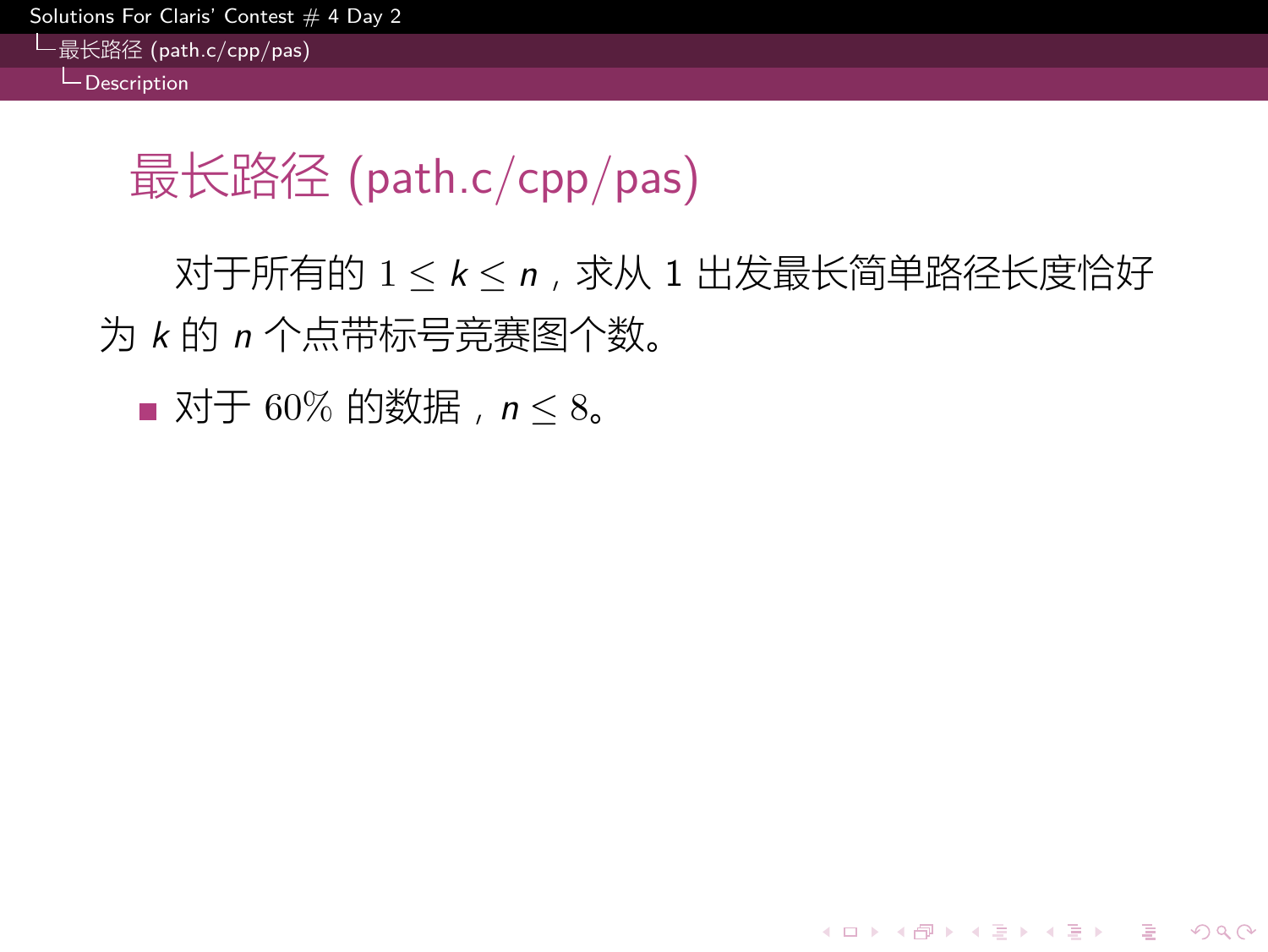utions For Claris' Contest  $\#$  4 Day 2

最长路径 (path.c/cpp/pas)  $L_{\text{Description}}$ 

# 最长路径 (path.c/cpp/pas)

对于所有的 1 *≤ k ≤ n*,求从 1 出发最长简单路径长度恰好 为 *k* 的 *n* 个点带标号竞赛图个数。

- 对于 60% 的数据,  $n \leq 8$ 。
- 对于 100% 的数据,  $n \le 2000$ 。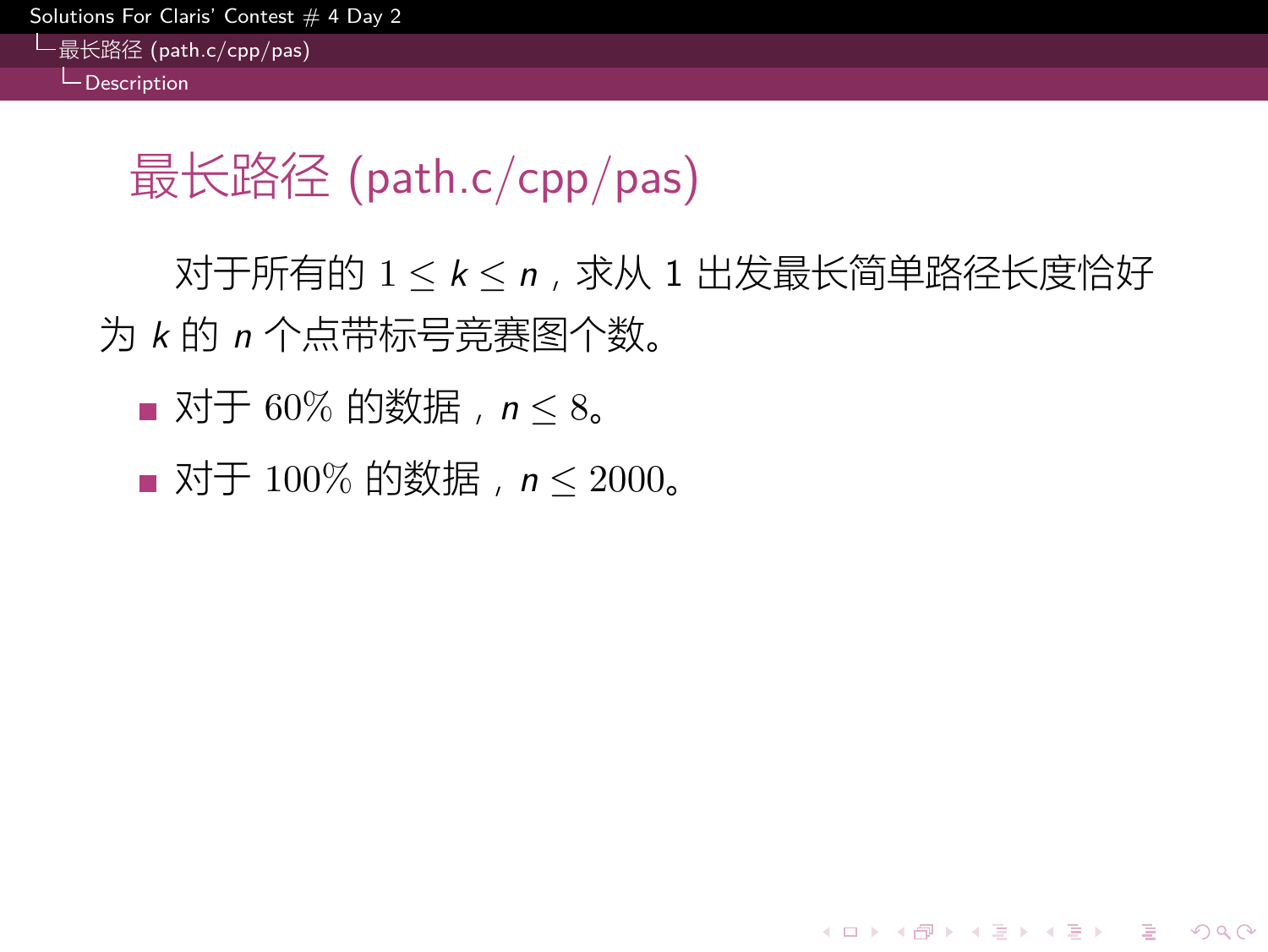itions For Claris' Contest  $\#$  4 Day 2

最长路径 (path.c/cpp/pas) 60 pts solution

60 分做法

■ 对于 60% 的数据,  $n \leq 8$ 。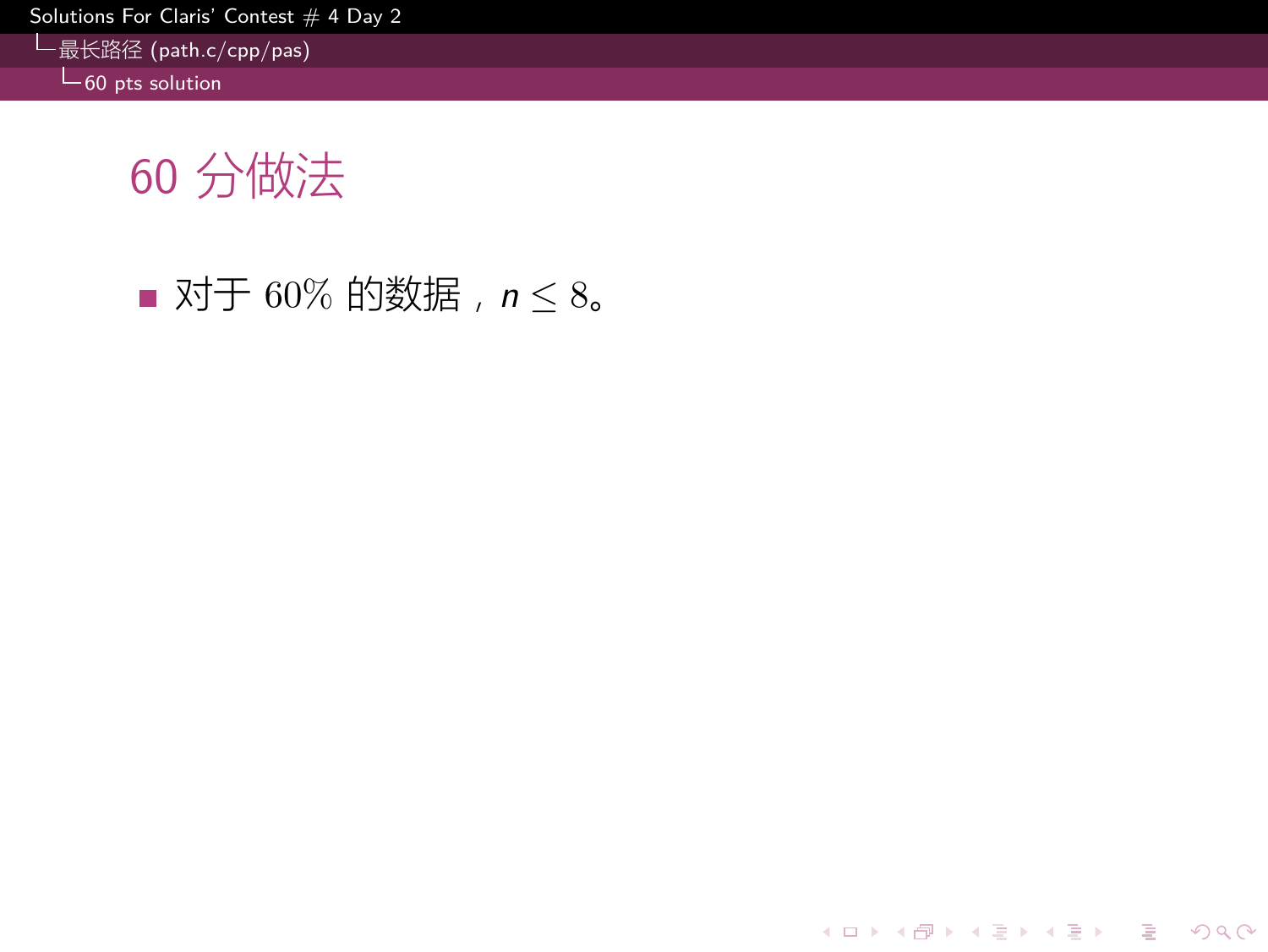$\frac{1}{2}$ olutions For Claris' Contest  $\# 4$  Day 2

最长路径 (path.c/cpp/pas) 60 pts solution

- 对于 60% 的数据,  $n \leq 8$ 。
- 暴力枚举所有竞赛图然后打表即可。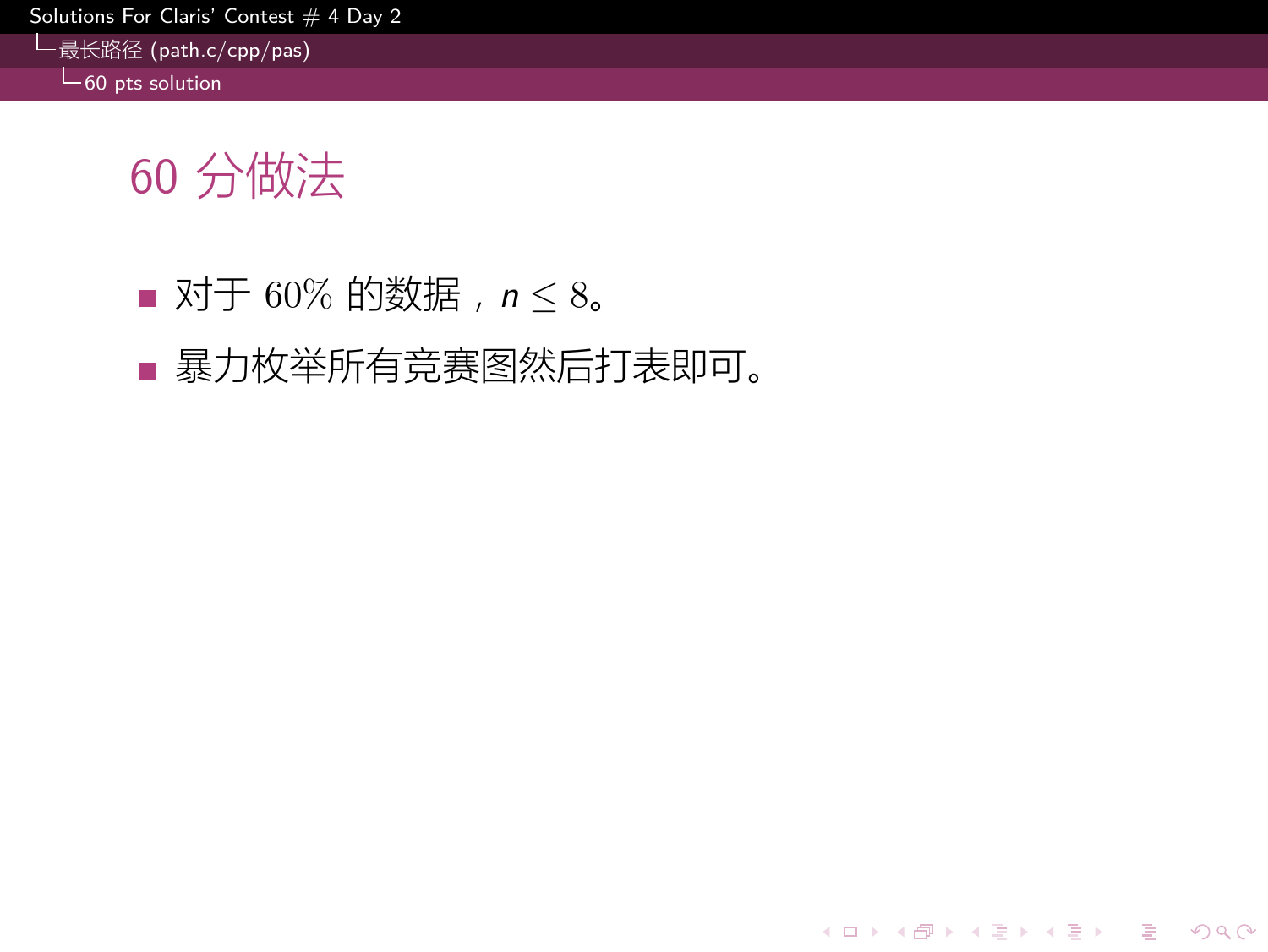utions For Claris' Contest  $\#$  4 Day 2

最长路径 (path.c/cpp/pas)  $L_{60}$  pts solution

- 对于 60% 的数据,  $n \leq 8$ 。
- 暴力枚举所有竞赛图然后打表即可。
- 时间复杂度 *O*  $\left(2^{\frac{n(n-1)}{2}}\right)$ 。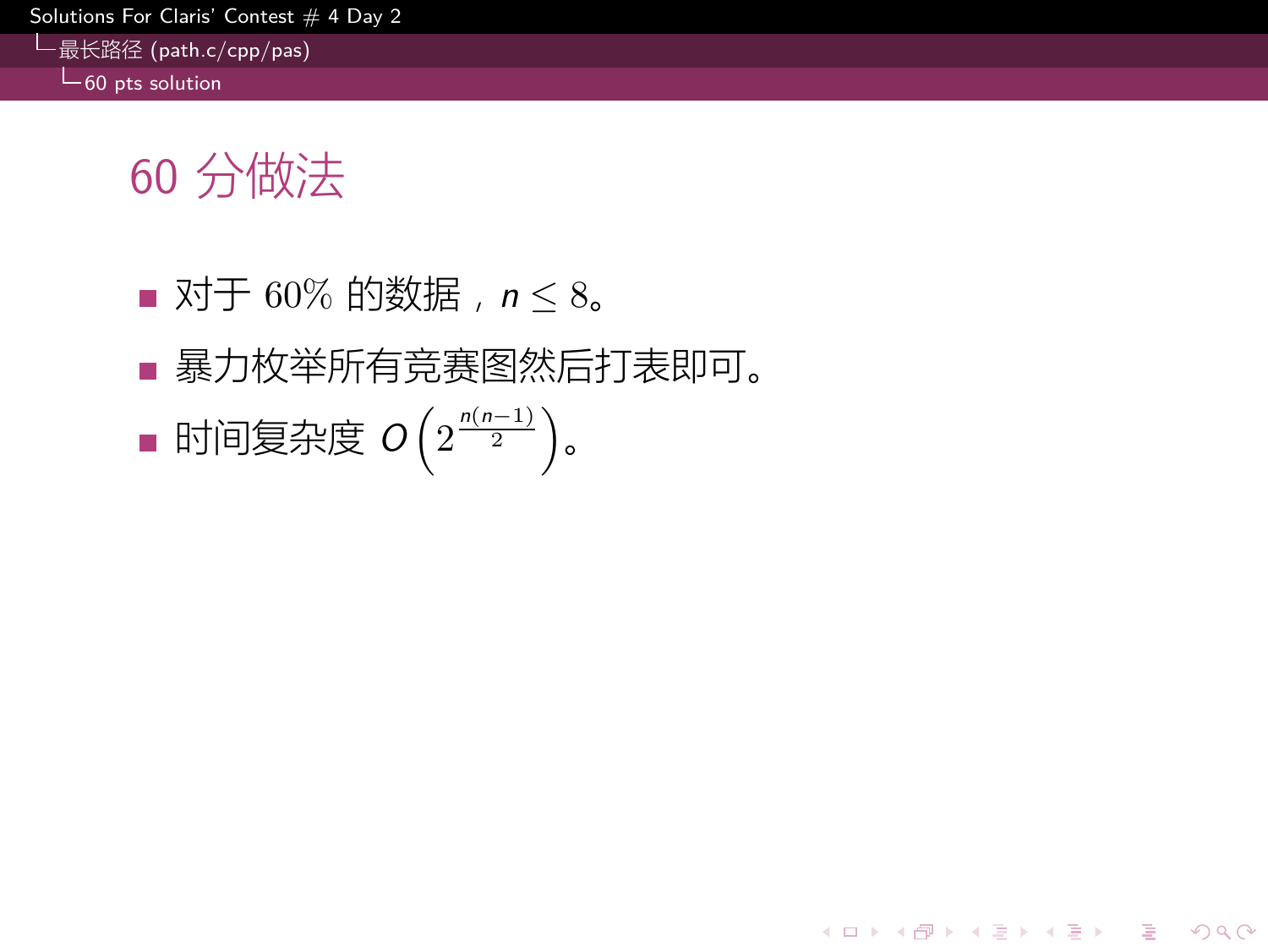$olutions$  For Claris' Contest  $# 4$  Day 2

最长路径 (path.c/cpp/pas) 100 pts solution

# 100 分做法

Lemma 1 强连通竞赛图必然存在哈密顿回路。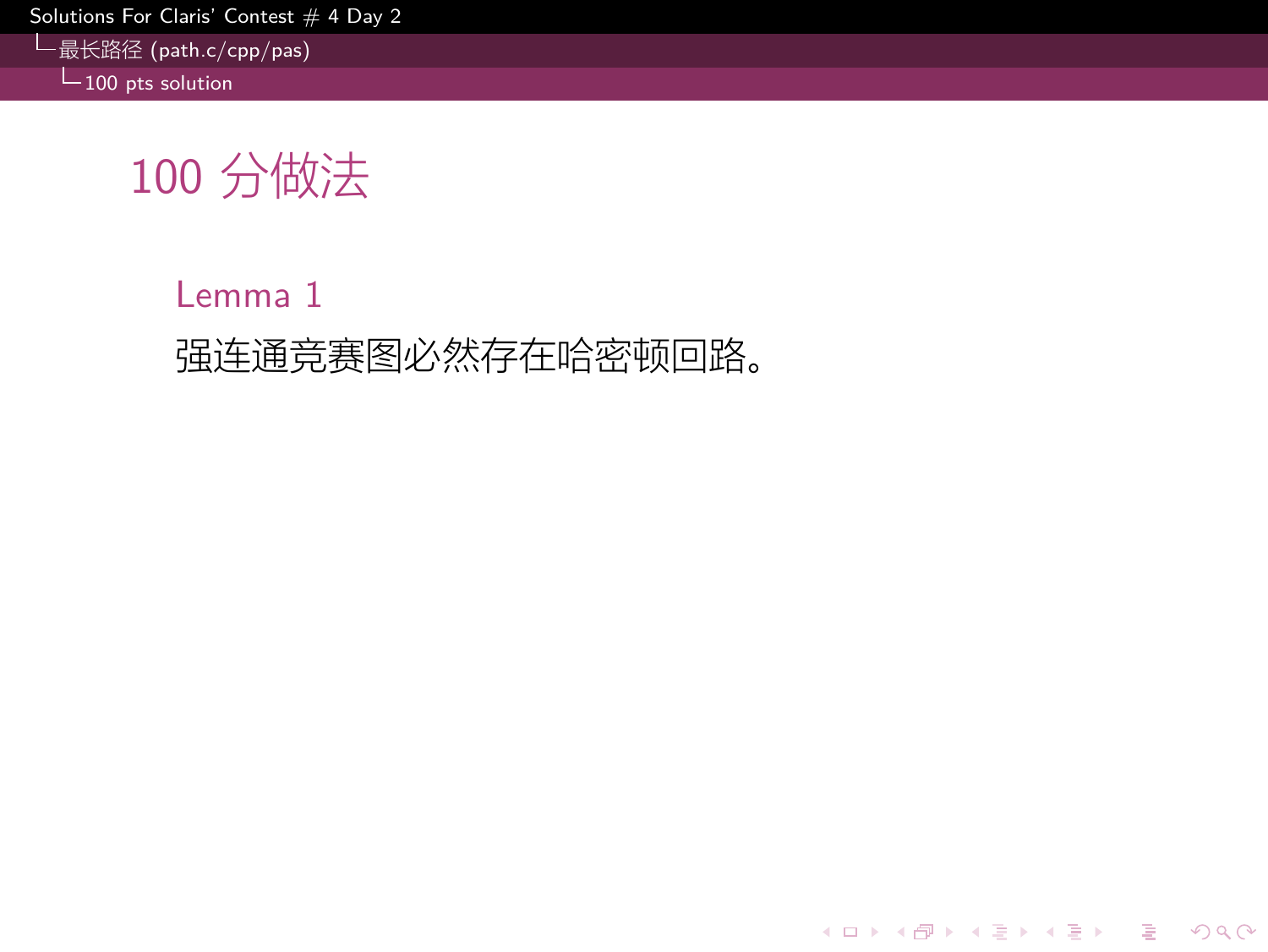utions For Claris' Contest  $\#$  4 Day 2

最长路径 (path.c/cpp/pas)  $L_{100}$  pts solution

# 100 分做法

Lemma 1 强连通竞赛图必然存在哈密顿回路。

Lemma 2

竞赛图按强连通分量缩点之后是一条链。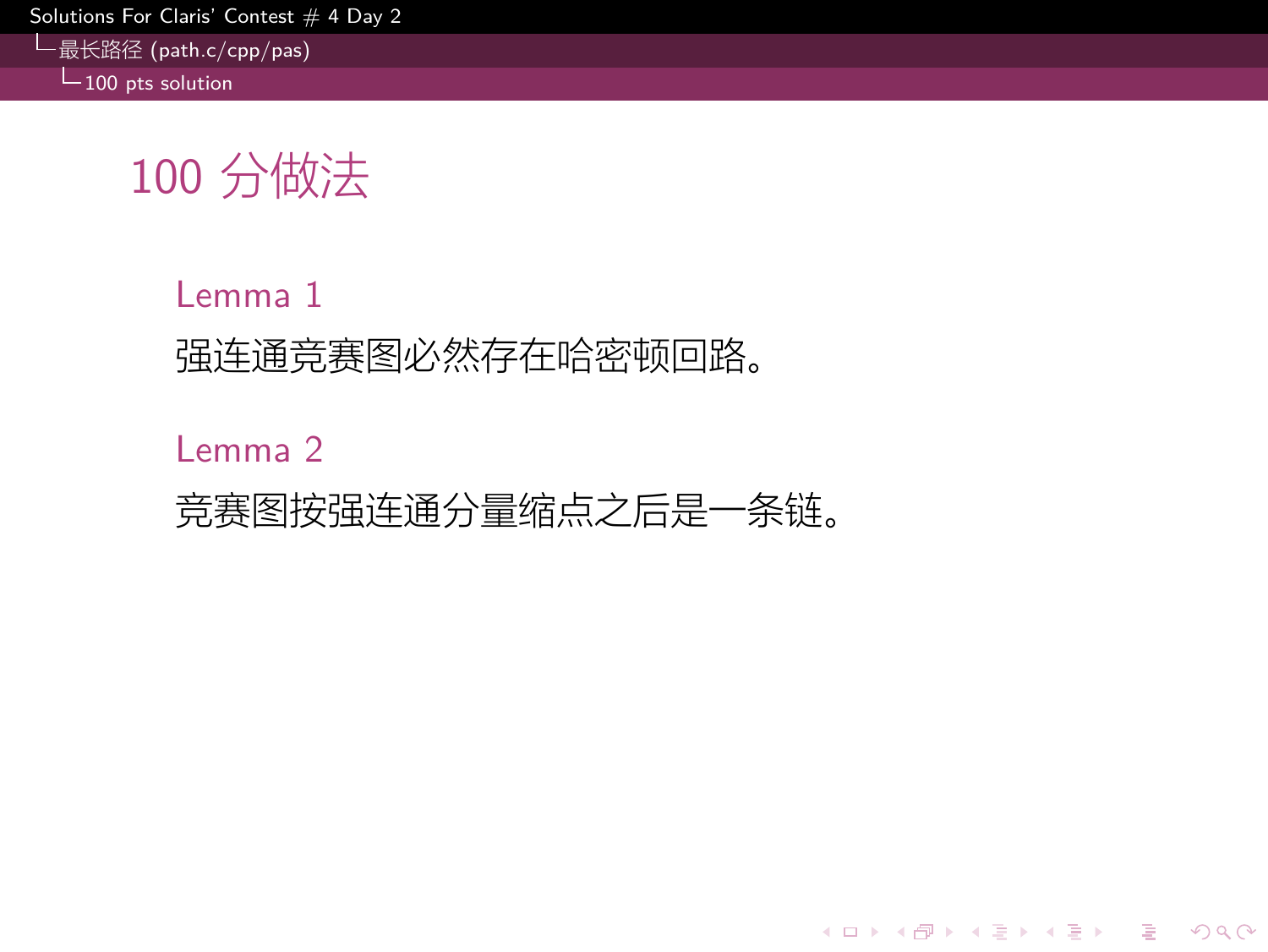utions For Claris' Contest  $\#$  4 Day 2

最长路径 (path.c/cpp/pas)  $L_{100}$  pts solution

### 100 分做法

Lemma 1 强连通竞赛图必然存在哈密顿回路。

Lemma 2

竞赛图按强连通分量缩点之后是一条链。

■ 因此将竞赛图缩点之后, 从 1 出发的最长简单路径长度等 于 1 所在强连通分量之前的点数之和加上 1 所在强连通分 量的点数。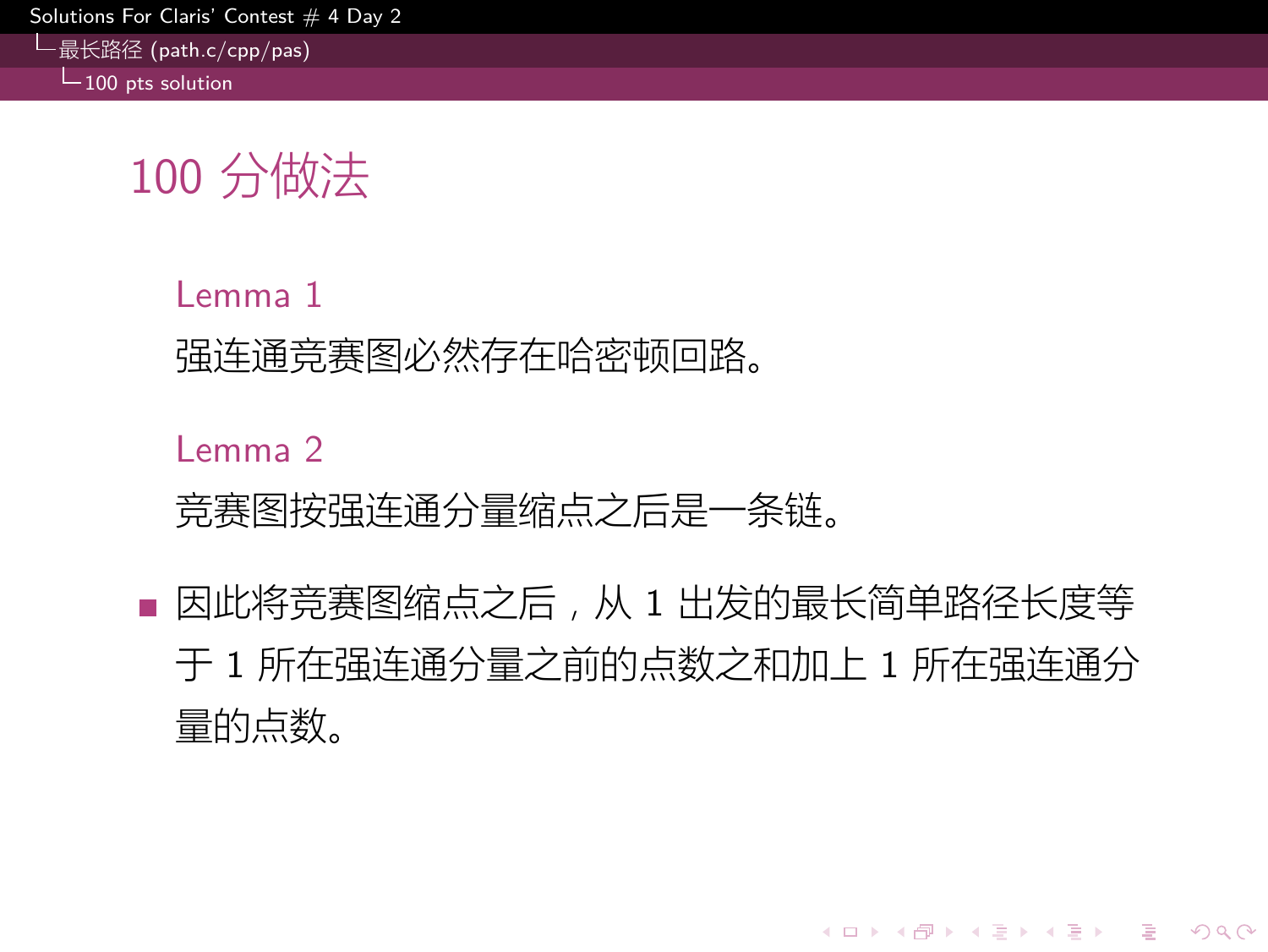itions For Claris' Contest  $\#$  4 Day 2

最长路径 (path.c/cpp/pas)  $L_{100}$  pts solution

# 100 分做法

设 *f*[*i*] 表示 *i* 个点的带标号竞赛图个数,*g*[*i*] 表示 *i* 个点的带 标号强连通竞赛图个数。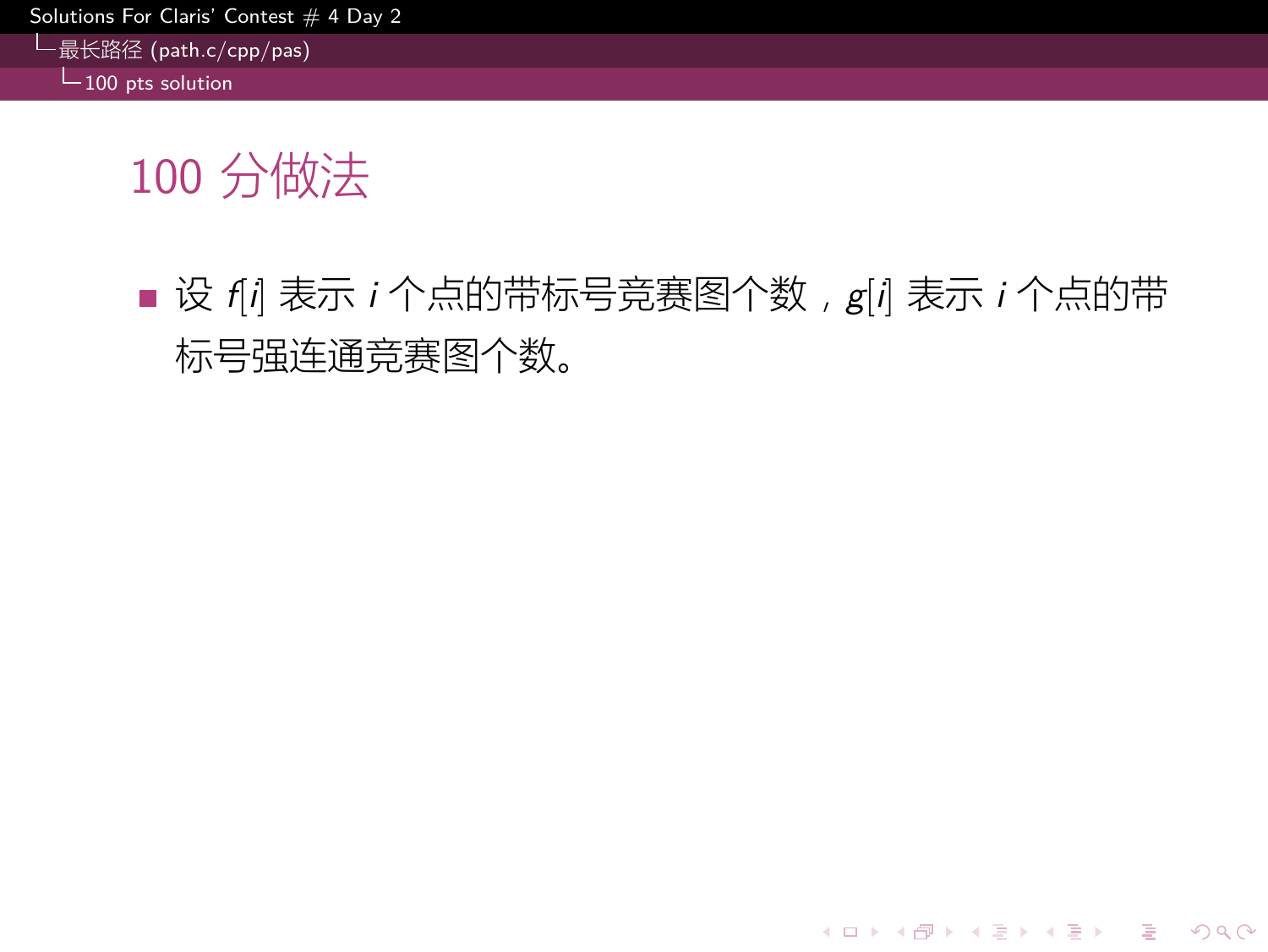utions For Claris' Contest  $\#$  4 Day 2

最长路径 (path.c/cpp/pas)  $L_{100}$  pts solution

- 设 *f*[*i*] 表示 *i* 个点的带标号竞赛图个数,*g*[*i*] 表示 *i* 个点的带 标号强连通竞赛图个数。
- $f[n] = 2^{\frac{n(n-1)}{2}}$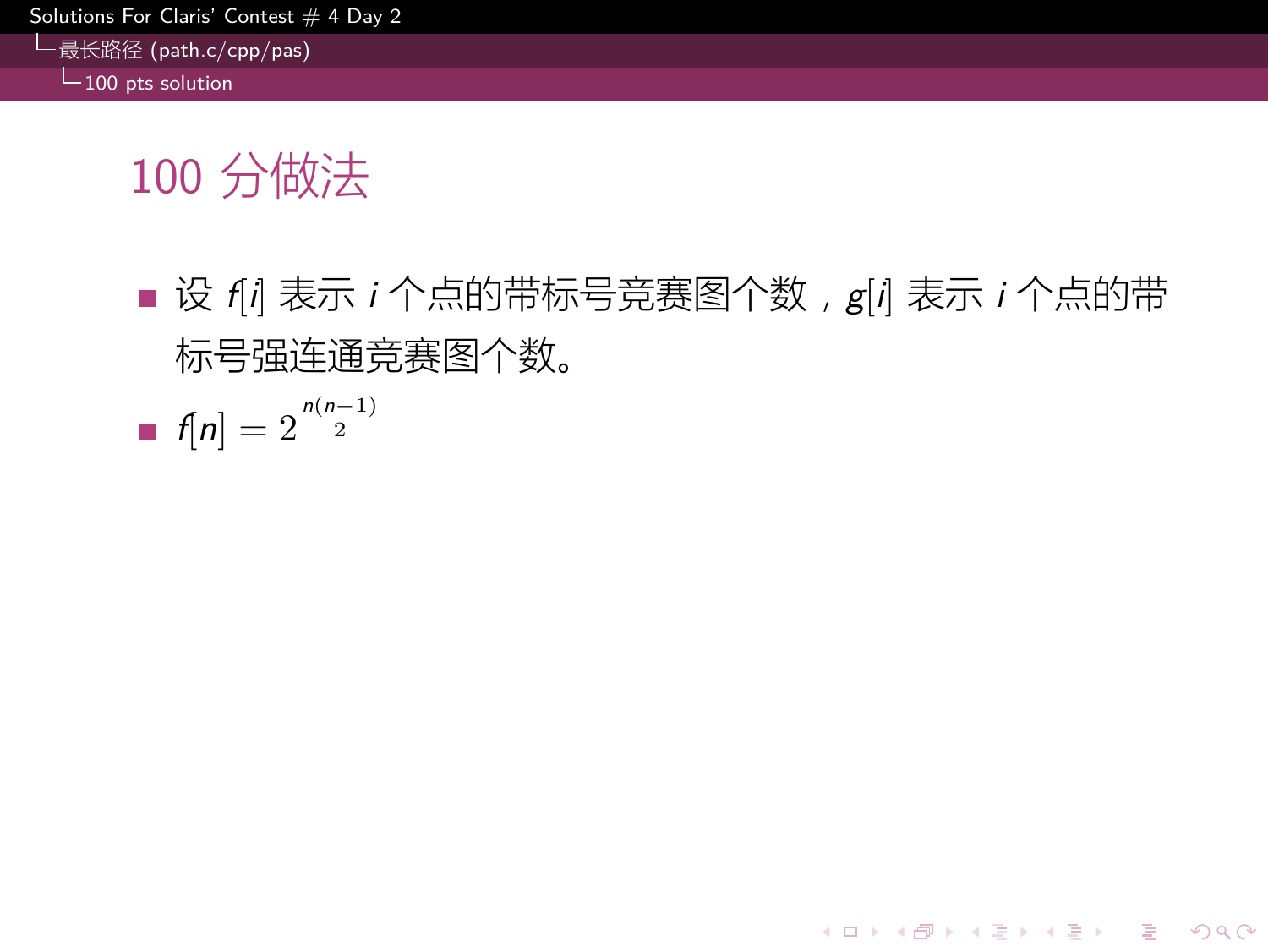#### tions For Claris' Contest 最长路径 (path.c/cpp/pas)

 $-100$  pts solution

- 设 *f*[*i*] 表示 *i* 个点的带标号竞赛图个数,*g*[*i*] 表示 *i* 个点的带 标号强连通竞赛图个数。
- $f[n] = 2^{\frac{n(n-1)}{2}}$
- 对于 g 的计算, 考虑容斥, 枚举拓扑序最小的强连通块的  $\dagger$ 大小 *i*, 则有  $g[n] = f[n] - \sum_{i=1}^{n-1} C(n,i)g[i]f[n-i]$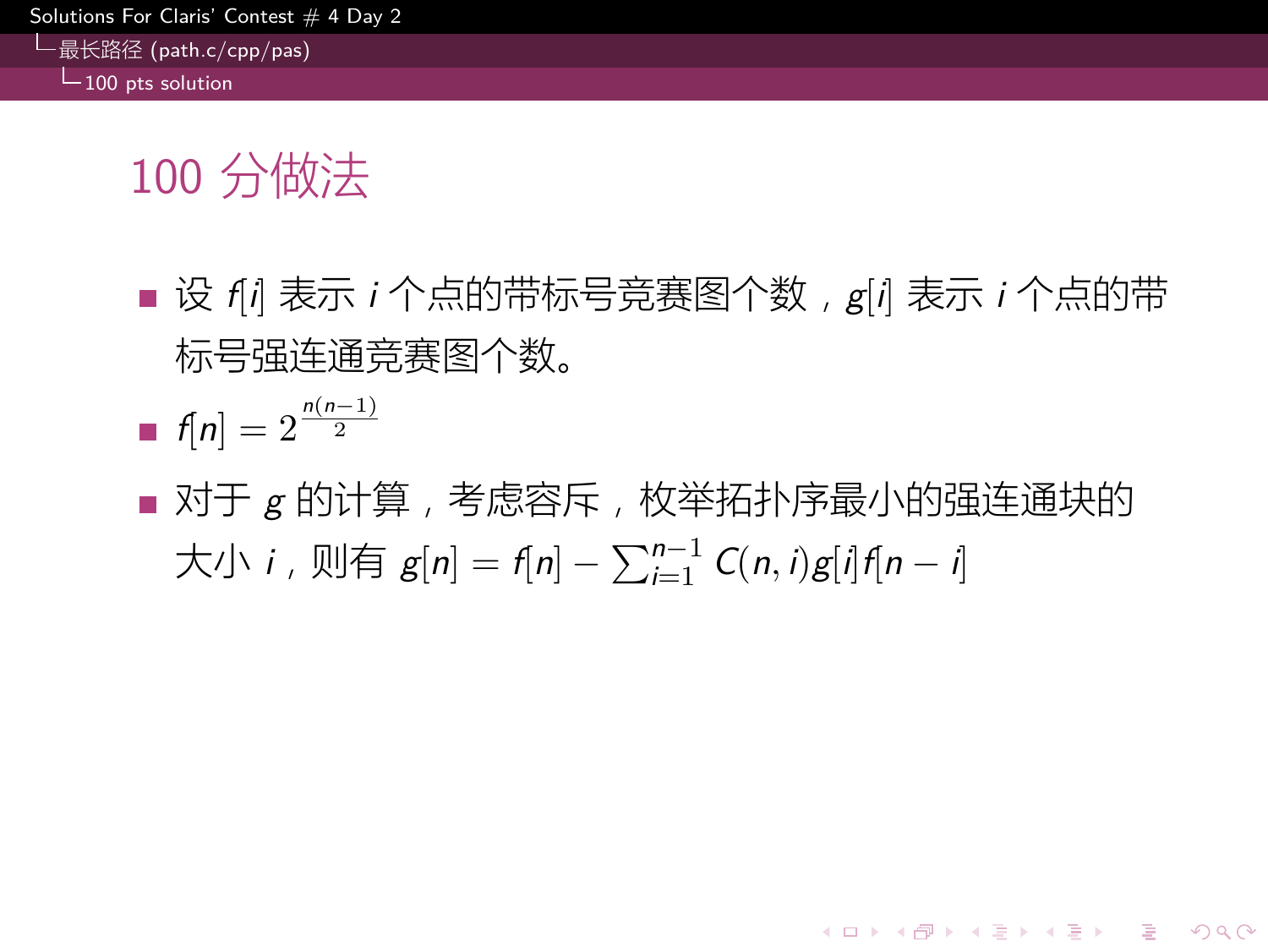#### ons For Claris' Contest 最长路径 (path.c/cpp/pas)

 $L_{100}$  pts solution

### 100 分做法

- 设 f<sup>*i*</sup>] 表示 *i* 个点的带标号竞赛图个数, g[*i*] 表示 *i* 个点的带 标号强连通竞赛图个数。
- $f[n] = 2^{\frac{n(n-1)}{2}}$
- 对于 g 的计算, 考虑容斥, 枚举拓扑序最小的强连通块的  $\dagger$ 大小 *i*, 则有  $g[n] = f[n] - \sum_{i=1}^{n-1} C(n,i)g[i]f[n-i]$
- 枚举 1 所在强连通分量之前的点数之和 *i*,1 所在强连通分 量的点数 *j*,那么

 $ans[i+j]$  + =  $C(n-1, i)C(n-i-1, j)$   $f[i]g[j]g[n-i-j]$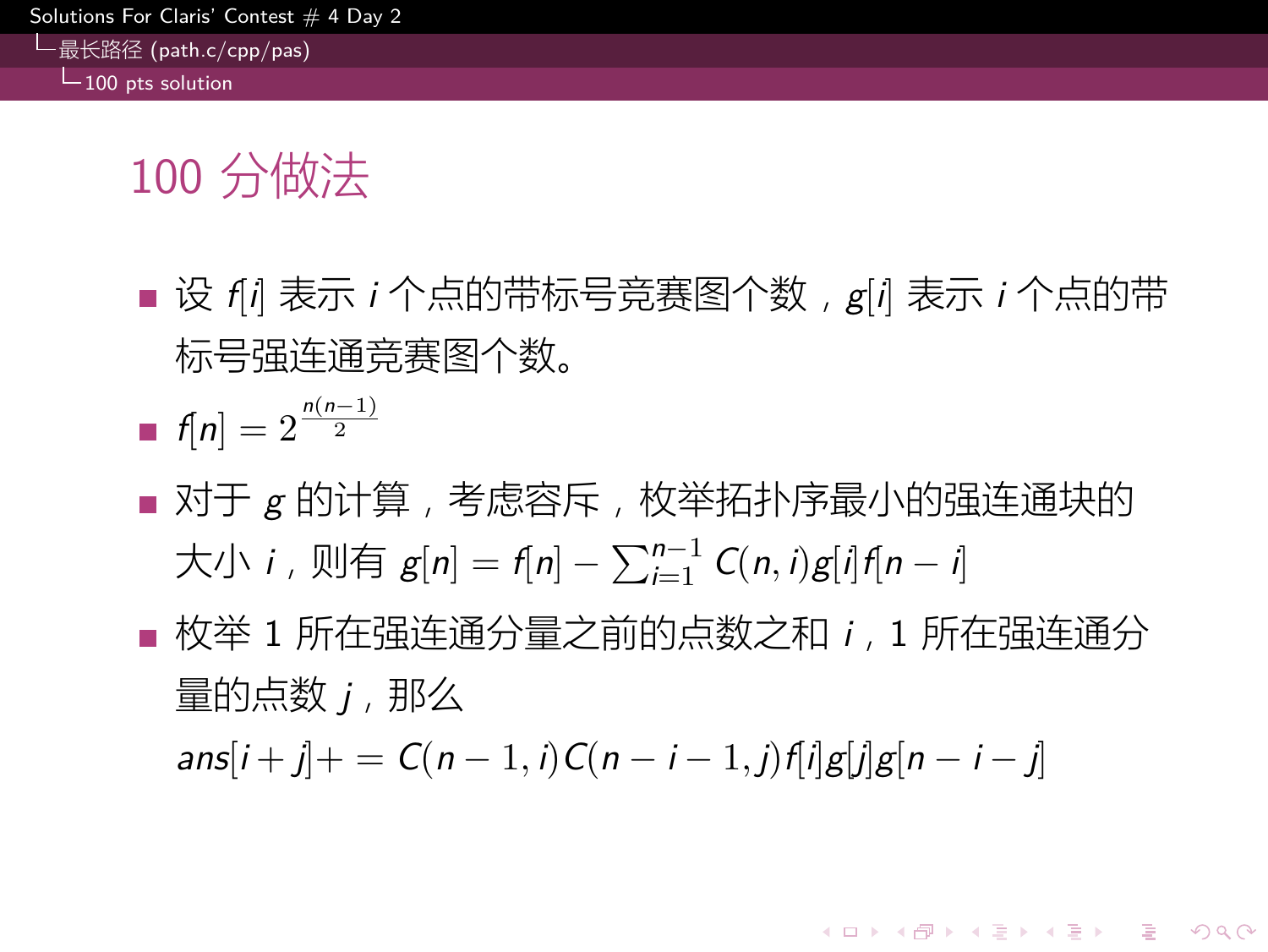#### ions For Claris' Contest 最长路径 (path.c/cpp/pas)

 $L_{100}$  pts solution

### 100 分做法

- 设 f<sup>*i*</sup>] 表示 *i* 个点的带标号竞赛图个数, g[*i*] 表示 *i* 个点的带 标号强连通竞赛图个数。
- $f[n] = 2^{\frac{n(n-1)}{2}}$
- 对于 g 的计算, 考虑容斥, 枚举拓扑序最小的强连通块的  $\dagger$ 大小 *i*, 则有  $g[n] = f[n] - \sum_{i=1}^{n-1} C(n,i)g[i]f[n-i]$
- 枚举 1 所在强连通分量之前的点数之和 *i*,1 所在强连通分 量的点数 *j*,那么

 $ans[i+j]$  + =  $C(n-1, i)C(n-i-1, j)$   $f[i]g[j]g[n-i-j]$ 

时间复杂度 *O*(*n* 2 )。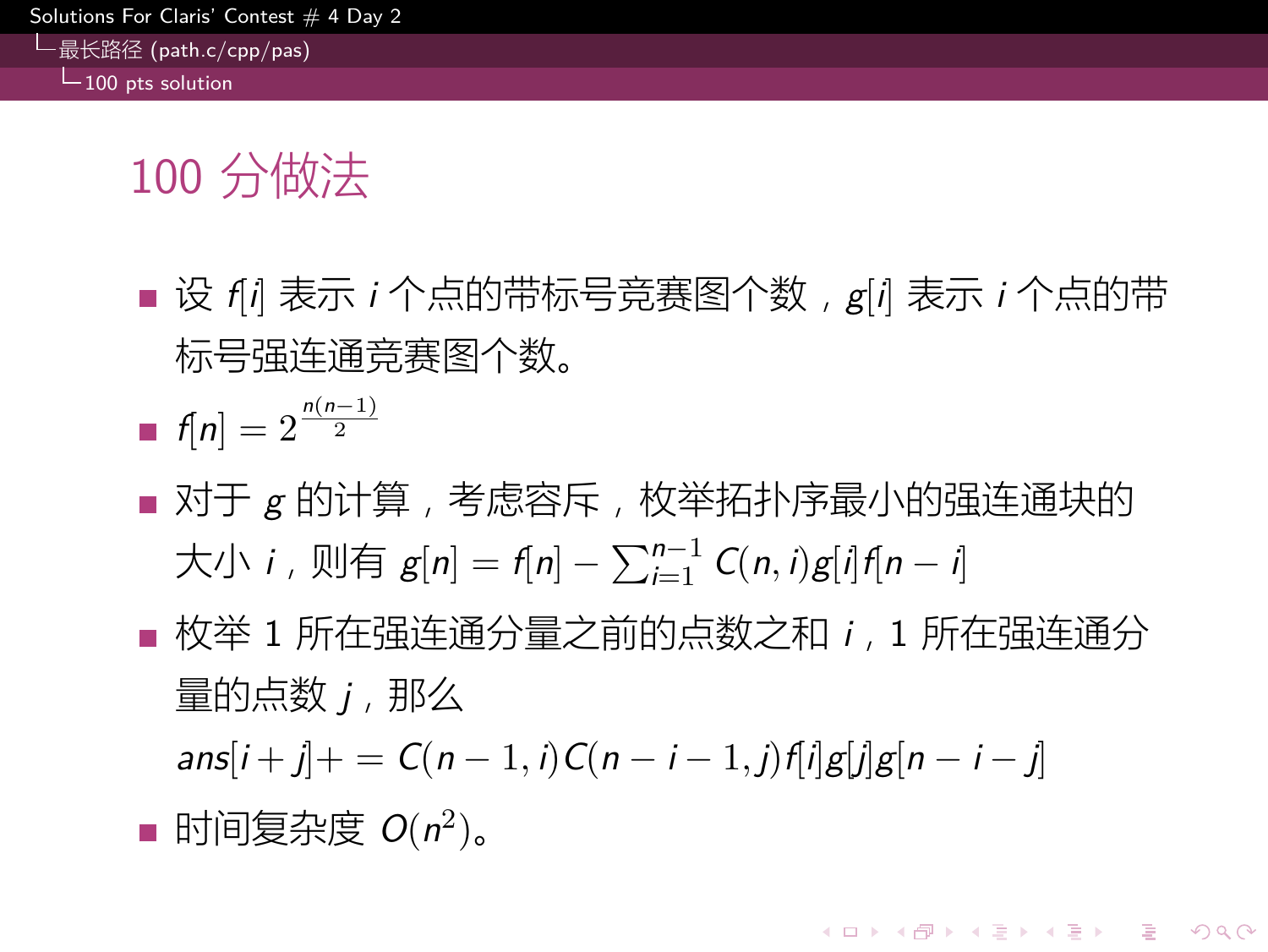$S$ olutions For Claris' Contest  $#$  4 Day 2

异或与区间加 (xor.c/cpp/pas) **Description** 

异或与区间加 (xor.c/cpp/pas)

给定一个长度为 *n* 的序列 *a* 和一个整数 *k*,要求维护一个长 度为 *n* 的数列 *b*。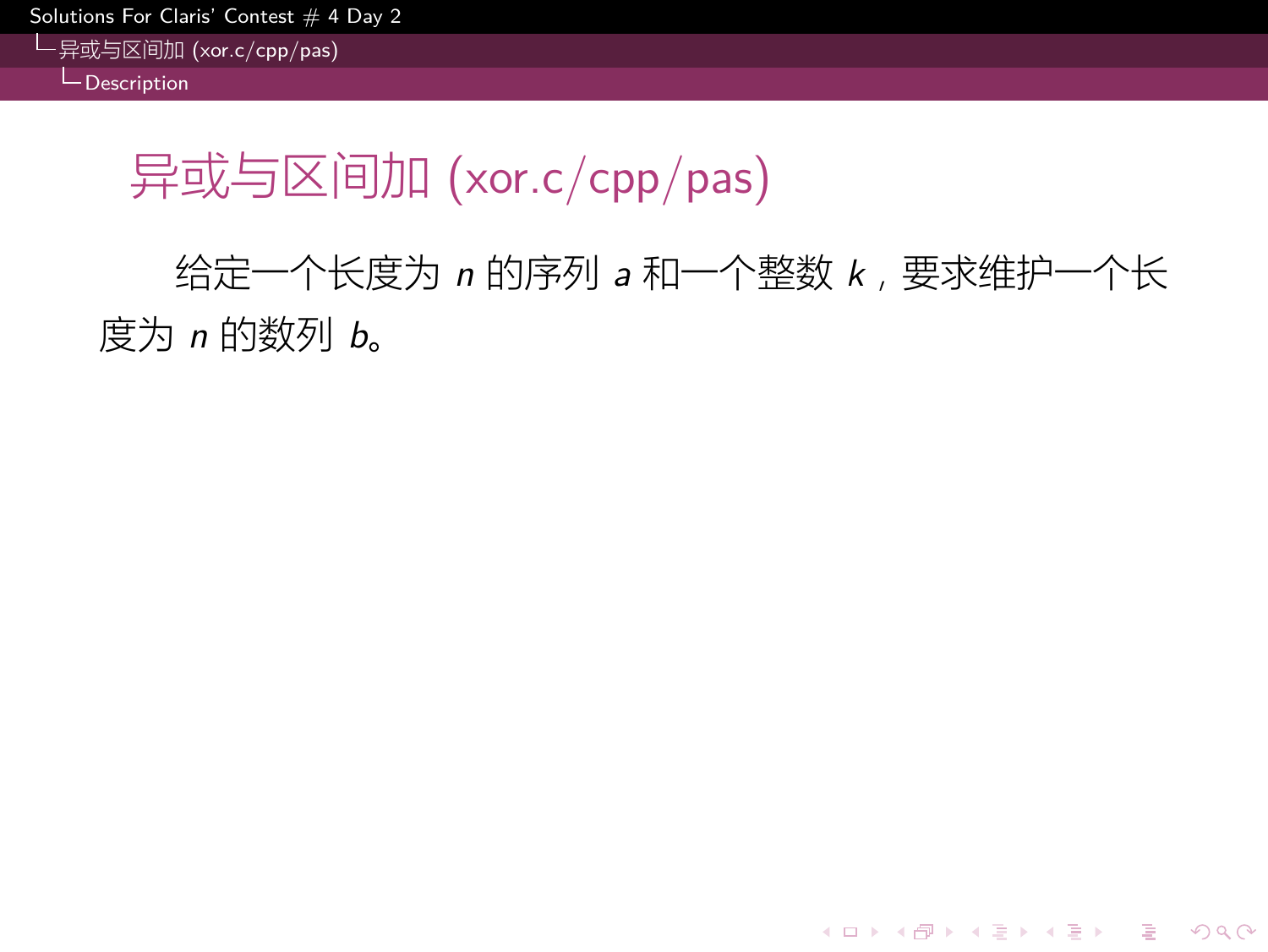异或与区间加 (xor.c/cpp/pas) L<br>Description

异或与区间加 (xor.c/cpp/pas)

给定一个长度为 *n* 的序列 *a* 和一个整数 *k*,要求维护一个长 度为 *n* 的数列 *b*。

*m* 次操作,每次给定 *st, en,w*,将所有左右端点 *l,r* 都在 [*st, en*] 内且 *a*[*l*] 到 *a*[*r*] 的异或和为 *k* 的区间,将 *b* 对应区间内 每个数都加上 *w*。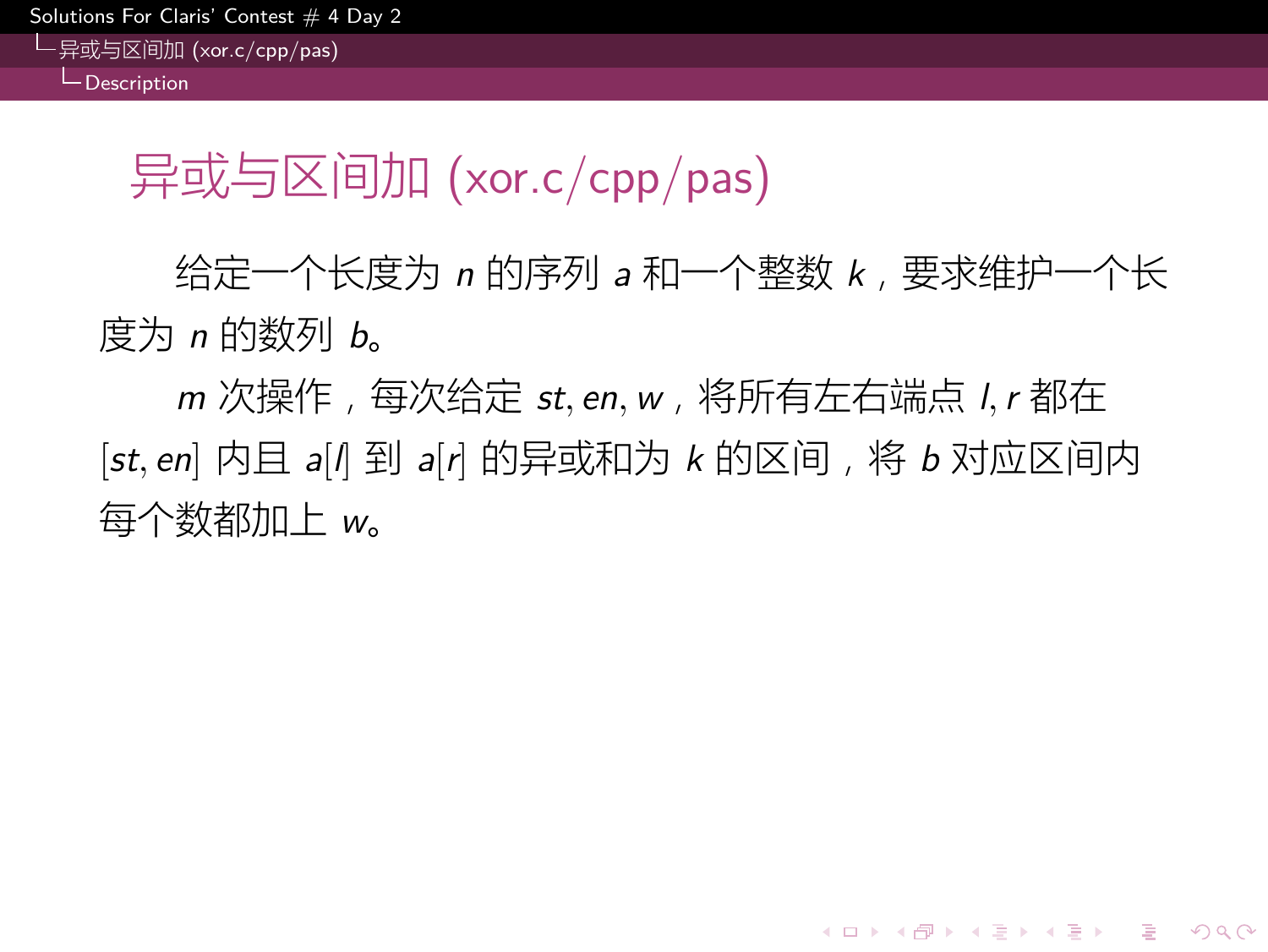异或与区间加 (xor.c/cpp/pas) **L**<br>Description

异或与区间加 (xor.c/cpp/pas)

给定一个长度为 *n* 的序列 *a* 和一个整数 *k*,要求维护一个长 度为 *n* 的数列 *b*。

*m* 次操作,每次给定 *st, en,w*,将所有左右端点 *l,r* 都在 [*st, en*] 内且 *a*[*l*] 到 *a*[*r*] 的异或和为 *k* 的区间,将 *b* 对应区间内 每个数都加上 *w*。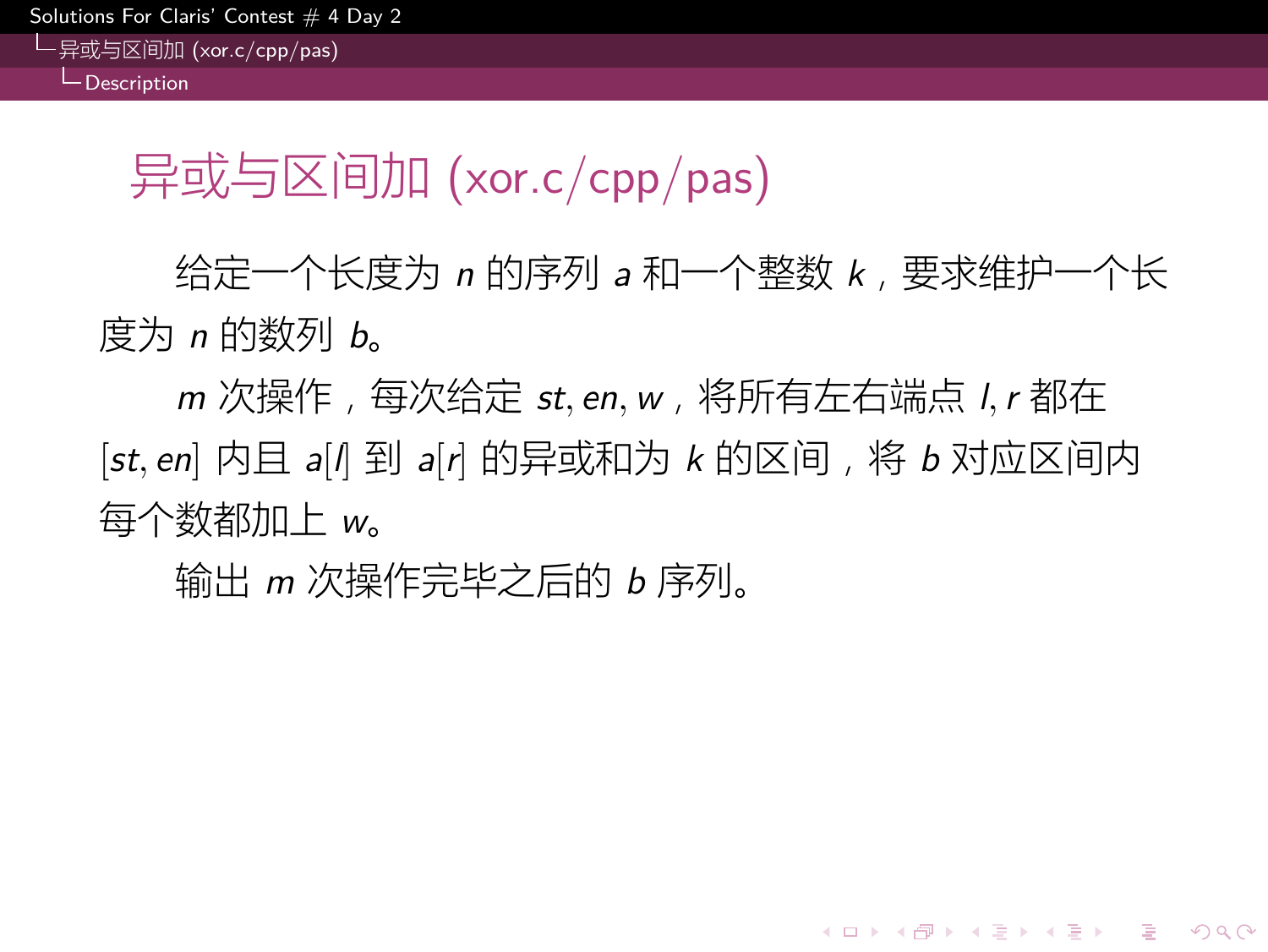异或与区间加 (xor.c/cpp/pas)  $L_{\text{Description}}$ 

### 异或与区间加 (xor.c/cpp/pas)

给定一个长度为 *n* 的序列 *a* 和一个整数 *k*,要求维护一个长 度为 *n* 的数列 *b*。

*m* 次操作,每次给定 *st, en,w*,将所有左右端点 *l,r* 都在 [*st, en*] 内且 *a*[*l*] 到 *a*[*r*] 的异或和为 *k* 的区间,将 *b* 对应区间内 每个数都加上 *w*。

输出 *m* 次操作完毕之后的 *b* 序列。

对于 20% 的数据,*n, m ≤* 50,*a<sup>i</sup> ≤* 2 <sup>6</sup>。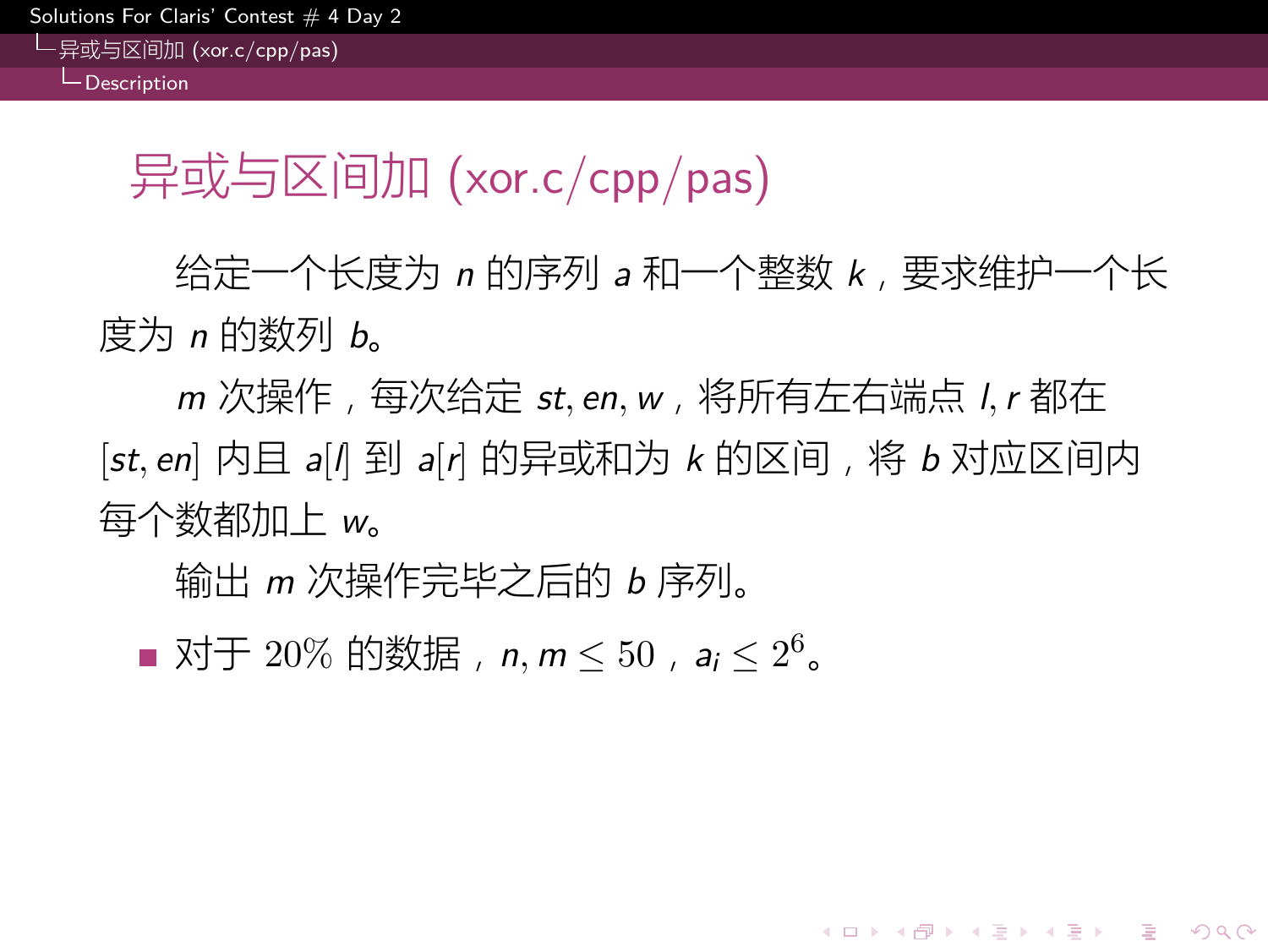异或与区间加 (xor.c/cpp/pas)  $L_{\text{Description}}$ 

### 异或与区间加 (xor.c/cpp/pas)

给定一个长度为 *n* 的序列 *a* 和一个整数 *k*,要求维护一个长 度为 *n* 的数列 *b*。

*m* 次操作,每次给定 *st, en,w*,将所有左右端点 *l,r* 都在 [*st, en*] 内且 *a*[*l*] 到 *a*[*r*] 的异或和为 *k* 的区间,将 *b* 对应区间内 每个数都加上 *w*。

- 对于 20% 的数据,*n, m ≤* 50,*a<sup>i</sup> ≤* 2 <sup>6</sup>。
- 对于 40% 的数据,*n, m ≤* 4000,*a<sup>i</sup> ≤* 2 <sup>30</sup>。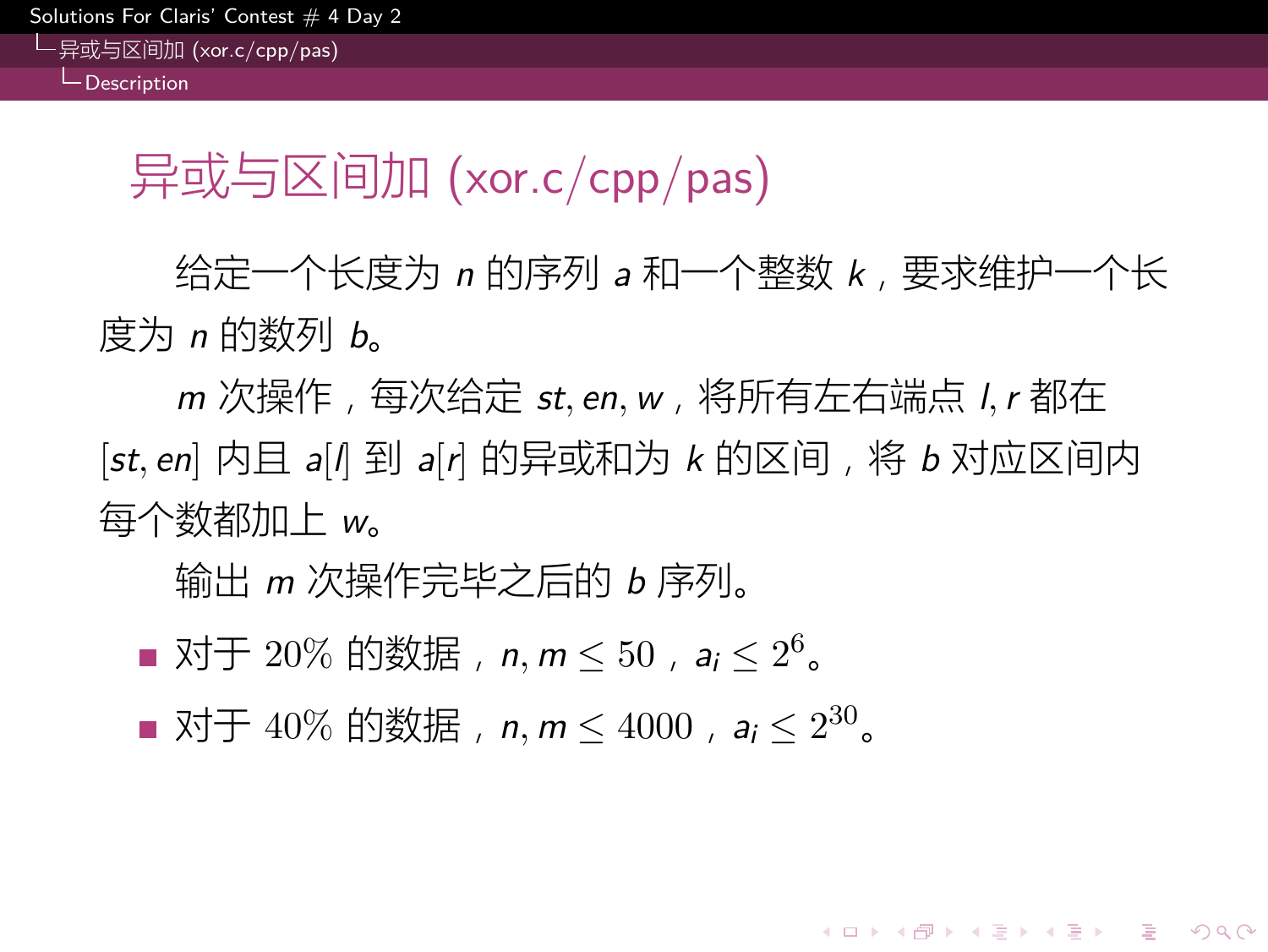异或与区间加 (xor.c/cpp/pas)  $L_{\text{Descriptio}}$ 

### 异或与区间加 (xor.c/cpp/pas)

给定一个长度为 *n* 的序列 *a* 和一个整数 *k*,要求维护一个长 度为 *n* 的数列 *b*。

*m* 次操作,每次给定 *st, en,w*,将所有左右端点 *l,r* 都在 [*st, en*] 内且 *a*[*l*] 到 *a*[*r*] 的异或和为 *k* 的区间,将 *b* 对应区间内 每个数都加上 *w*。

- 对于 20% 的数据,*n, m ≤* 50,*a<sup>i</sup> ≤* 2 <sup>6</sup>。
- 对于 40% 的数据,*n, m ≤* 4000,*a<sup>i</sup> ≤* 2 <sup>30</sup>。
- 对于 70% 的数据,*n, m ≤* 150000,*a<sup>i</sup> ≤* 2 <sup>6</sup>。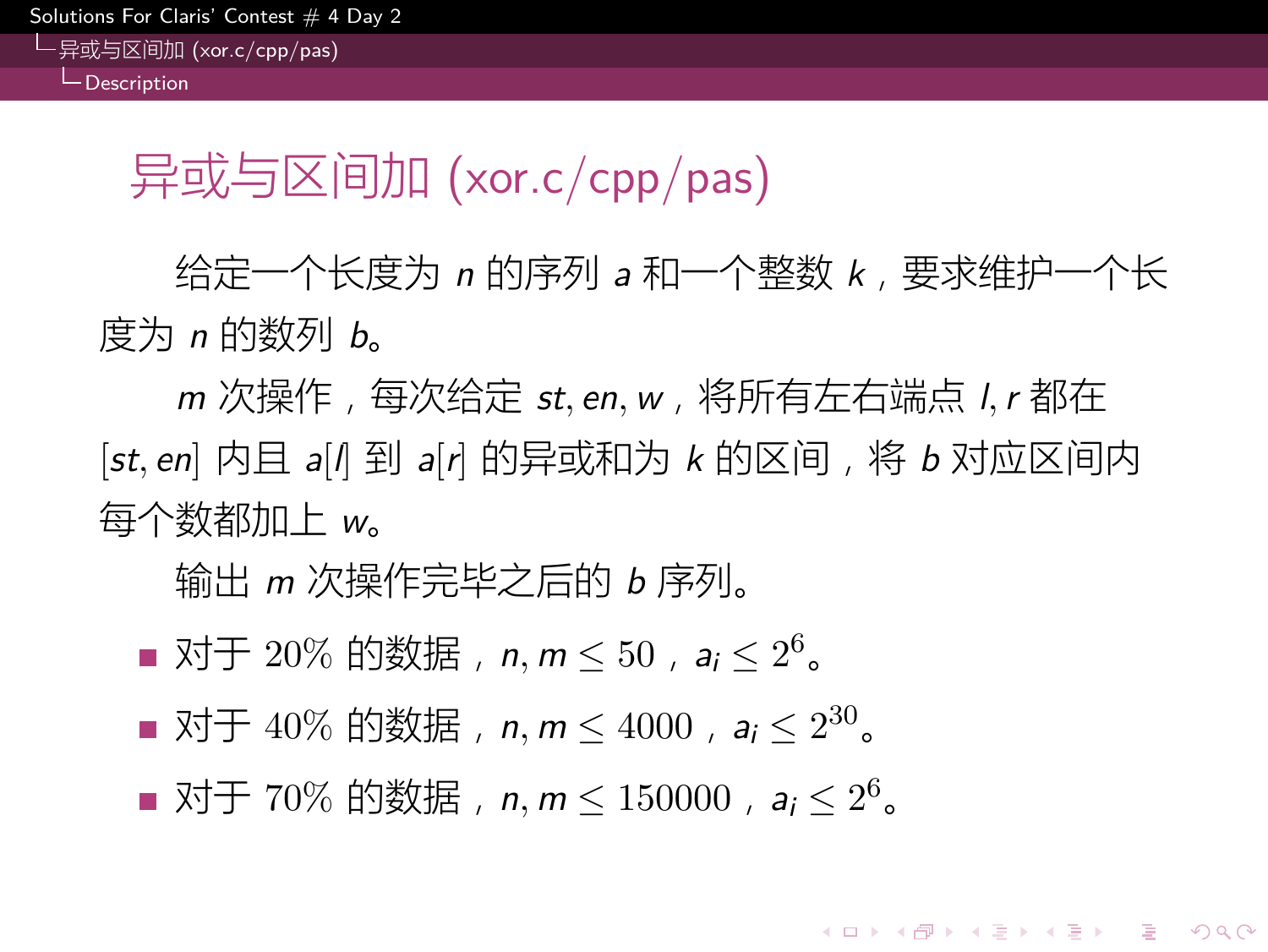异或与区间加 (xor.c/cpp/pas)  $L_{\text{Descriptio}}$ 

### 异或与区间加 (xor.c/cpp/pas)

给定一个长度为 *n* 的序列 *a* 和一个整数 *k*,要求维护一个长 度为 *n* 的数列 *b*。

*m* 次操作,每次给定 *st, en,w*,将所有左右端点 *l,r* 都在 [*st, en*] 内且 *a*[*l*] 到 *a*[*r*] 的异或和为 *k* 的区间,将 *b* 对应区间内 每个数都加上 *w*。

- 对于 20% 的数据,*n, m ≤* 50,*a<sup>i</sup> ≤* 2 <sup>6</sup>。
- 对于 40% 的数据,*n, m ≤* 4000,*a<sup>i</sup> ≤* 2 <sup>30</sup>。
- 对于 70% 的数据,*n, m ≤* 150000,*a<sup>i</sup> ≤* 2 <sup>6</sup>。
- 对于 100% 的数据,*n, m ≤* 150000,*a<sup>i</sup> ≤* 2 <sup>30</sup>。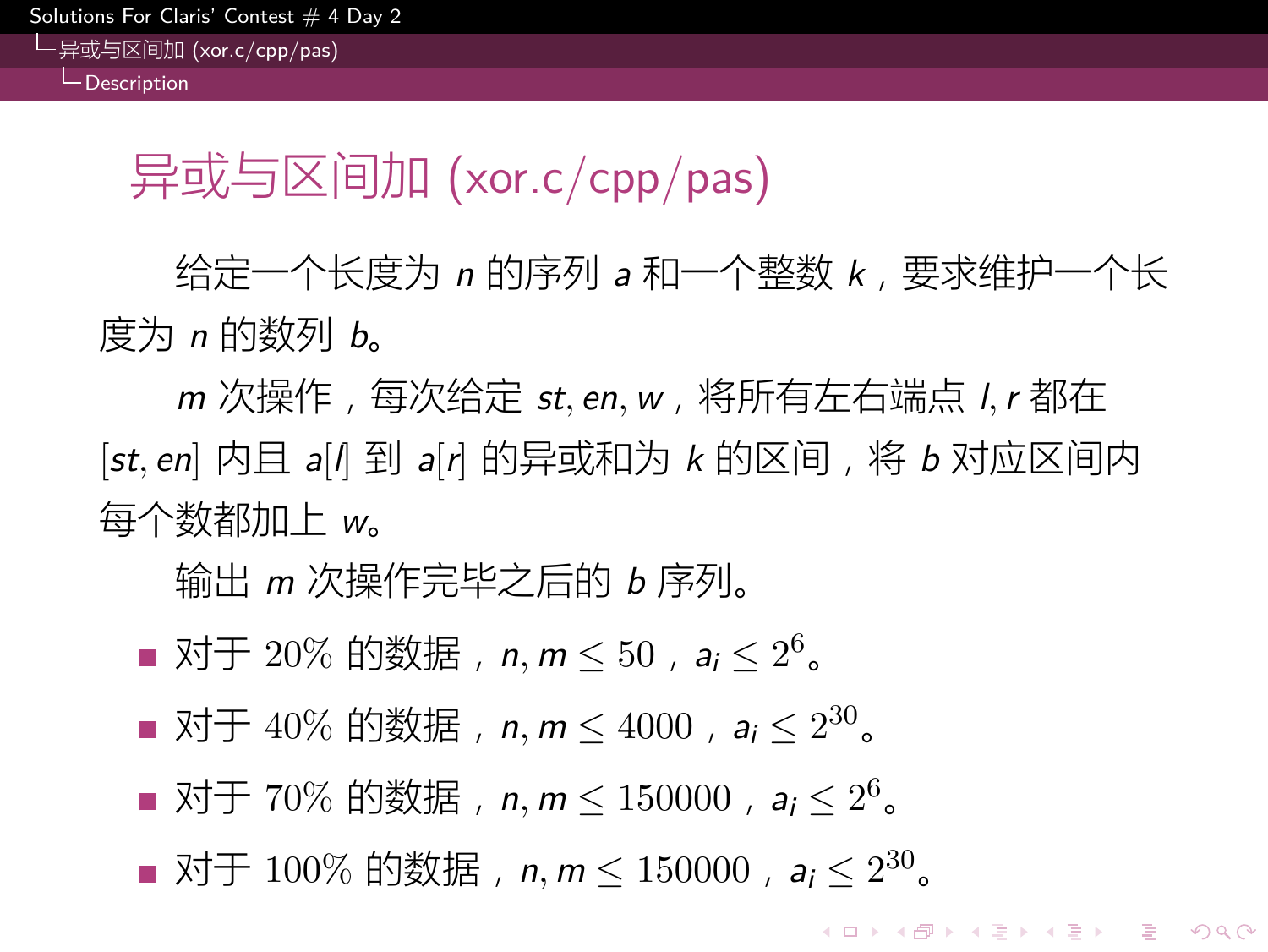异或与区间加 (xor.c/cpp/pas) 20 pts solution

20 分做法

对于 20% 的数据,*n, m ≤* 50,*a<sup>i</sup> ≤* 2 <sup>6</sup>。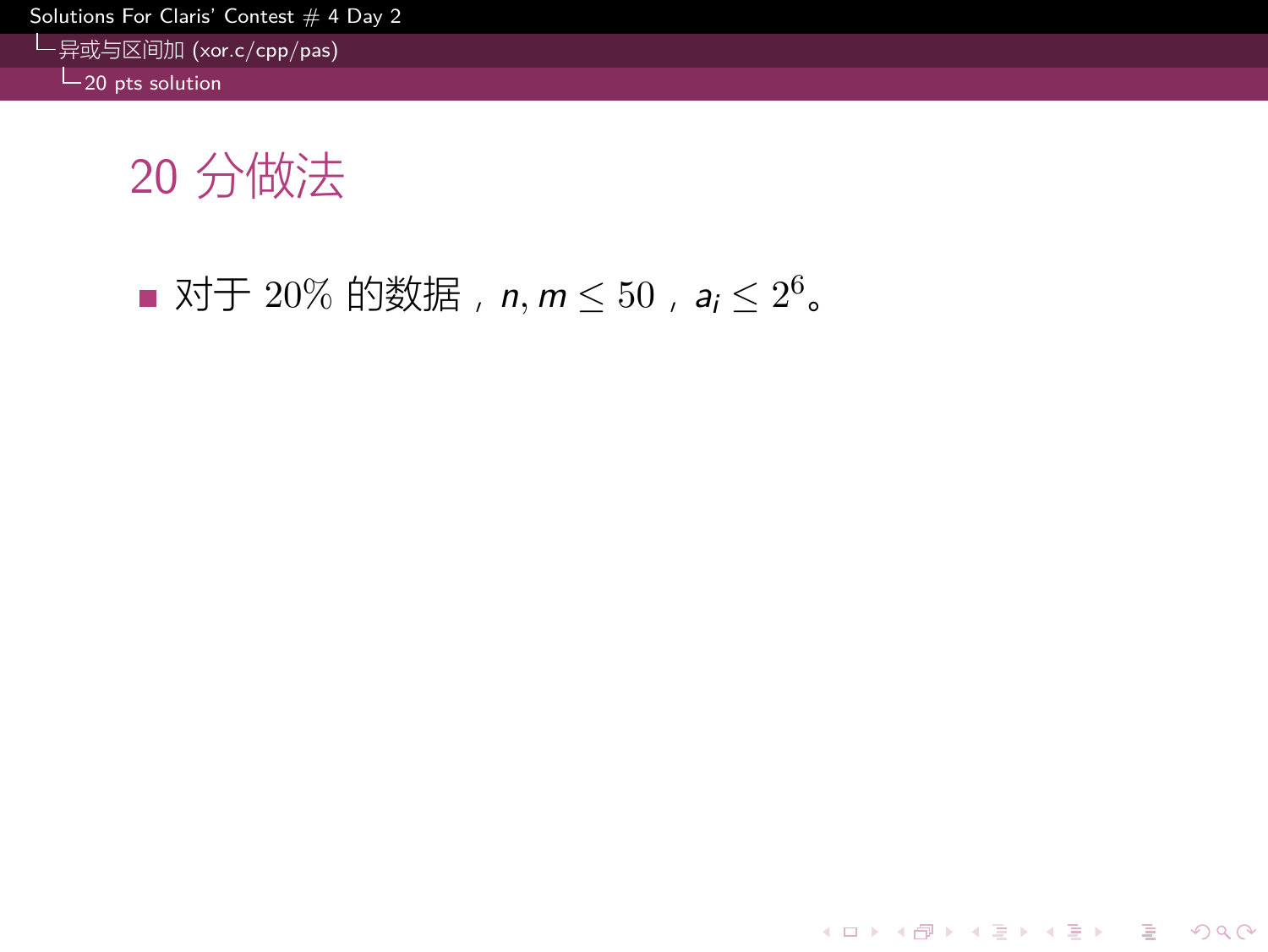异或与区间加 (xor.c/cpp/pas) 20 pts solution

- 对于 20% 的数据,*n, m ≤* 50,*a<sup>i</sup> ≤* 2 <sup>6</sup>。
- 对于每个操作,暴力枚举所有区间即可。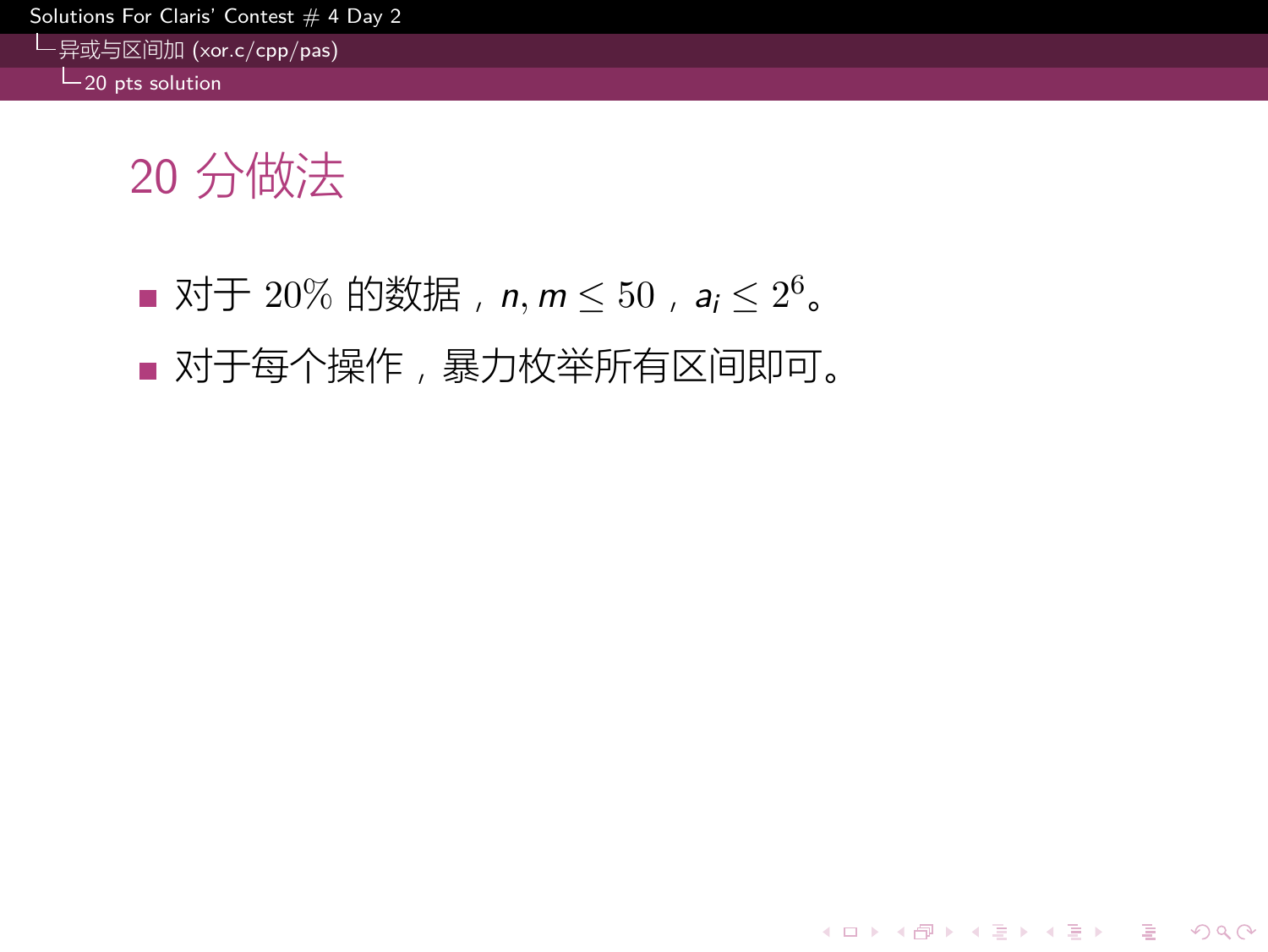异或与区间加 (xor.c/cpp/pas) 20 pts solution

- 对于 20% 的数据,*n, m ≤* 50,*a<sup>i</sup> ≤* 2 <sup>6</sup>。
- 对于每个操作,暴力枚举所有区间即可。
- 时间复杂度 *O*(*mn*<sup>3</sup> )。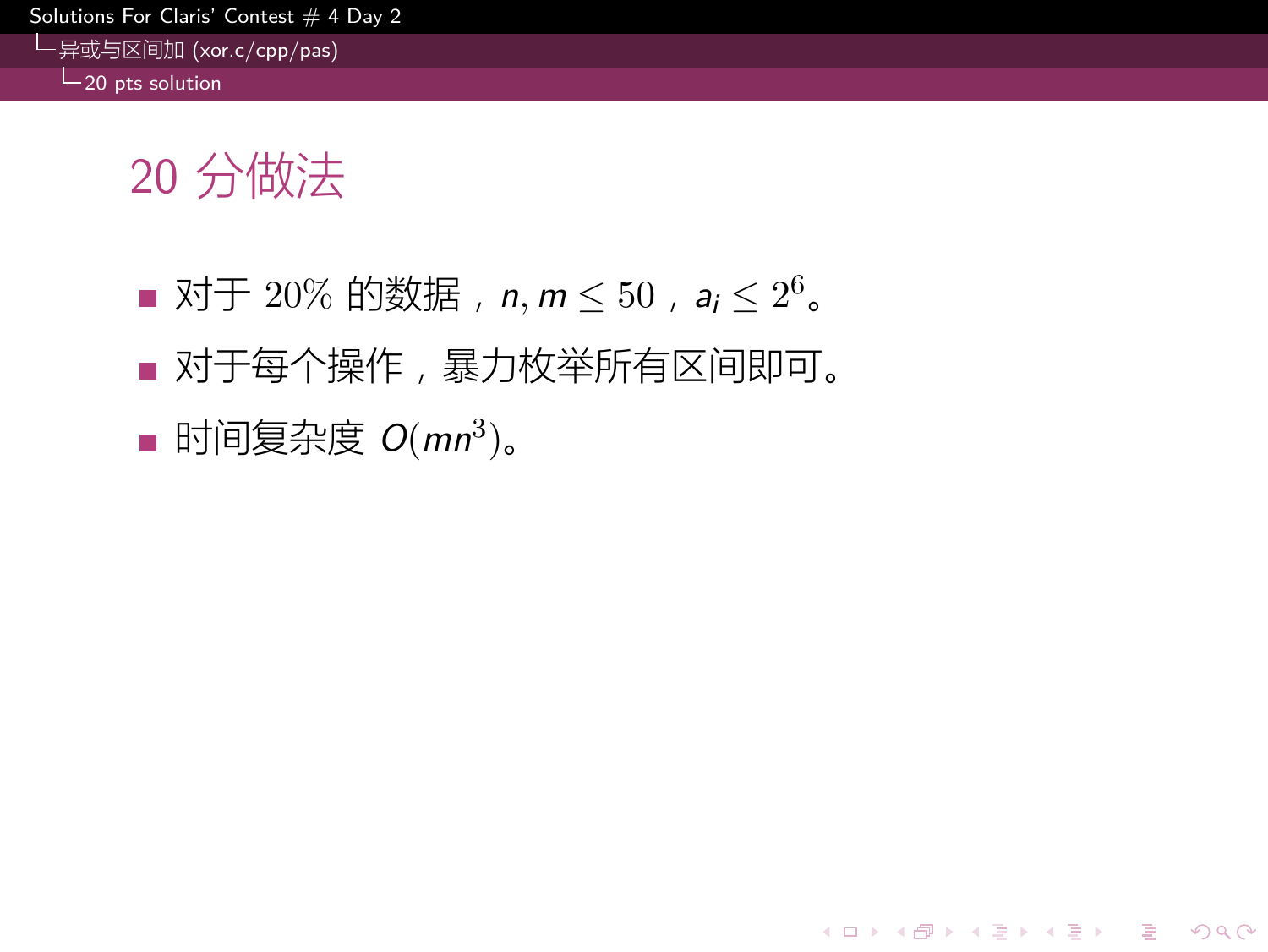异或与区间加 (xor.c/cpp/pas) 40 pts solution

40 分做法

对于 40% 的数据,*n, m ≤* 4000,*a<sup>i</sup> ≤* 2 <sup>30</sup>。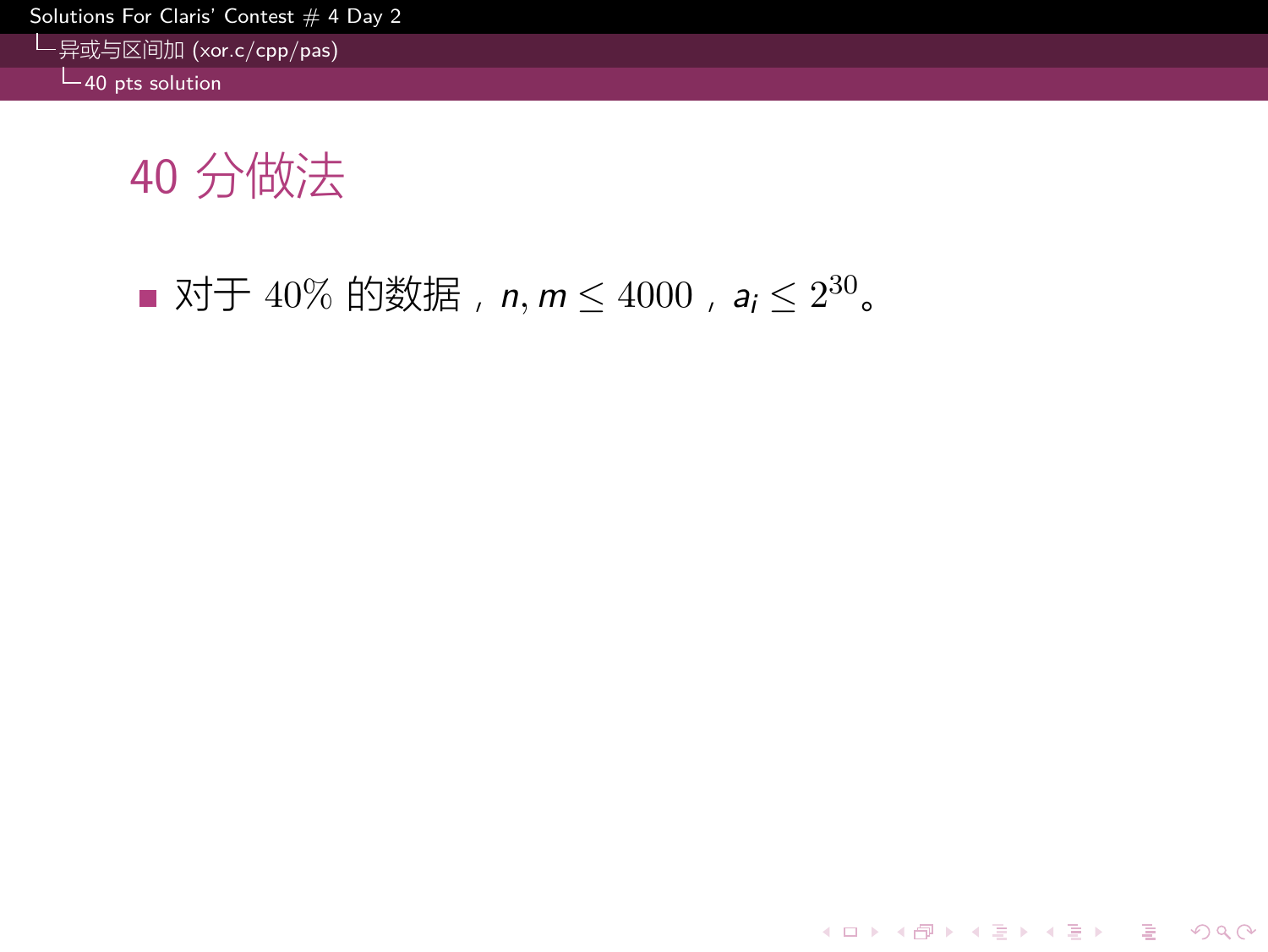异或与区间加 (xor.c/cpp/pas) 40 pts solution

- 对于 40% 的数据,*n, m ≤* 4000,*a<sup>i</sup> ≤* 2 <sup>30</sup>。
- 利用前缀异或和可以将区间异或和以及区间加的复杂度降低 至  $O(1)$ 。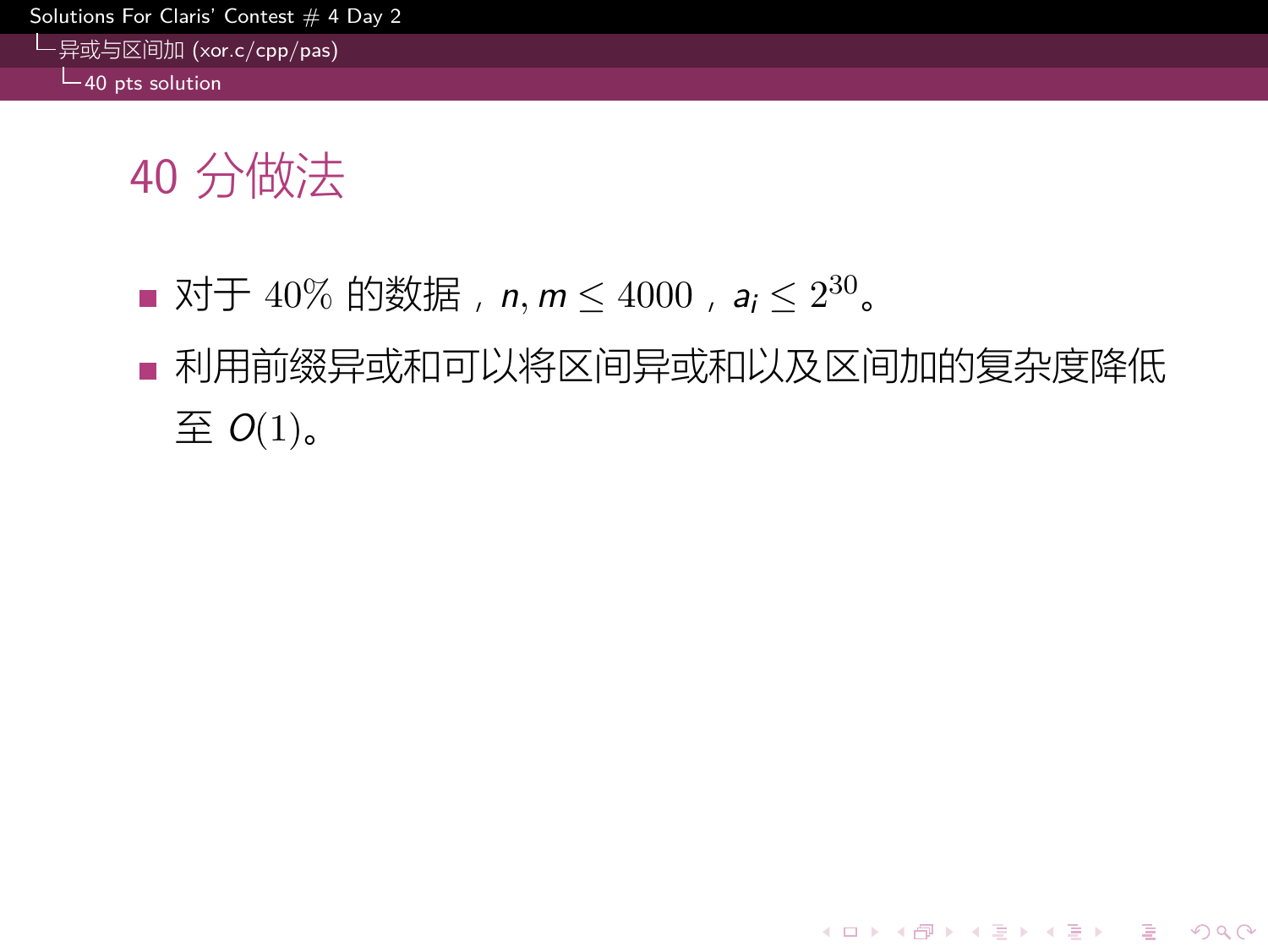#### utions For Claris' Contest  $\#$  4 Day 2 异或与区间加 (xor.c/cpp/pas)

L<sub>40</sub> pts solution

- 对于 40% 的数据,*n, m ≤* 4000,*a<sup>i</sup> ≤* 2 <sup>30</sup>。
- 利用前缀异或和可以将区间异或和以及区间加的复杂度降低 至  $O(1)$ 。
- 将操作按右端点从小到大排序。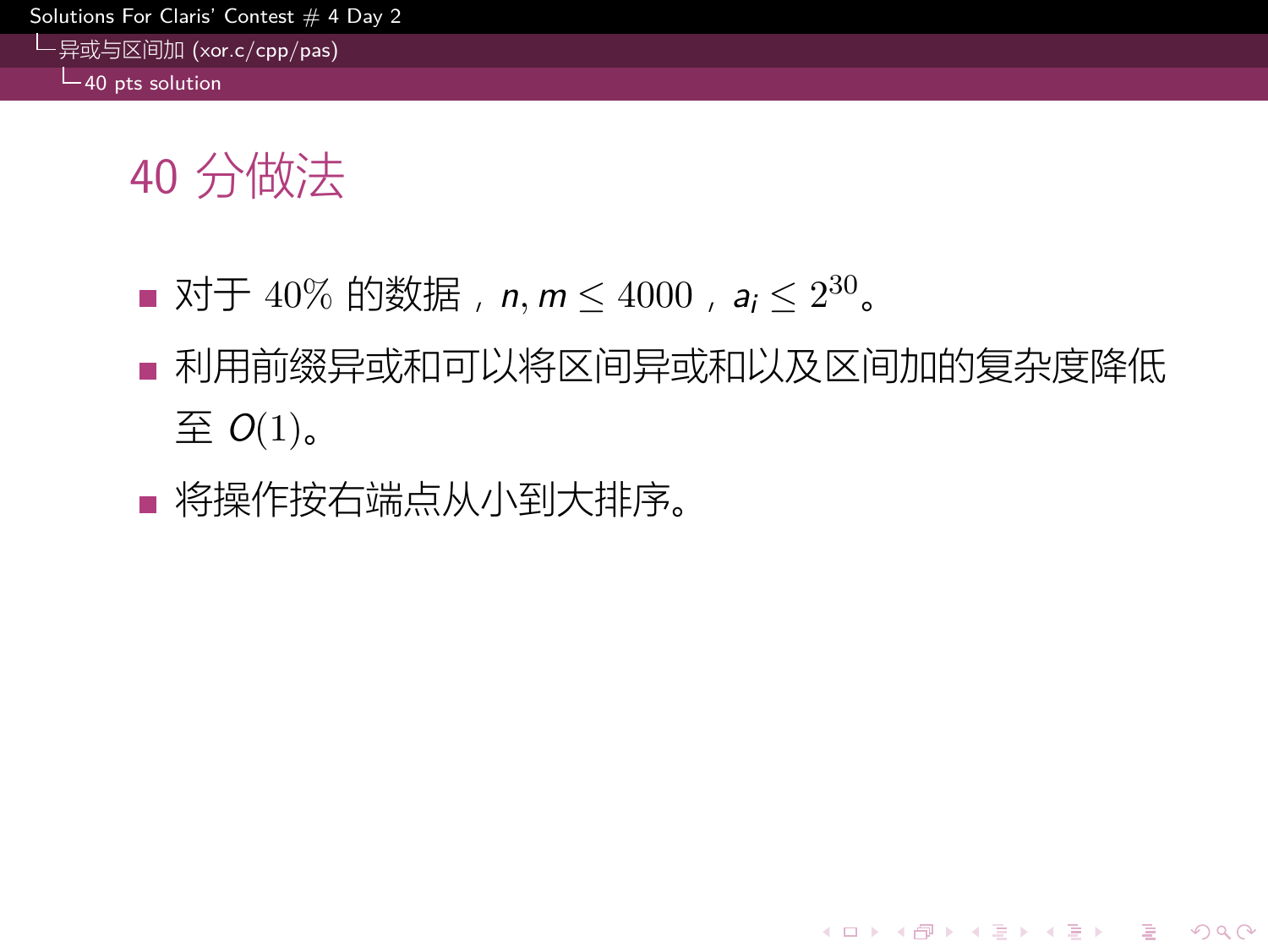#### itions For Claris' Contest  $\#$  4 Day 2 异或与区间加 (xor.c/cpp/pas)  $L_{40}$  pts solution

- 对于 40% 的数据,*n, m ≤* 4000,*a<sup>i</sup> ≤* 2 <sup>30</sup>。
- 利用前缀异或和可以将区间异或和以及区间加的复杂度降低 至 *O*(1)。
- 将操作按右端点从小到大排序。
- 枚举 /, 从 n 到 / 枚举所有 r, 同时用双指针维护出所有包 含了当前区间的所有操作的 *w* 的和。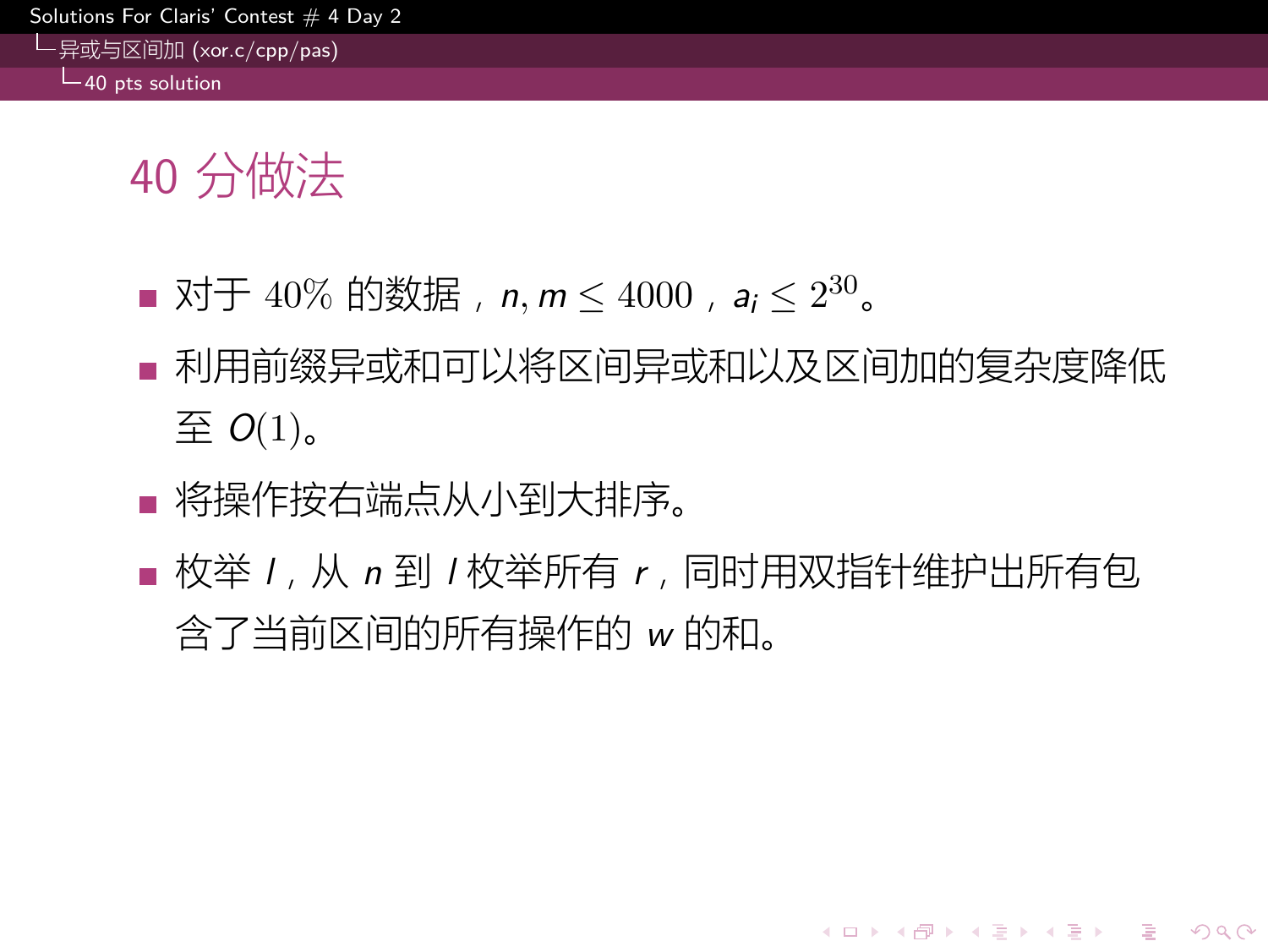#### utions For Claris' Contest  $\#$  4 Day 2 异或与区间加 (xor.c/cpp/pas) 40 pts solution

- 对于 40% 的数据,*n, m ≤* 4000,*a<sup>i</sup> ≤* 2 <sup>30</sup>。
- 利用前缀异或和可以将区间异或和以及区间加的复杂度降低 至  $O(1)$ 。
- 将操作按右端点从小到大排序。
- 枚举 /, 从 n 到 / 枚举所有 r, 同时用双指针维护出所有包 含了当前区间的所有操作的 *w* 的和。
- 那么对于一个合法的区间,直接进行区间加即可。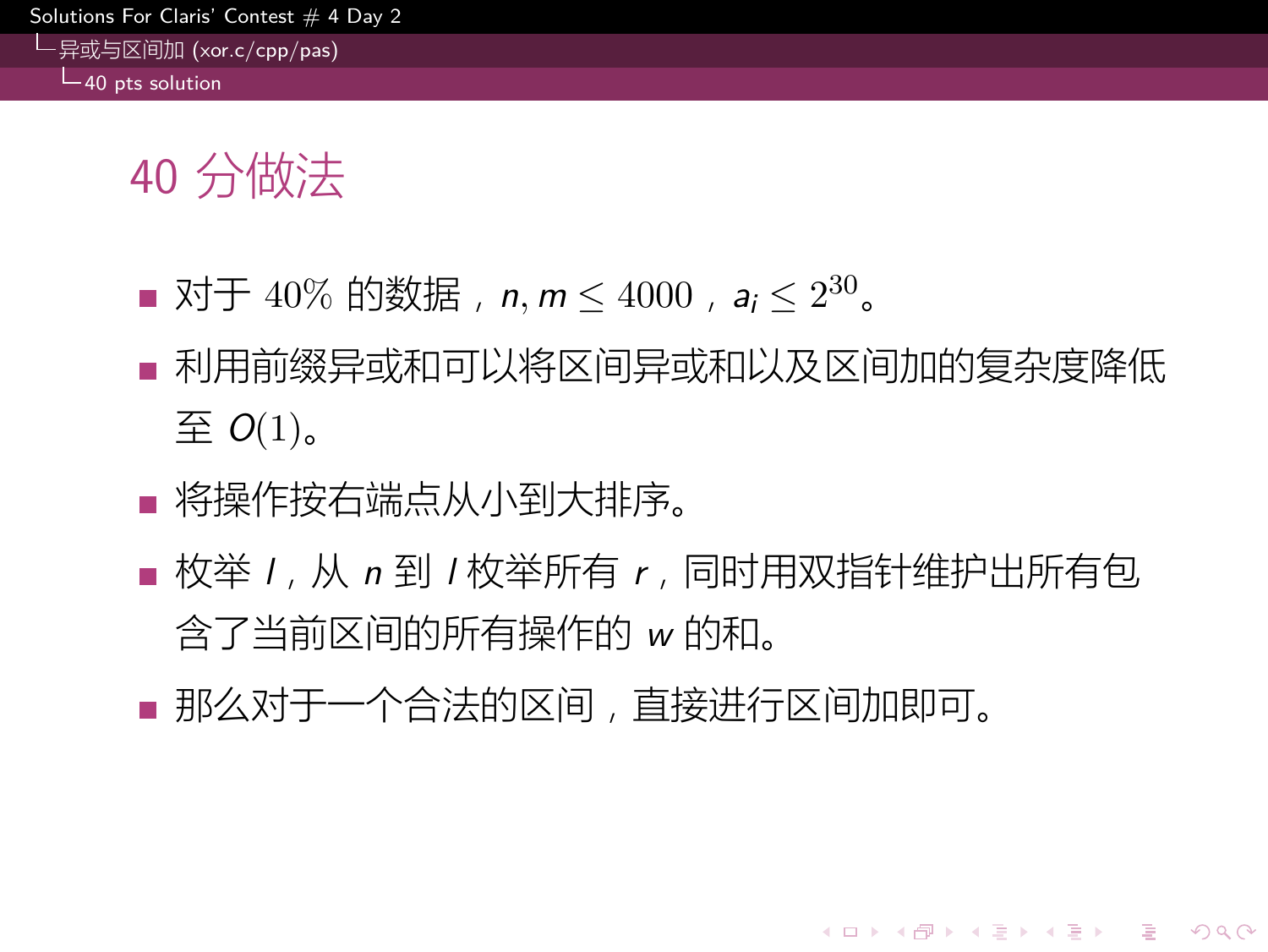#### itions For Claris' Contest  $\#$  4 Day 异或与区间加 (xor.c/cpp/pas) 40 pts solution

- 对于 40% 的数据,*n, m ≤* 4000,*a<sup>i</sup> ≤* 2 <sup>30</sup>。
- 利用前缀异或和可以将区间异或和以及区间加的复杂度降低 至  $O(1)$ 。
- 将操作按右端点从小到大排序。
- 枚举 /, 从 n 到 / 枚举所有 r, 同时用双指针维护出所有包 含了当前区间的所有操作的 *w* 的和。
- 那么对于一个合法的区间,直接进行区间加即可。
- 时间复杂度  $O(n(n + m))$ 。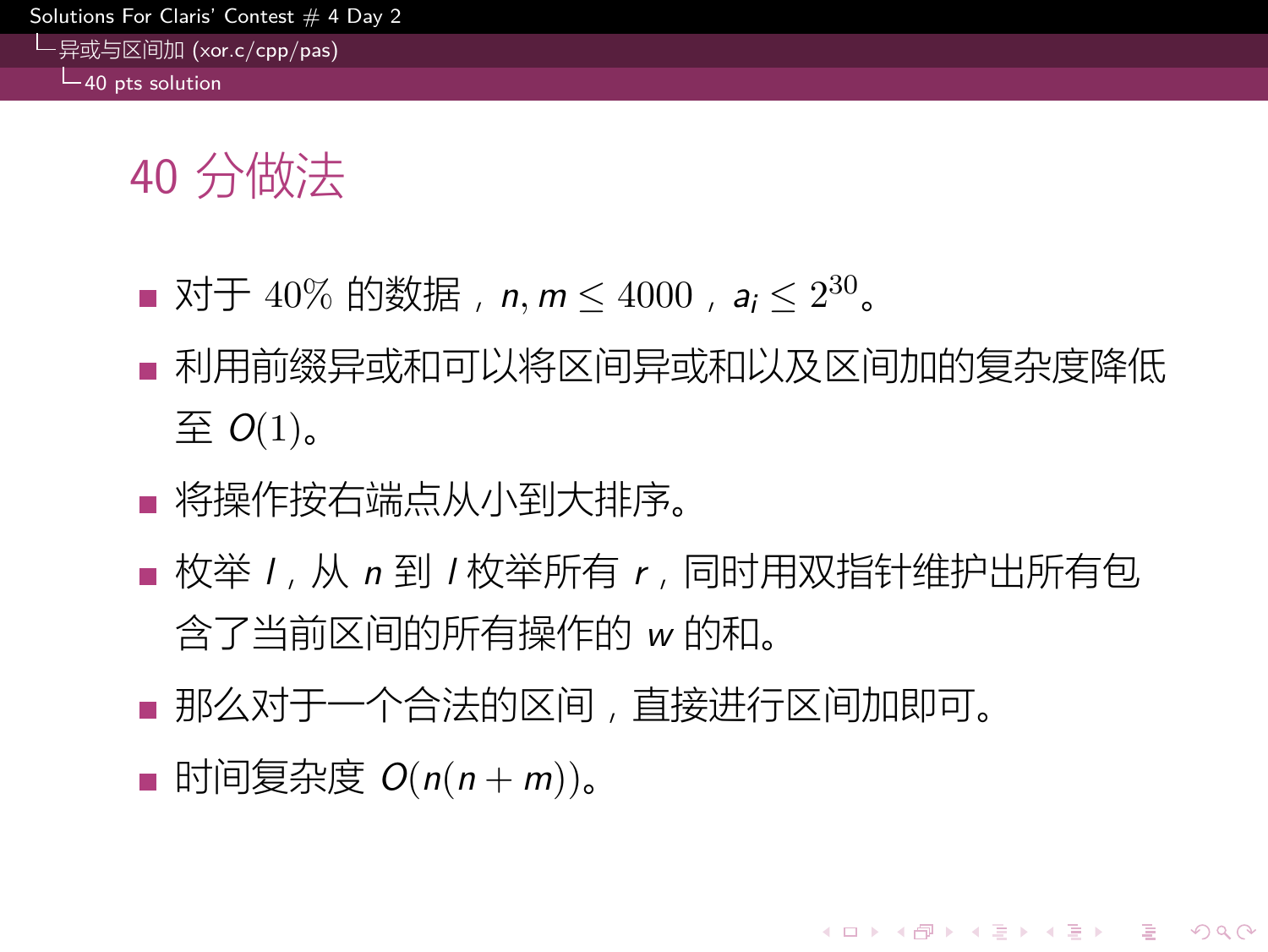异或与区间加 (xor.c/cpp/pas) 70 pts solution

70 分做法

对于 70% 的数据,*n, m ≤* 150000,*a<sup>i</sup> ≤* 2 <sup>6</sup>。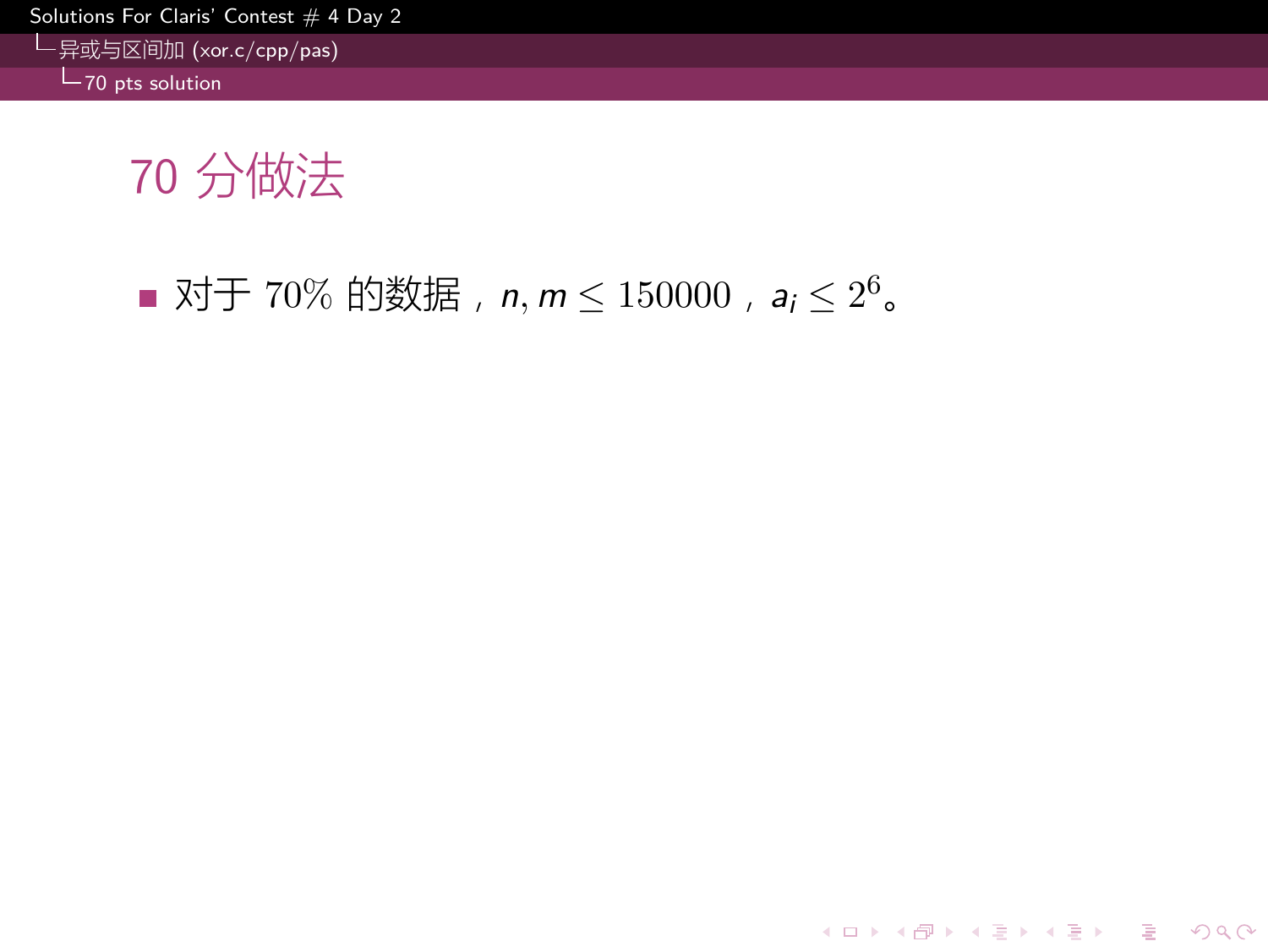#### tions For Claris' Contest  $\#$  4 Day 2 异或与区间加 (xor.c/cpp/pas)  $L_{70 \text{ pts solution}}$

- 对于 70% 的数据,*n, m ≤* 150000,*a<sup>i</sup> ≤* 2 <sup>6</sup>。
- 求出前缀异或和 *s*, 设 *A*[*i*] = *s*[*i* − 1], *B*[*i*] = *s*[*i*], 那么一个 区间合法等价于 *A*[*l*] *xor B*[*r*] = *k*。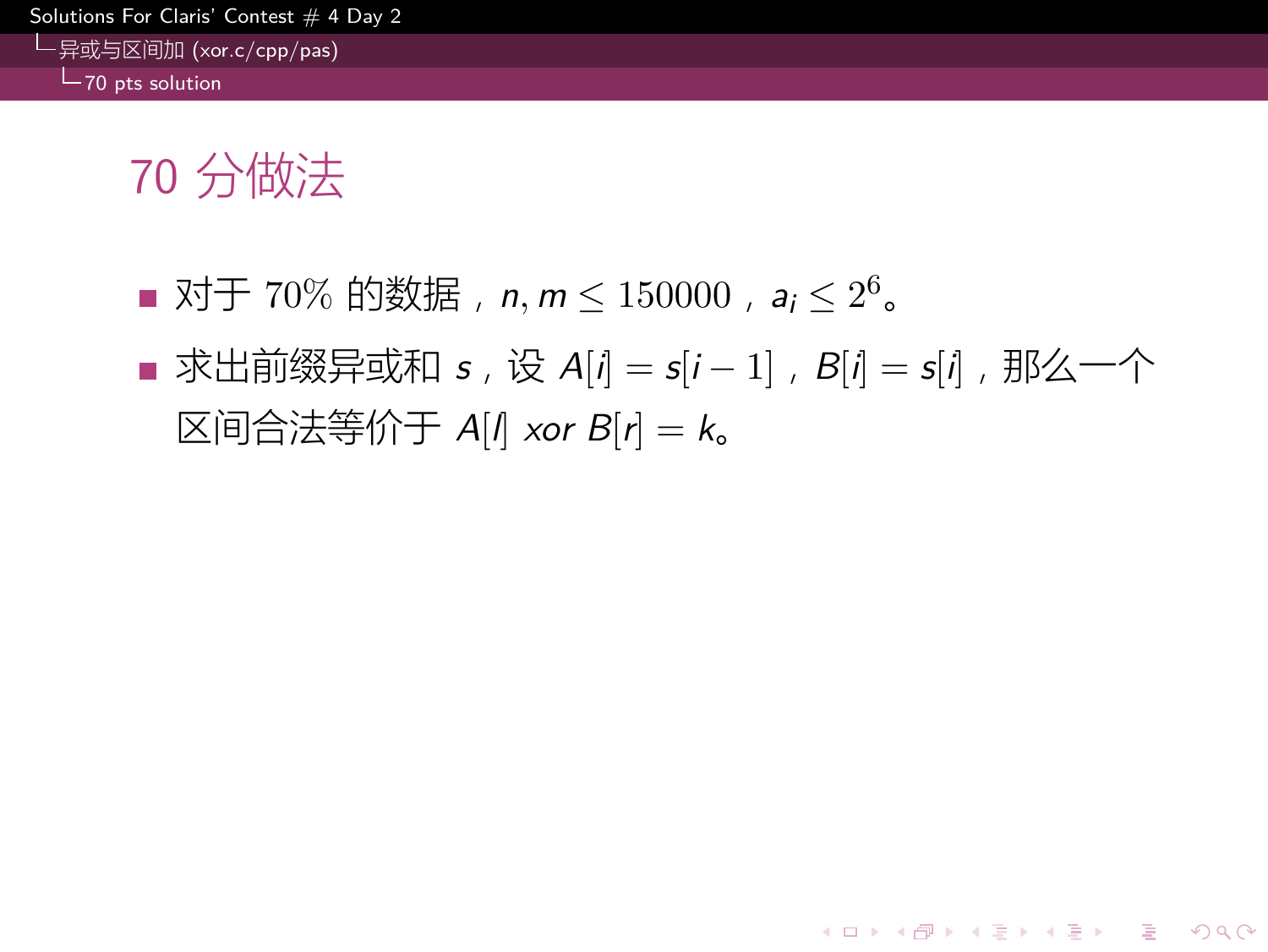#### tions For Claris' Contest  $# 4$  Day 2 异或与区间加 (xor.c/cpp/pas)  $L_{70 \text{ pts}}$  solution

- 对于 70% 的数据,*n, m ≤* 150000,*a<sup>i</sup> ≤* 2 <sup>6</sup>。
- 求出前缀异或和 *s*, 设 *A*[*i*] = *s*[*i* − 1], *B*[*i*] = *s*[*i*], 那么一个 区间合法等价于 *A*[*l*] *xor B*[*r*] = *k*。
- 设  $f$ <sup>*i*</sup>] 表示对 *b* 序列操作的前缀和, 那么区间 [*l*, *r*] 加上 w 等价于 *f*[*l*]+ = *w*,*f*[*r* + 1]*−* = *w*。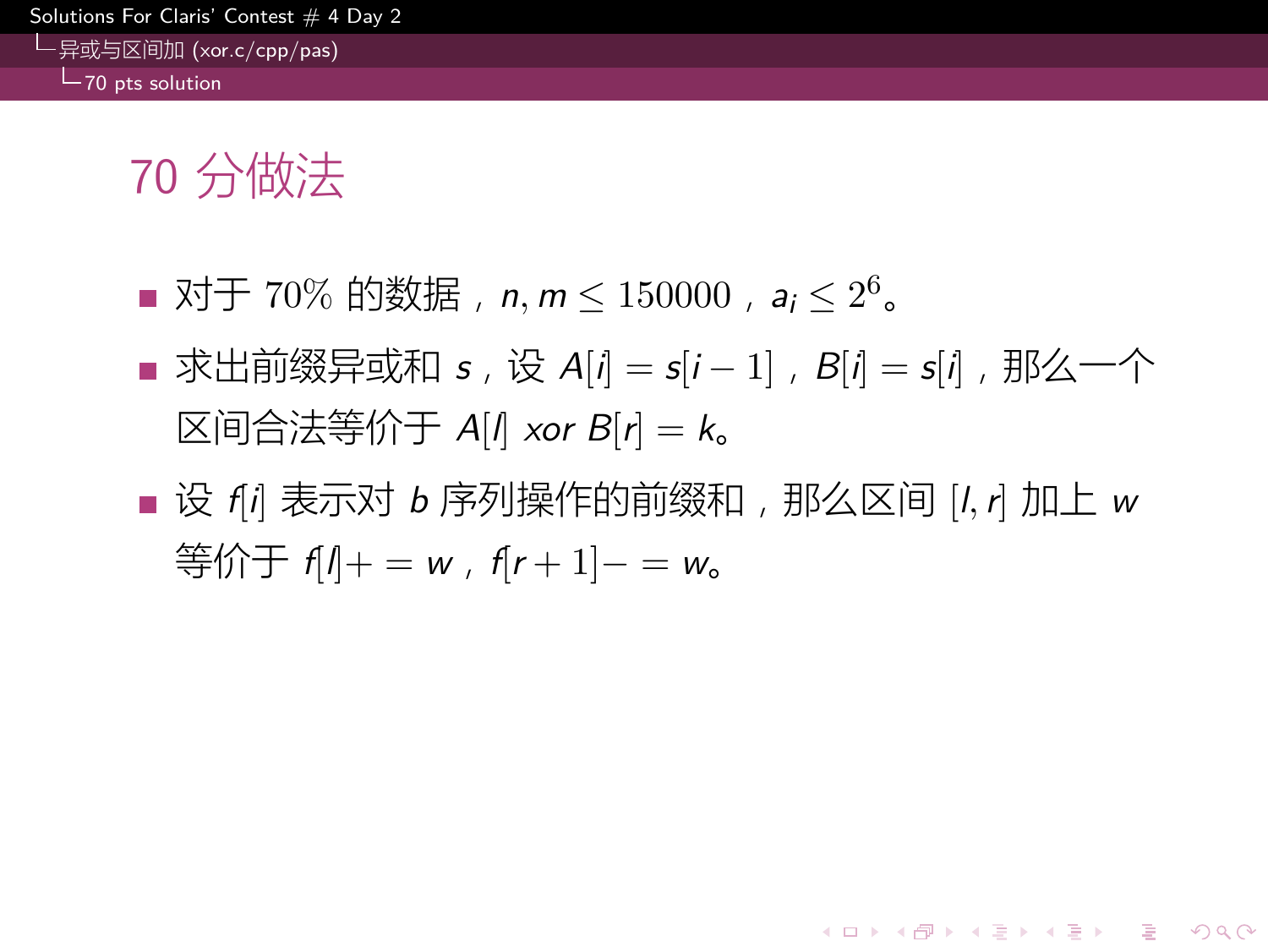#### tions For Claris' Contest  $\#$  4 Day 2 异或与区间加 (xor.c/cpp/pas)  $\overline{\phantom{a}}$  70 pts solution

- 对于 70% 的数据,*n, m ≤* 150000,*a<sup>i</sup> ≤* 2 <sup>6</sup>。
- 求出前缀异或和 *s*, 设 *A*[*i*] = *s*[*i* − 1], *B*[*i*] = *s*[*i*], 那么一个 区间合法等价于 *A*[*l*] *xor B*[*r*] = *k*。
- 设  $f$ <sup>*i*</sup>] 表示对 *b* 序列操作的前缀和, 那么区间 [*l*, *r*] 加上 w 等价于 *f*[*l*]+ = *w*,*f*[*r* + 1]*−* = *w*。
- 枚举所有 *A*[*l*] 的值 *p*, 那么对应的 *B* 也知道了, 我们只关 心值是 *p* 和 *p xor k* 的左右端点。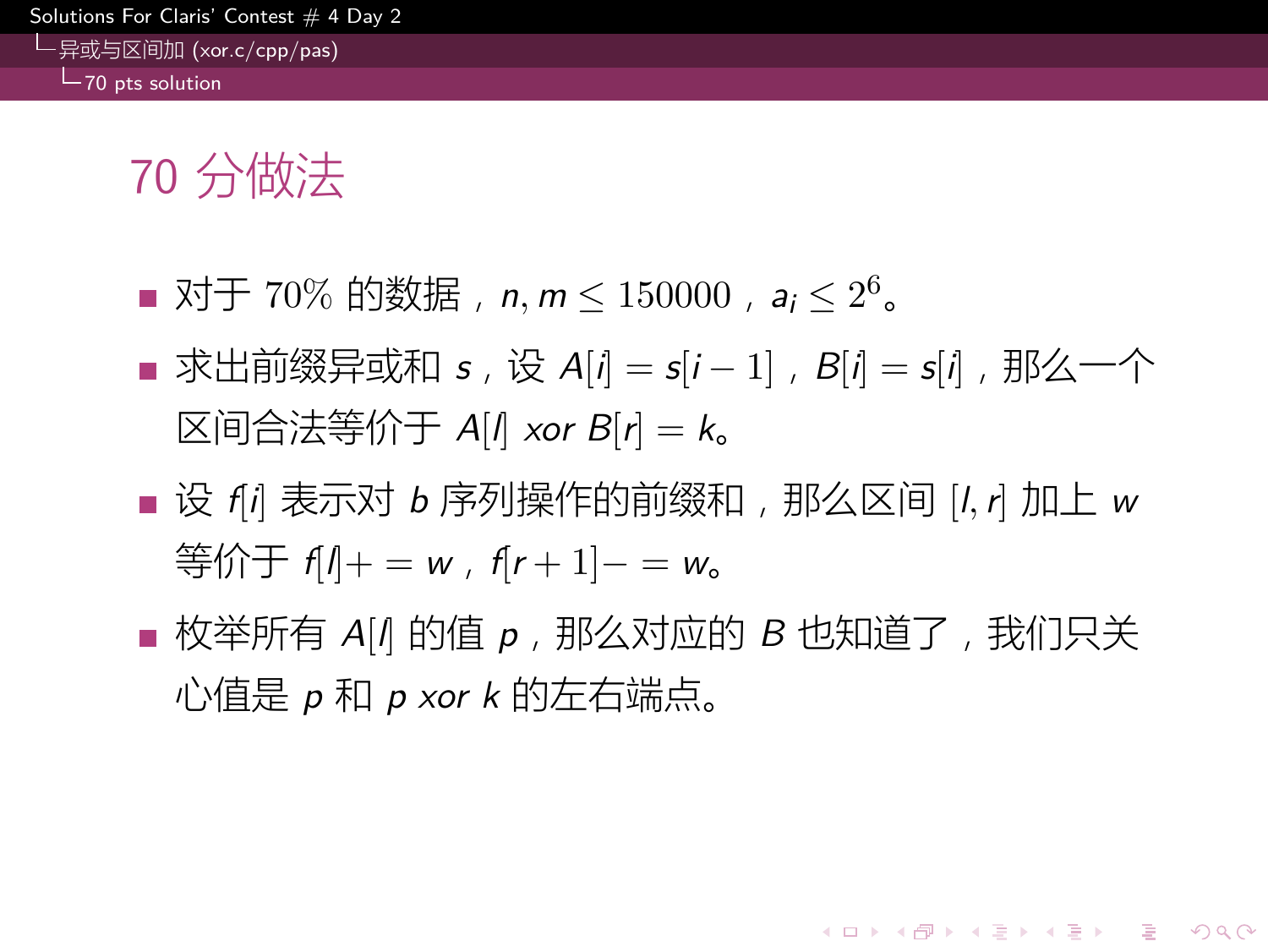异或与区间加 (xor.c/cpp/pas) 70 pts solution

70 分做法

对于每个感兴趣的 *l*,对应的 *f*[*l*] 要加上多少呢?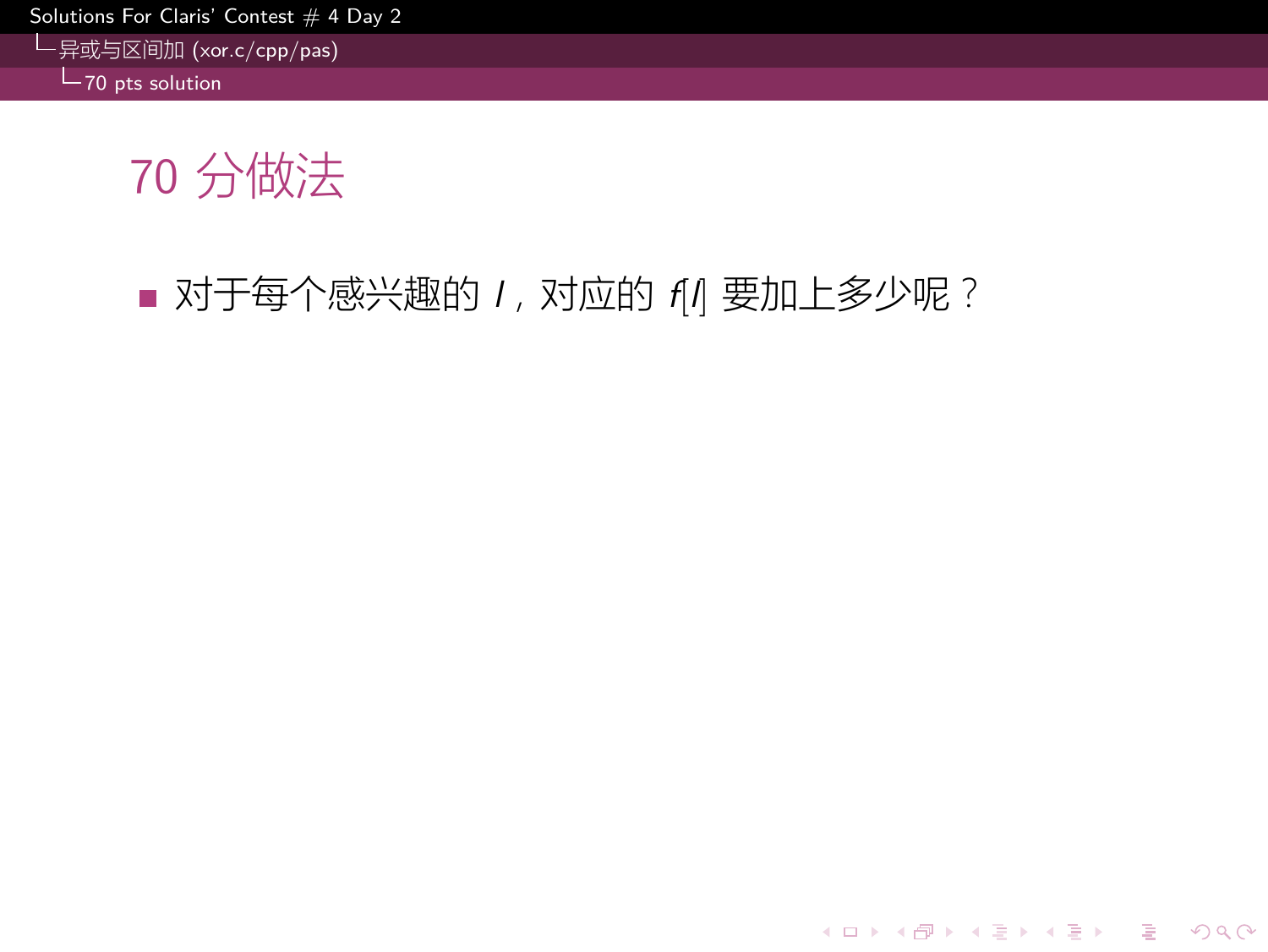异或与区间加 (xor.c/cpp/pas) 70 pts solution

- 对于每个感兴趣的 *l*,对应的 *f*[*l*] 要加上多少呢?
- 考虑将每个操作 [*st*, en], w 拆成 2 份: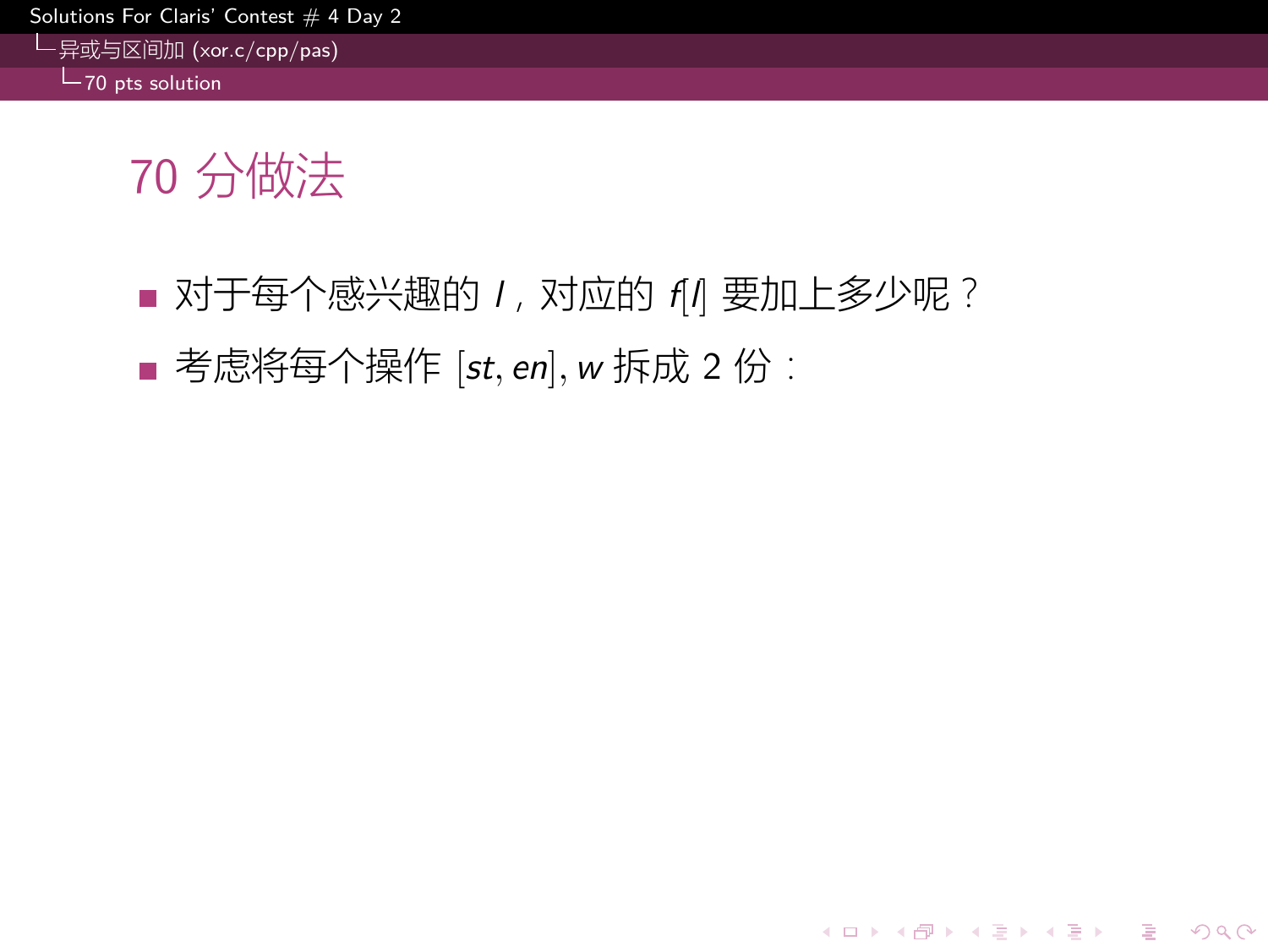#### 异或与区间加 (xor.c/cpp/pas)  $L_{70}$  pts solution

- 对于每个感兴趣的 *l*,对应的 *f*[*l*] 要加上多少呢?
- 考虑将每个操作 [*st*, en], w 拆成 2 份:
- 1.[1*, en*]*,w* 同时 [1*,st −* 1]*, −w*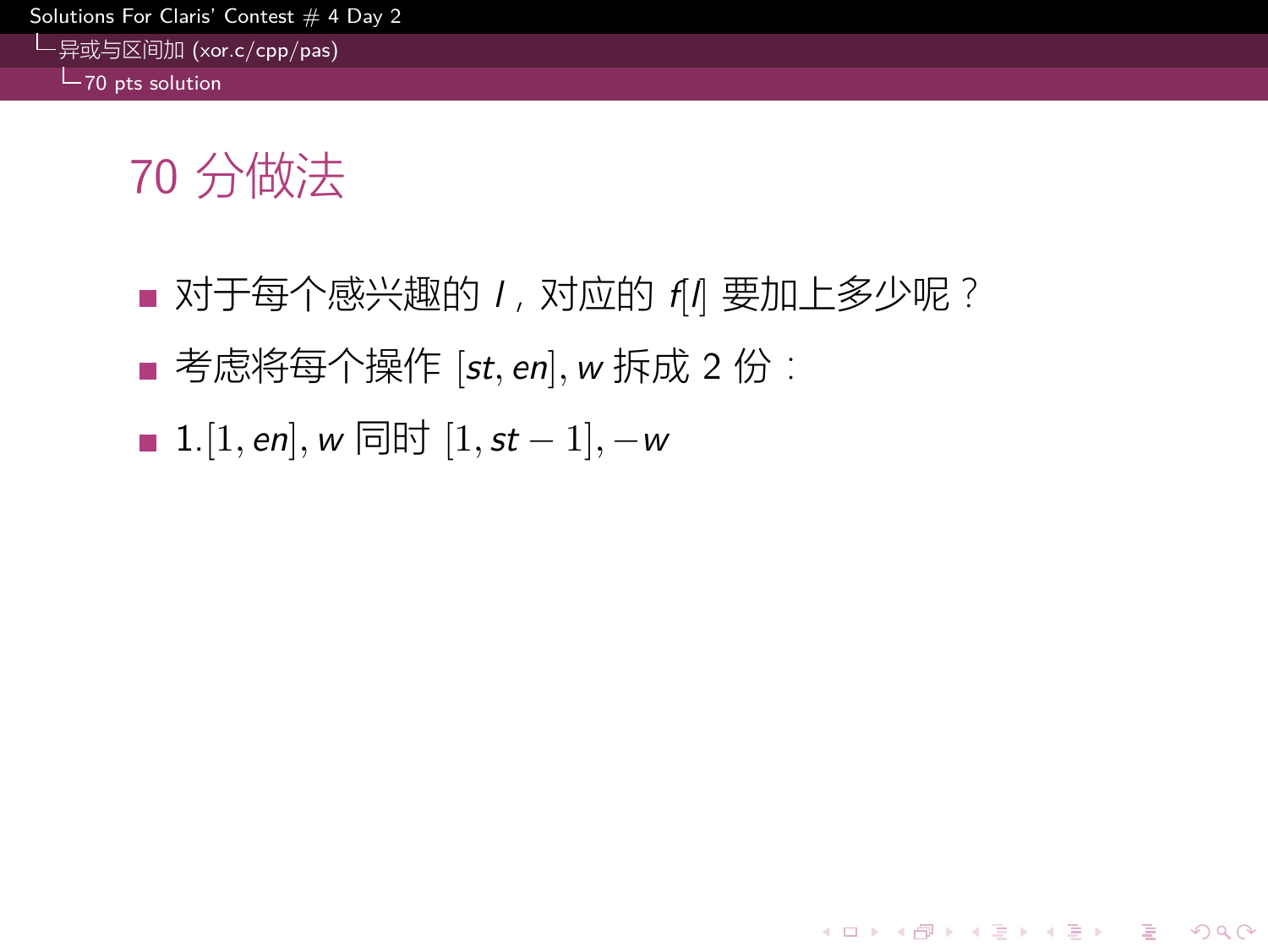#### utions For Claris' Contest  $\#$  4 Day 2 异或与区间加 (xor.c/cpp/pas)

 $L_{70}$  pts solution

- 对于每个感兴趣的 *l*,对应的 *f*[*l*] 要加上多少呢?
- 考虑将每个操作 [*st*, en], w 拆成 2 份:
- 1.[1*, en*]*,w* 同时 [1*,st −* 1]*, −w*
- 2.*l < st,st ≤ r ≤ en, −w*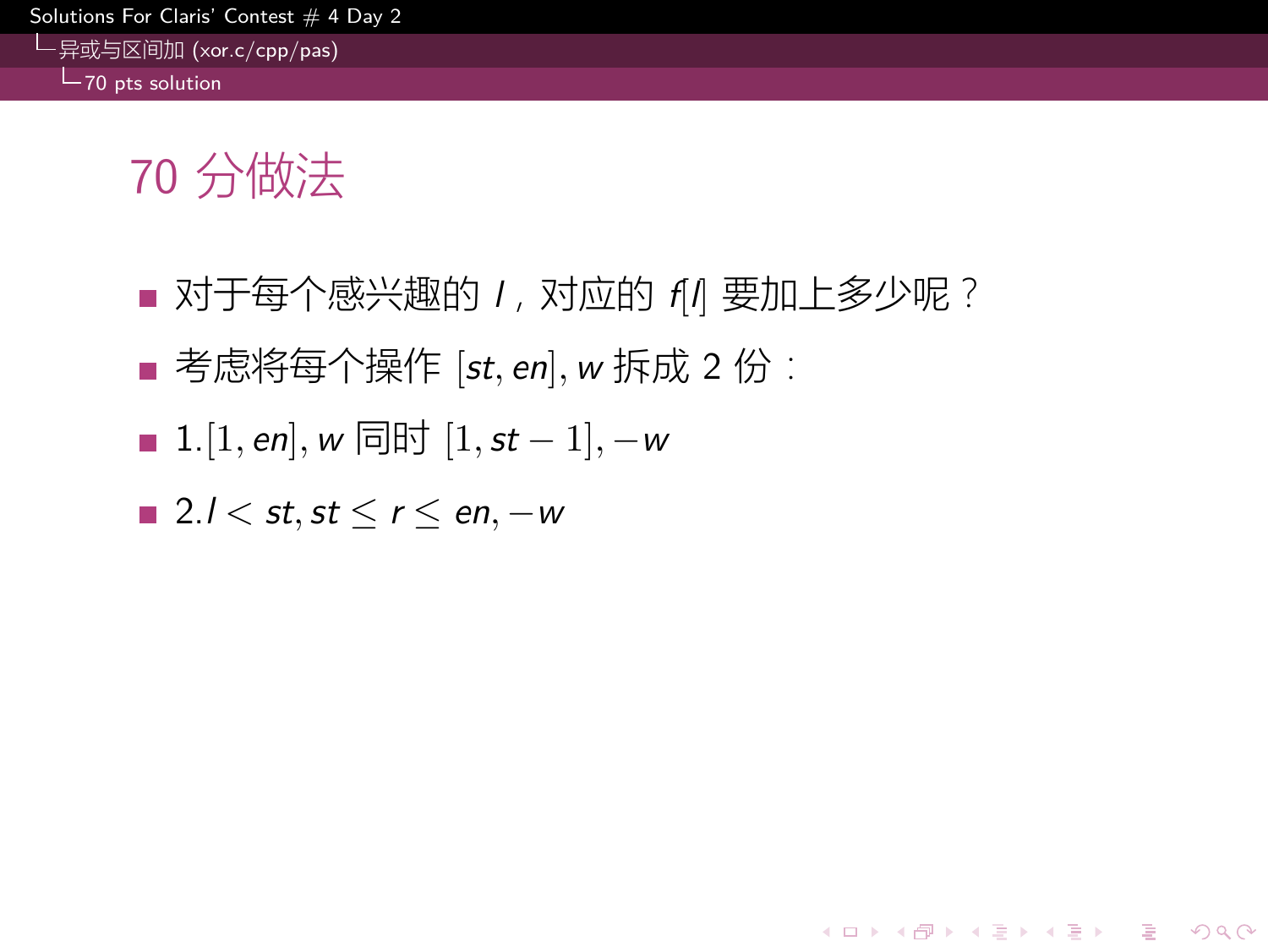#### utions For Claris' Contest  $\#$  4 Day 2 异或与区间加 (xor.c/cpp/pas)  $L_{70 \text{ pts}}$  solution

- 对于每个感兴趣的 *l*,对应的 *f*[*l*] 要加上多少呢?
- 考虑将每个操作 [st, en], w 拆成 2 份:
- 1.[1*, en*]*,w* 同时 [1*,st −* 1]*, −w*
- 2.*l < st,st ≤ r ≤ en, −w*
- 类型 1:对于每个 *r*,求出其后面对应操作的 *w* 之和,那么 每个 *l* 要加上的就是它们后面可行 *r* 的贡献之和。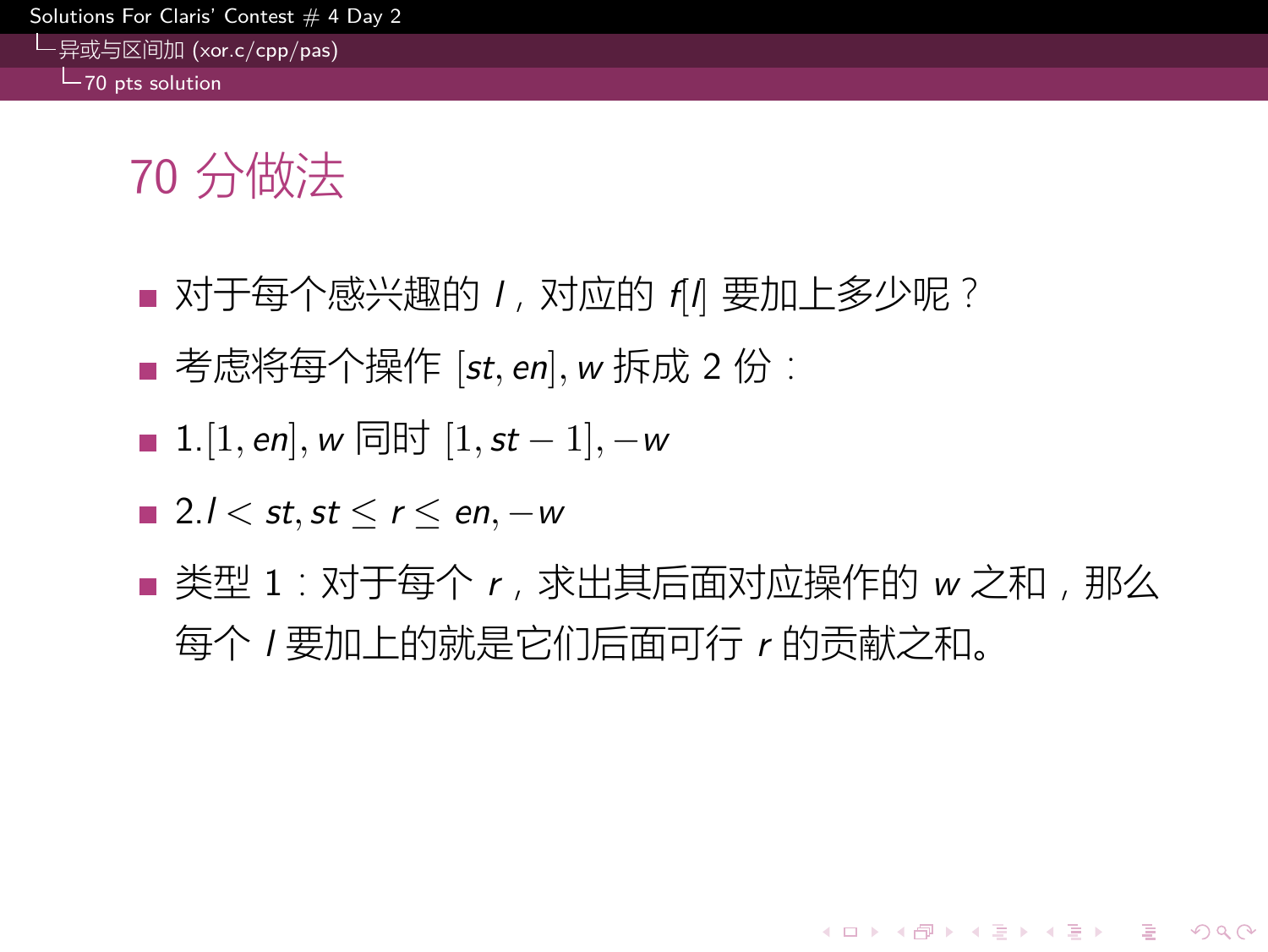#### utions For Claris' Contest  $\#$  4 Day 2 异或与区间加 (xor.c/cpp/pas) 70 pts solution

- 对于每个感兴趣的 *l*,对应的 *f*[*l*] 要加上多少呢?
- 考虑将每个操作 [st, en], w 拆成 2 份:
- 1.[1*, en*]*,w* 同时 [1*,st −* 1]*, −w*
- 2.*l < st,st ≤ r ≤ en, −w*
- 类型 1:对于每个 *r*,求出其后面对应操作的 *w* 之和,那么 每个 *l* 要加上的就是它们后面可行 *r* 的贡献之和。
- 类型 2: 求出每种操作区间内可行 r 的个数, 乘以自己的权 值 *w*,那么每个 *l* 要减去的就是它们后面区间的贡献之和。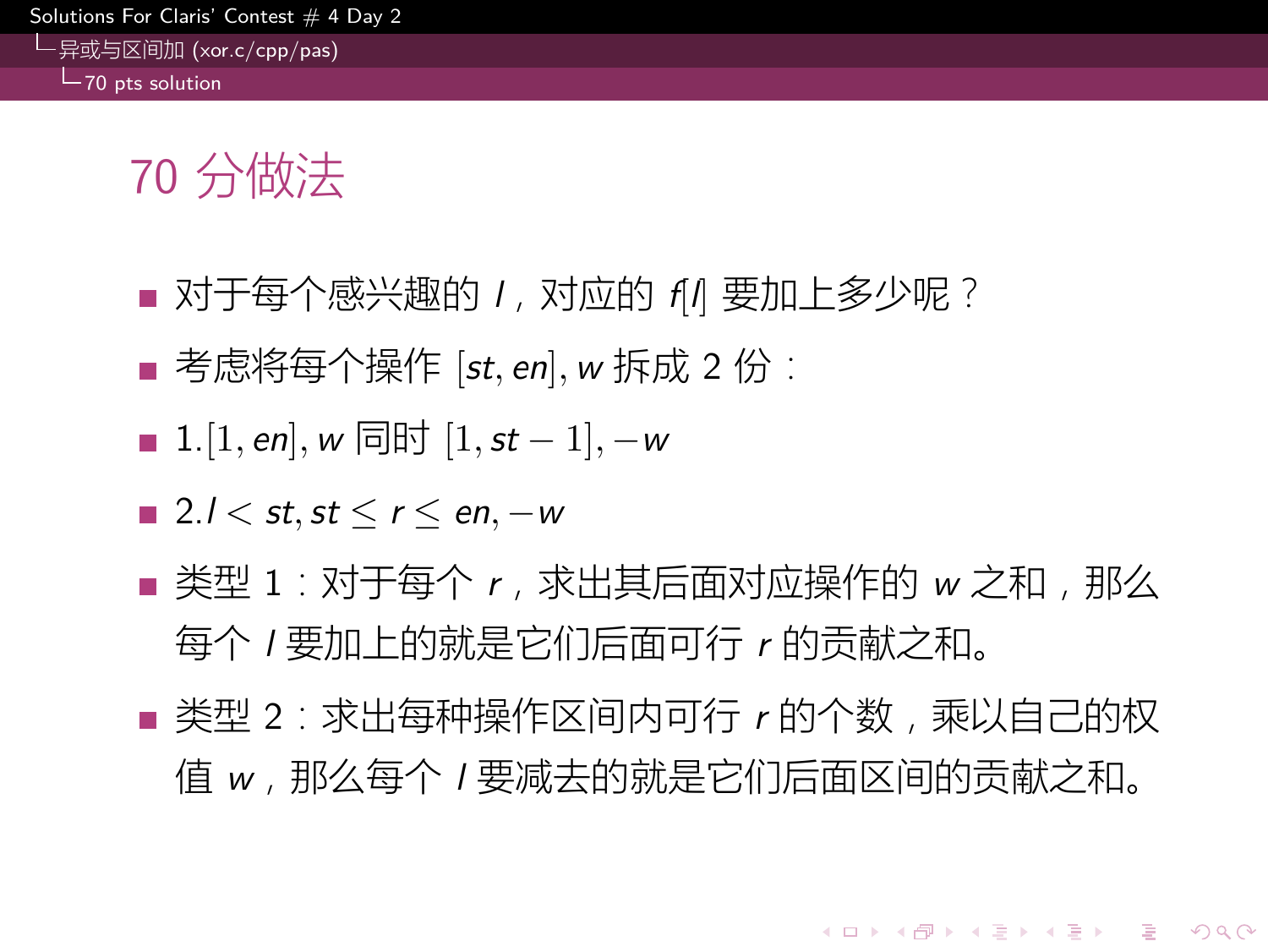#### utions For Claris' Contest  $\#$  4 Day 2 异或与区间加 (xor.c/cpp/pas)  $L_{70}$  pts solution

- 对于每个感兴趣的 *l*,对应的 *f*[*l*] 要加上多少呢?
- 考虑将每个操作 [st, en], w 拆成 2 份:
- 1.[1*, en*]*,w* 同时 [1*,st −* 1]*, −w*
- 2.*l < st,st ≤ r ≤ en, −w*
- 类型 1:对于每个 *r*,求出其后面对应操作的 *w* 之和,那么 每个 *l* 要加上的就是它们后面可行 *r* 的贡献之和。
- 类型 2: 求出每种操作区间内可行 r 的个数, 乘以自己的权 值 *w*,那么每个 *l* 要减去的就是它们后面区间的贡献之和。
- 可以用前缀和以及递推做到  $O(n + m)$ 。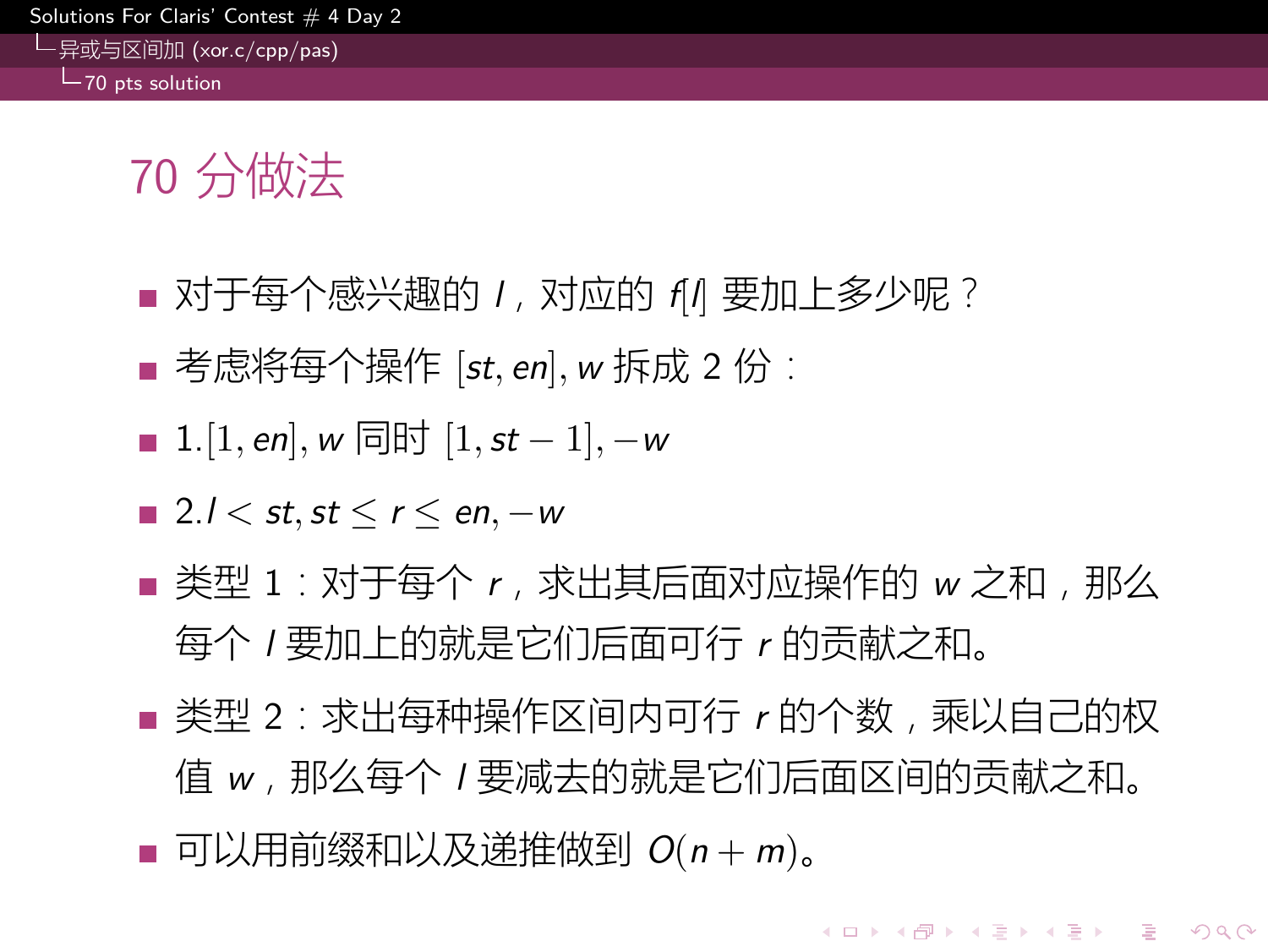异或与区间加 (xor.c/cpp/pas) 70 pts solution

70 分做法

■ 对于每个感兴趣的 *r*, 对应的 *f*[*r* + 1] 要减去多少呢?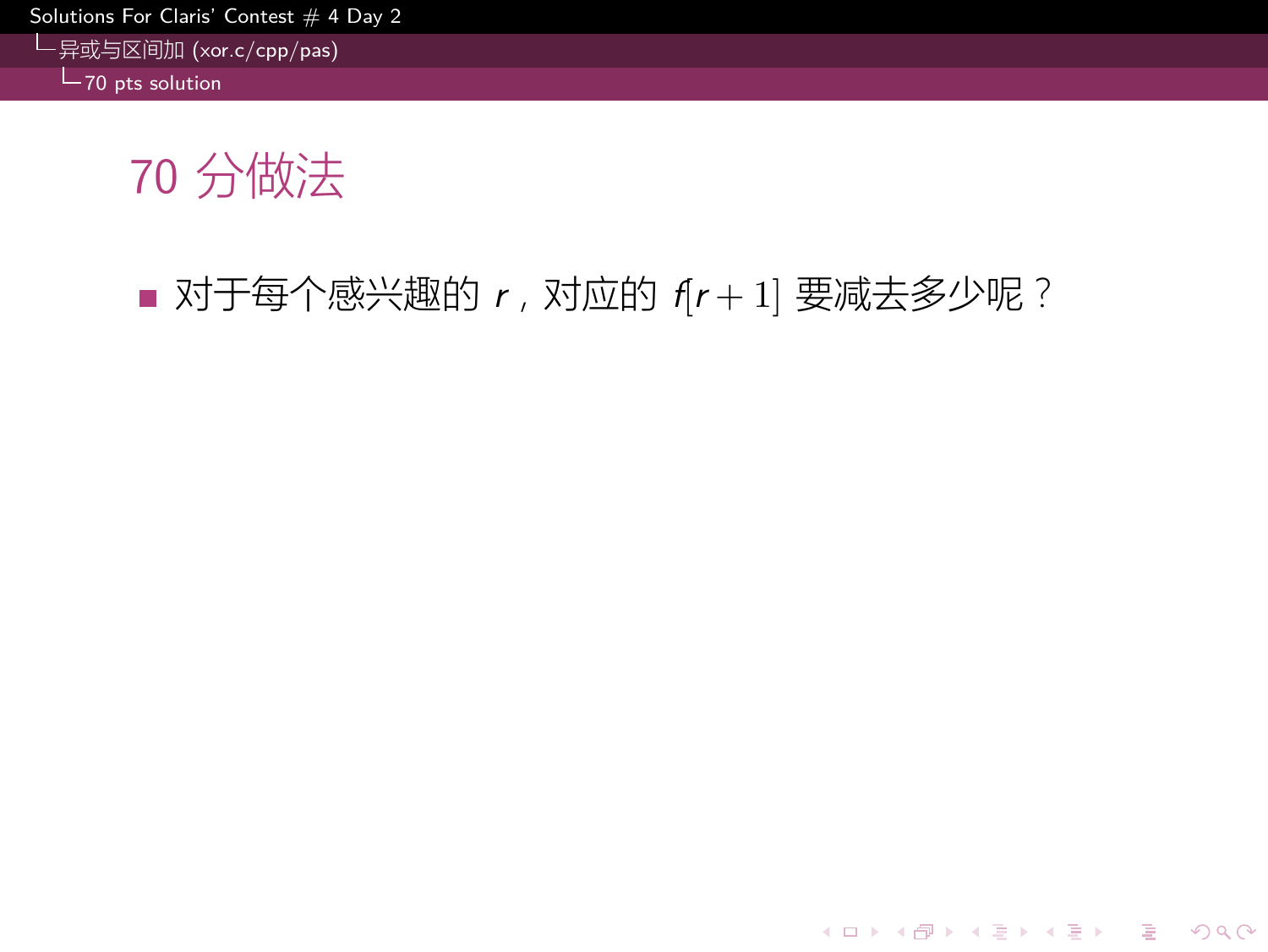异或与区间加 (xor.c/cpp/pas) 70 pts solution

- 对于每个感兴趣的 *r*, 对应的 *f*[*r* + 1] 要减去多少呢?
- 依然将每个操作 [*st*, en], w 拆成 2 份: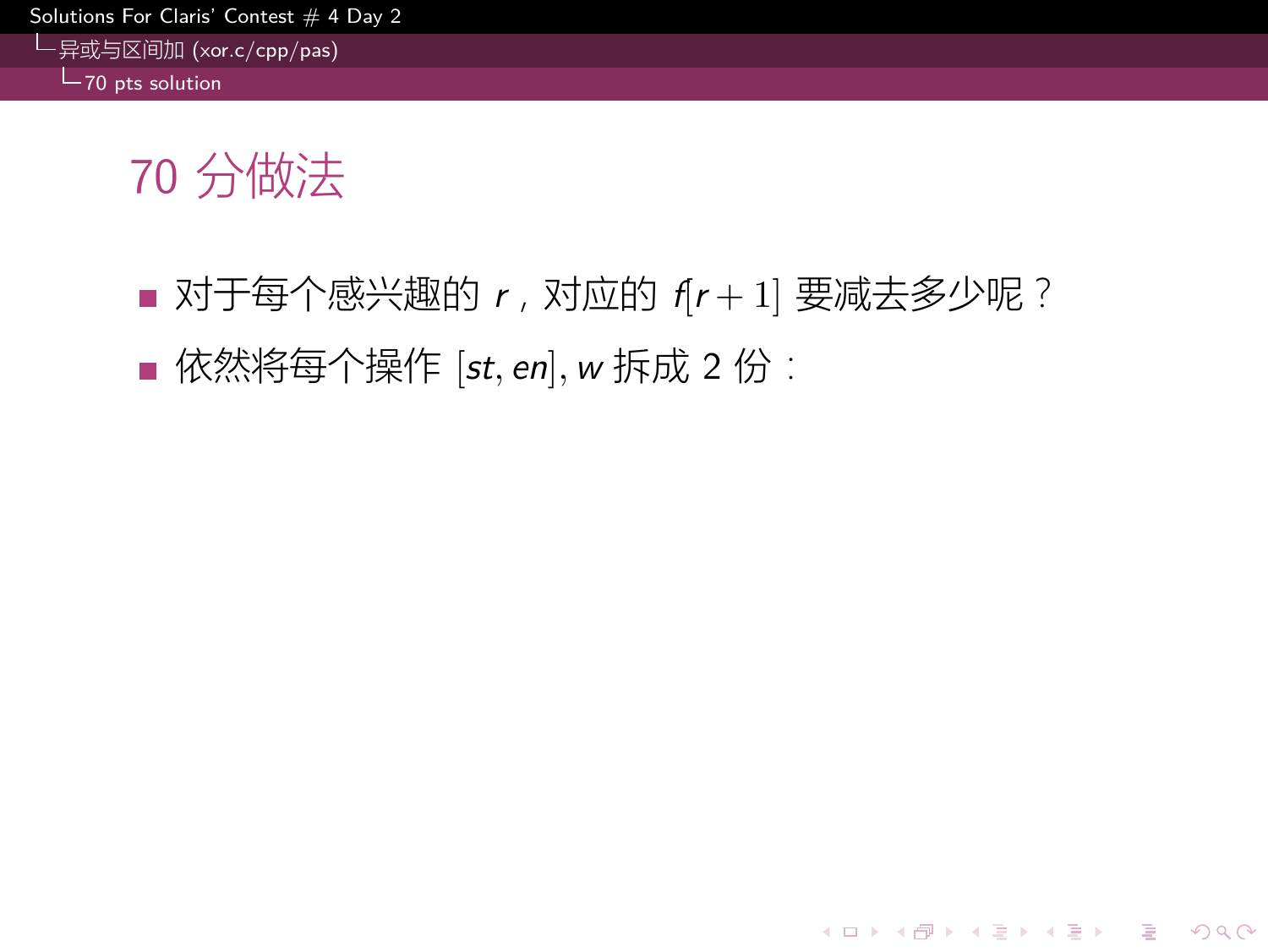异或与区间加 (xor.c/cpp/pas)  $L_{70}$  pts solution

- 对于每个感兴趣的 *r*, 对应的 *f*[*r* + 1] 要减去多少呢?
- 依然将每个操作 [*st*, en], w 拆成 2 份:
- 1.[1*, en*]*,w* 同时 [1*,st −* 1]*, −w*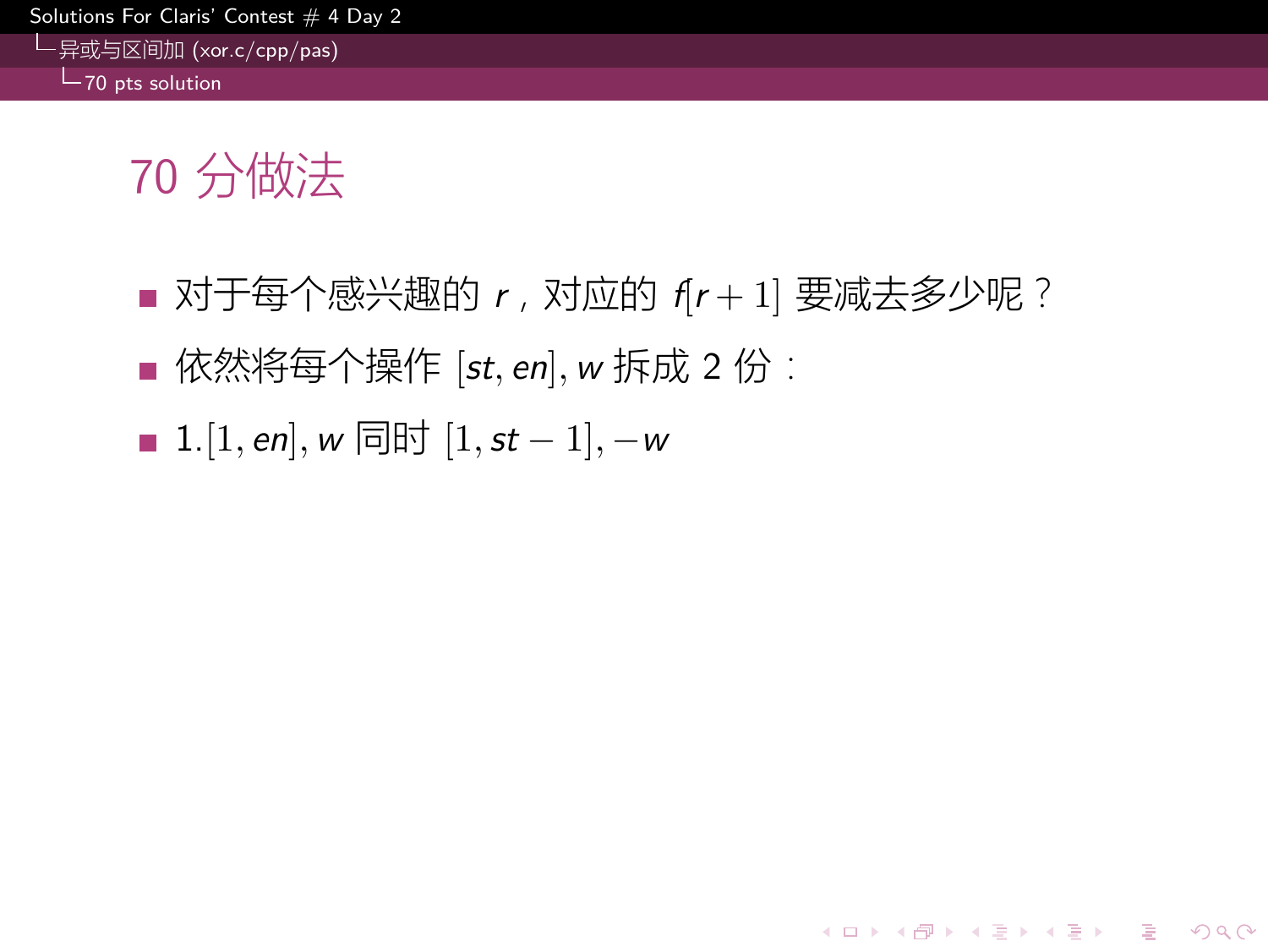#### utions For Claris' Contest  $\#$  4 Day 2 异或与区间加 (xor.c/cpp/pas)

 $L_{70}$  pts solution

- 对于每个感兴趣的 *r*, 对应的 *f*[*r* + 1] 要减去多少呢?
- 依然将每个操作 [*st*, en], w 拆成 2 份:
- 1.[1*, en*]*,w* 同时 [1*,st −* 1]*, −w*
- 2.*l < st,st ≤ r ≤ en, −w*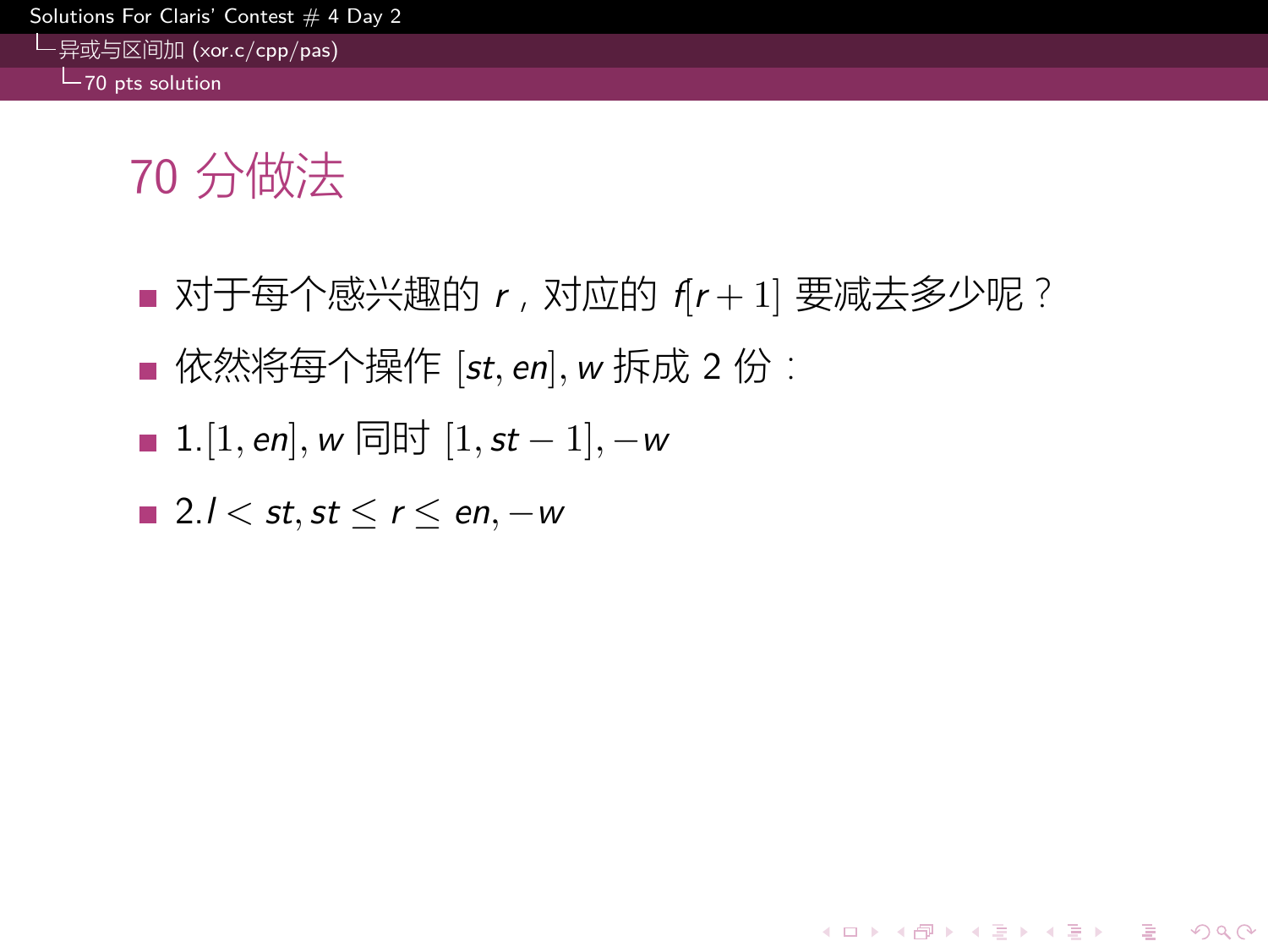#### utions For Claris' Contest  $\#$  4 Day 2 异或与区间加 (xor.c/cpp/pas)  $L_{70 \text{ pts}}$  solution

- 对于每个感兴趣的 *r*, 对应的 *f*[*r* + 1] 要减去多少呢?
- 依然将每个操作 [st, en], w 拆成 2 份:
- 1.[1*, en*]*,w* 同时 [1*,st −* 1]*, −w*
- 2.*l < st,st ≤ r ≤ en, −w*
- 类型 1:对于每个 *r*,求出其前面可行 *l* 的个数,乘以其后 面对应操作的 *w* 之和,即可得到它应该减去多少。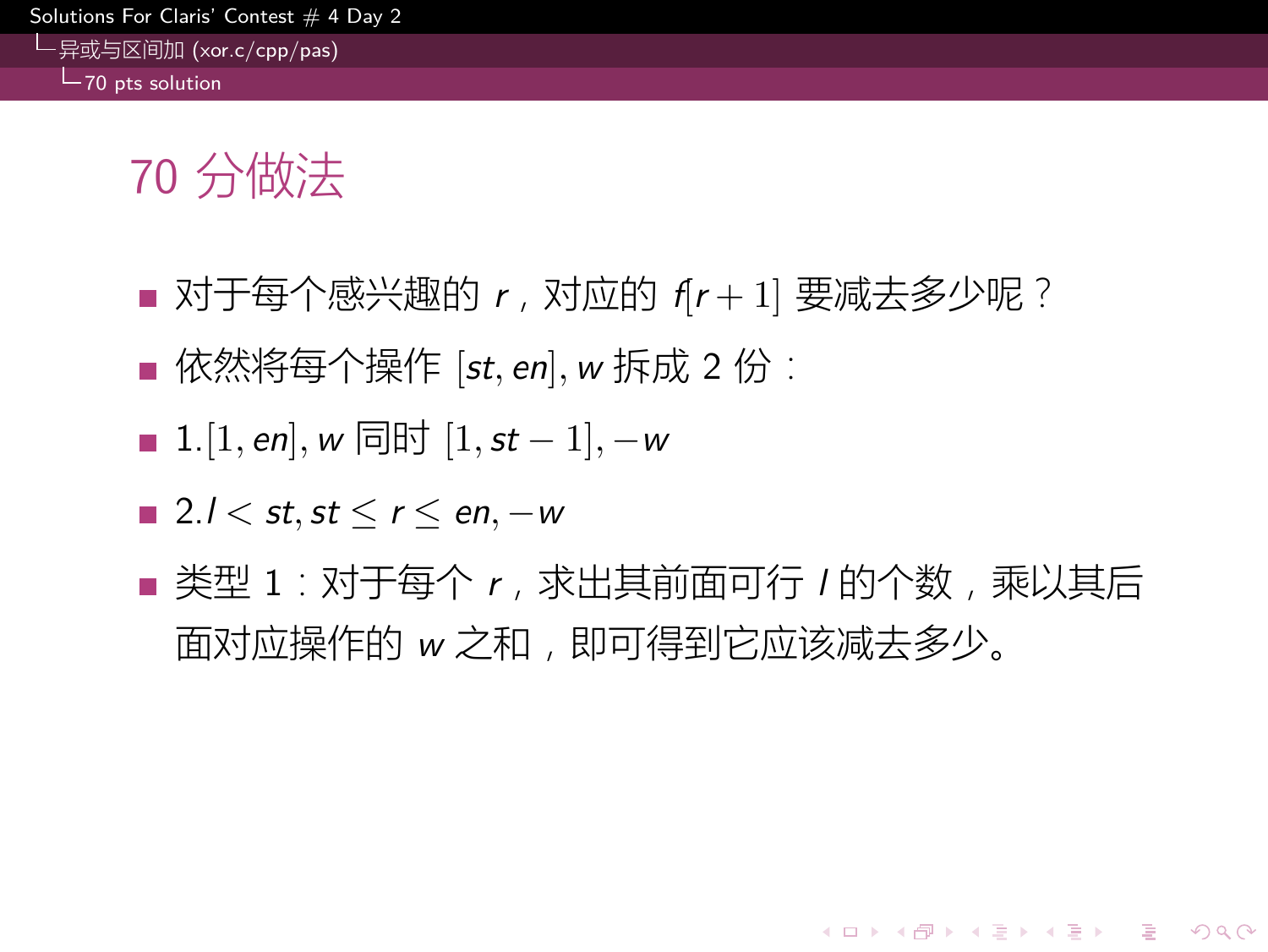#### utions For Claris' Contest  $\#$  4 Day 2 异或与区间加 (xor.c/cpp/pas) 70 pts solution

- 对于每个感兴趣的 *r*, 对应的 *f*[*r* + 1] 要减去多少呢?
- 依然将每个操作 [st, en], w 拆成 2 份:
- 1.[1*, en*]*,w* 同时 [1*,st −* 1]*, −w*
- 2.*l < st,st ≤ r ≤ en, −w*
- 类型 1:对于每个 *r*,求出其前面可行 *l* 的个数,乘以其后 面对应操作的 *w* 之和,即可得到它应该减去多少。
- 类型 2: 求出每种操作区间前面可行 / 的个数, 那么每个 r 要加上的就是经过了这个点的区间的贡献之和。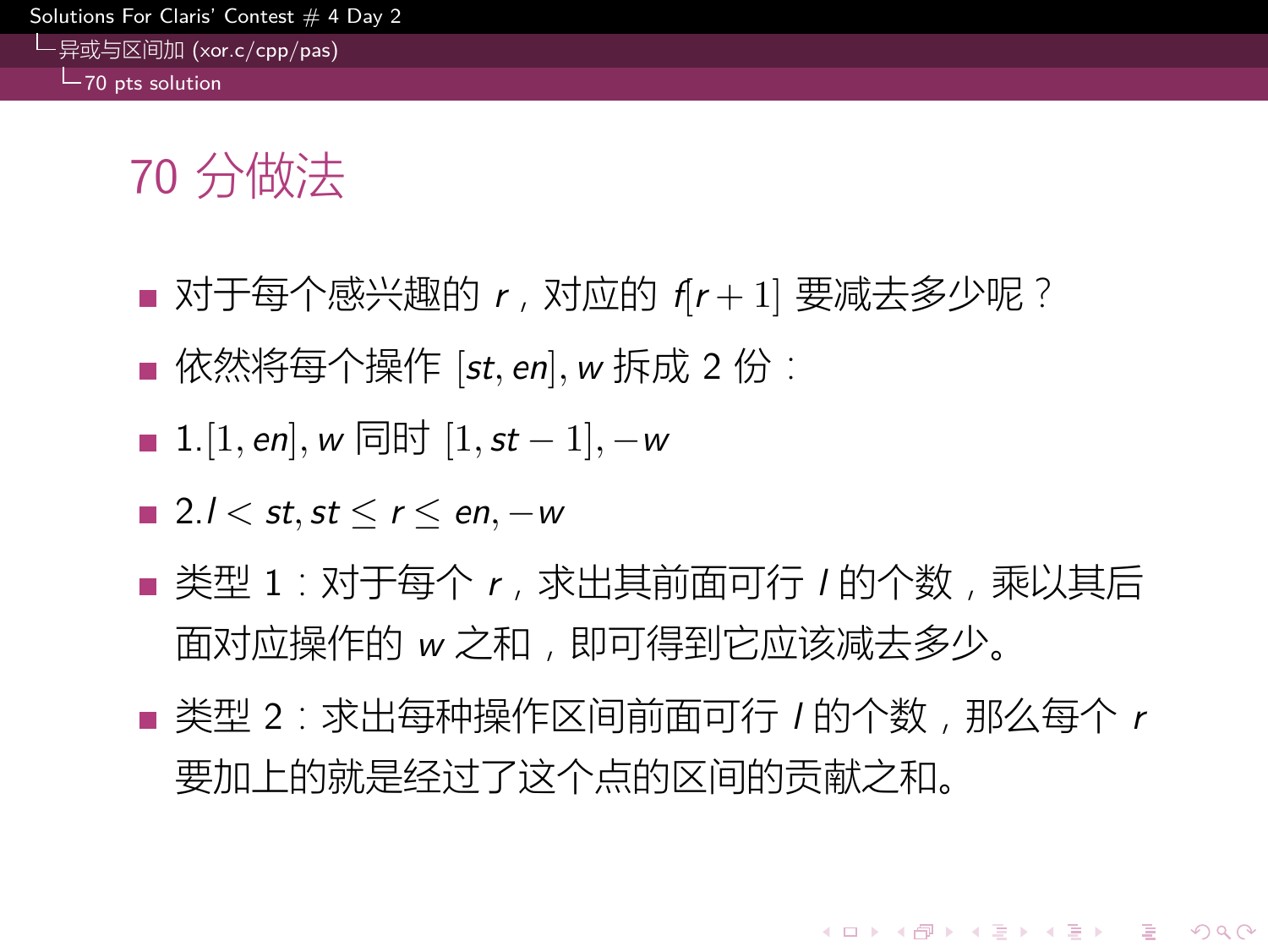#### utions For Claris' Contest  $\#$  4 Day 2 异或与区间加 (xor.c/cpp/pas) 70 pts solution

- 对于每个感兴趣的 *r*, 对应的 *f*[*r* + 1] 要减去多少呢?
- 依然将每个操作 [st, en], w 拆成 2 份:
- 1.[1*, en*]*,w* 同时 [1*,st −* 1]*, −w*
- 2.*l < st,st ≤ r ≤ en, −w*
- 类型 1:对于每个 *r*,求出其前面可行 *l* 的个数,乘以其后 面对应操作的 *w* 之和,即可得到它应该减去多少。
- 类型 2: 求出每种操作区间前面可行 / 的个数, 那么每个 r 要加上的就是经过了这个点的区间的贡献之和。
- 这也可以用前缀和以及递推做到  $O(n + m)$ 。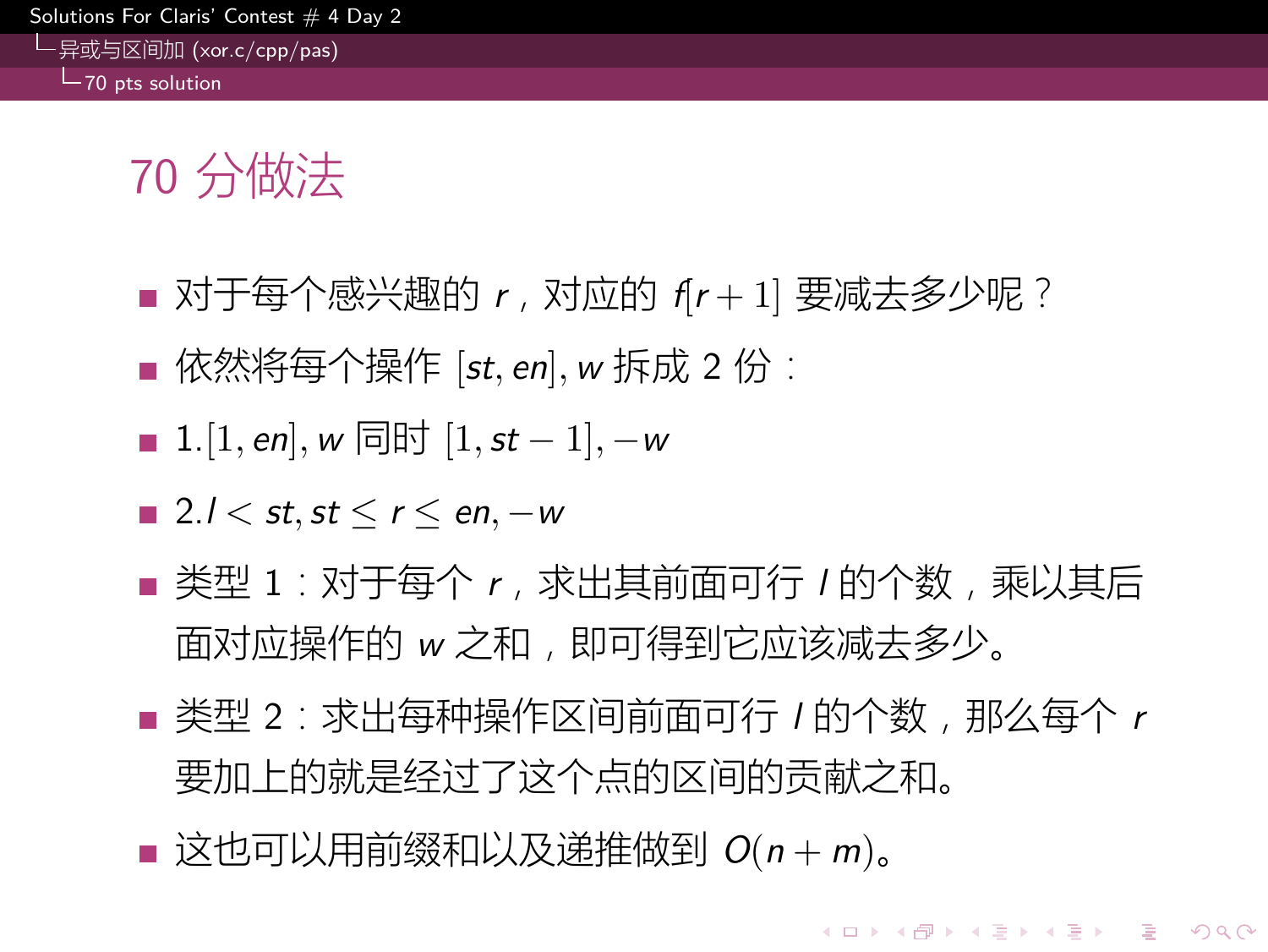异或与区间加 (xor.c/cpp/pas) 70 pts solution

70 分做法

因为 *a<sup>i</sup> <* 2 <sup>6</sup>,因此暴力枚举所有可能的 *A* 即可。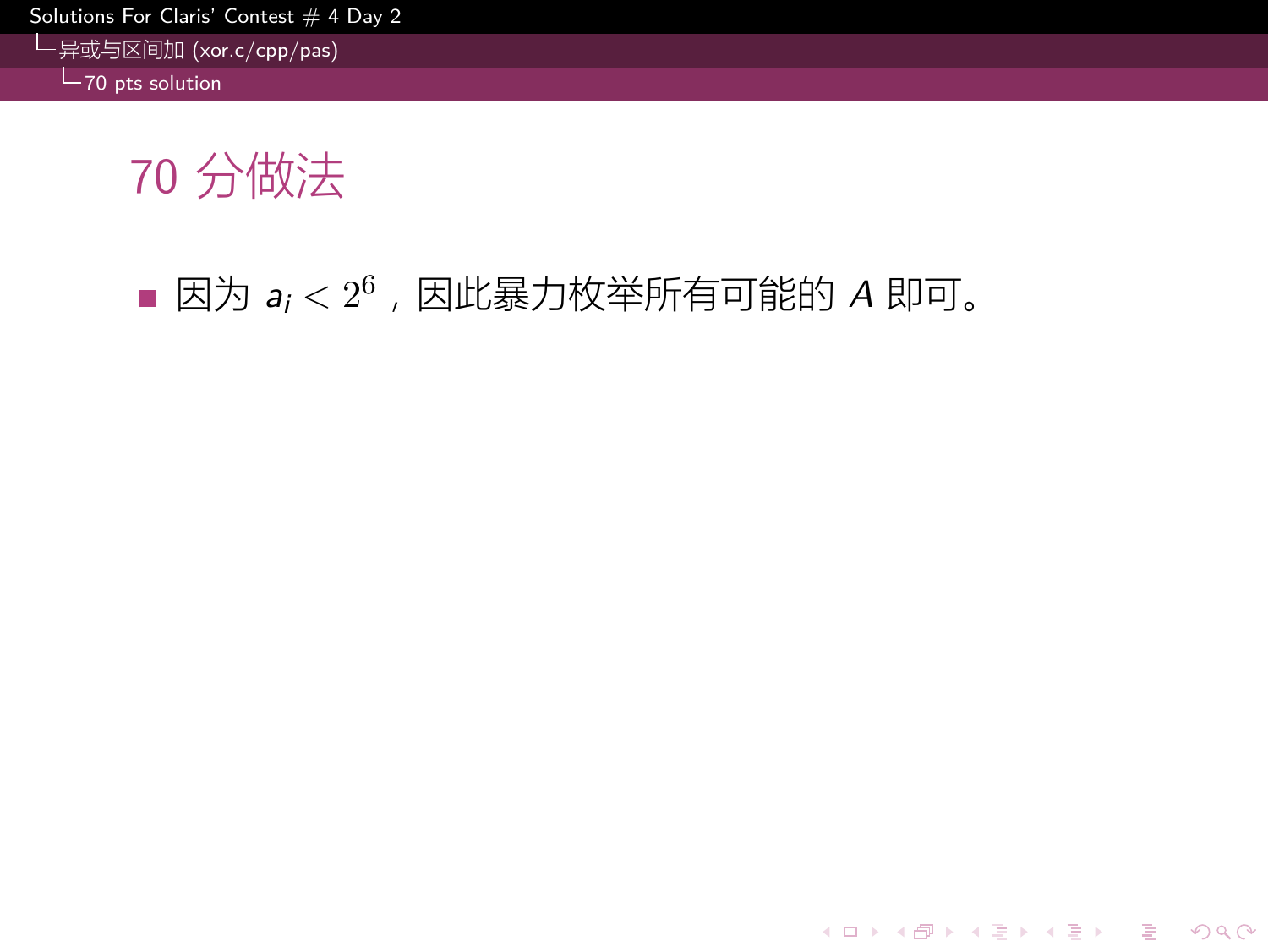异或与区间加 (xor.c/cpp/pas) 70 pts solution

- 因为 *a<sup>i</sup> <* 2 <sup>6</sup>,因此暴力枚举所有可能的 *A* 即可。
- 时间复杂度 *O*(2<sup>6</sup> (*n* + *m*))。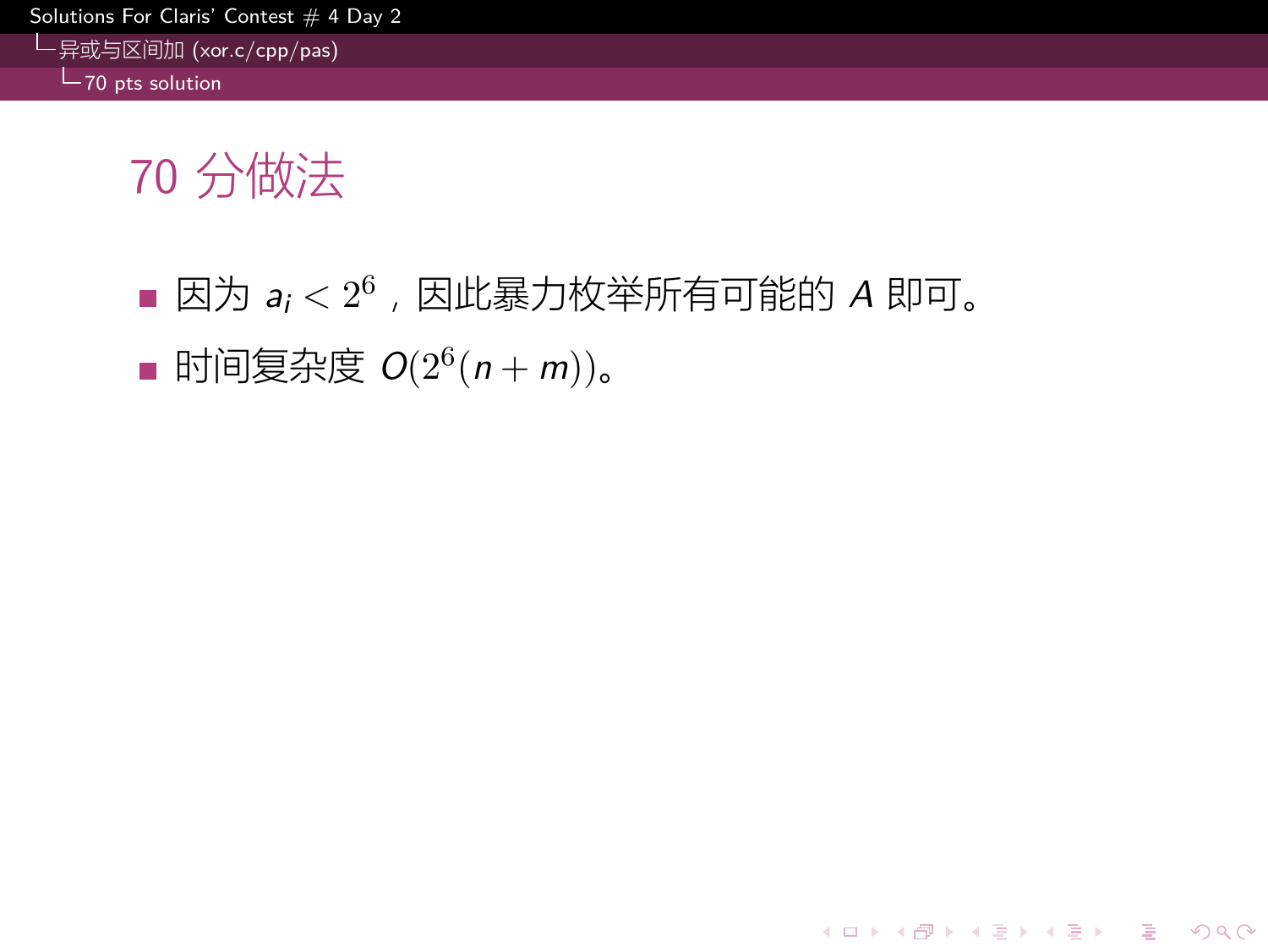异或与区间加 (xor.c/cpp/pas) 100 pts solution

100 分做法

考虑另一种暴力: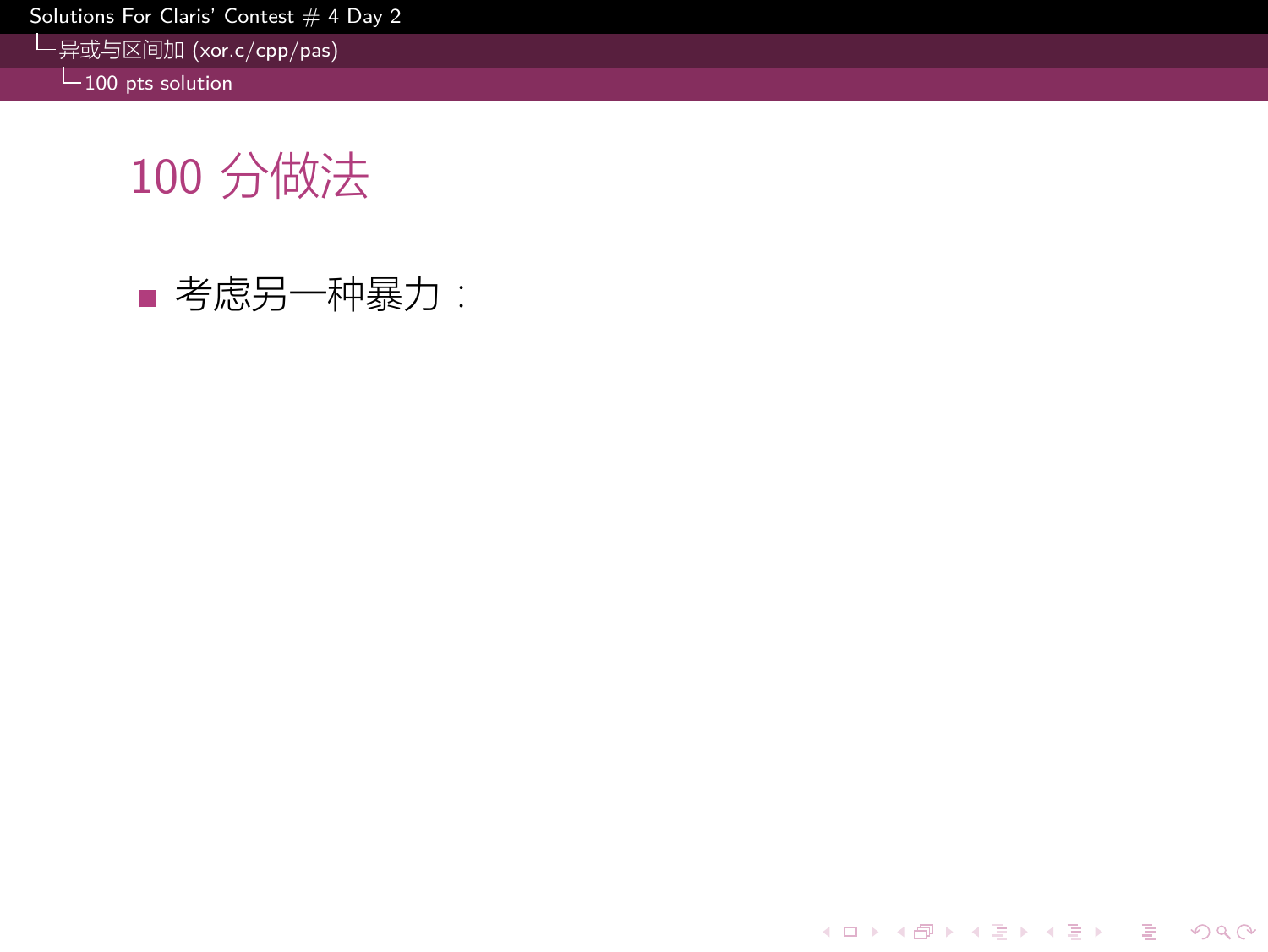#### utions For Claris' Contest  $\#$  4 Day 2

异或与区间加 (xor.c/cpp/pas) 100 pts solution

- 考虑另一种暴力:
- 枚举每个右端点 *r*, 然后枚举所有 *A* 的值为 *B*[*r*] *xor k* 的左 端点 *l*,求出贡献,进行区间加。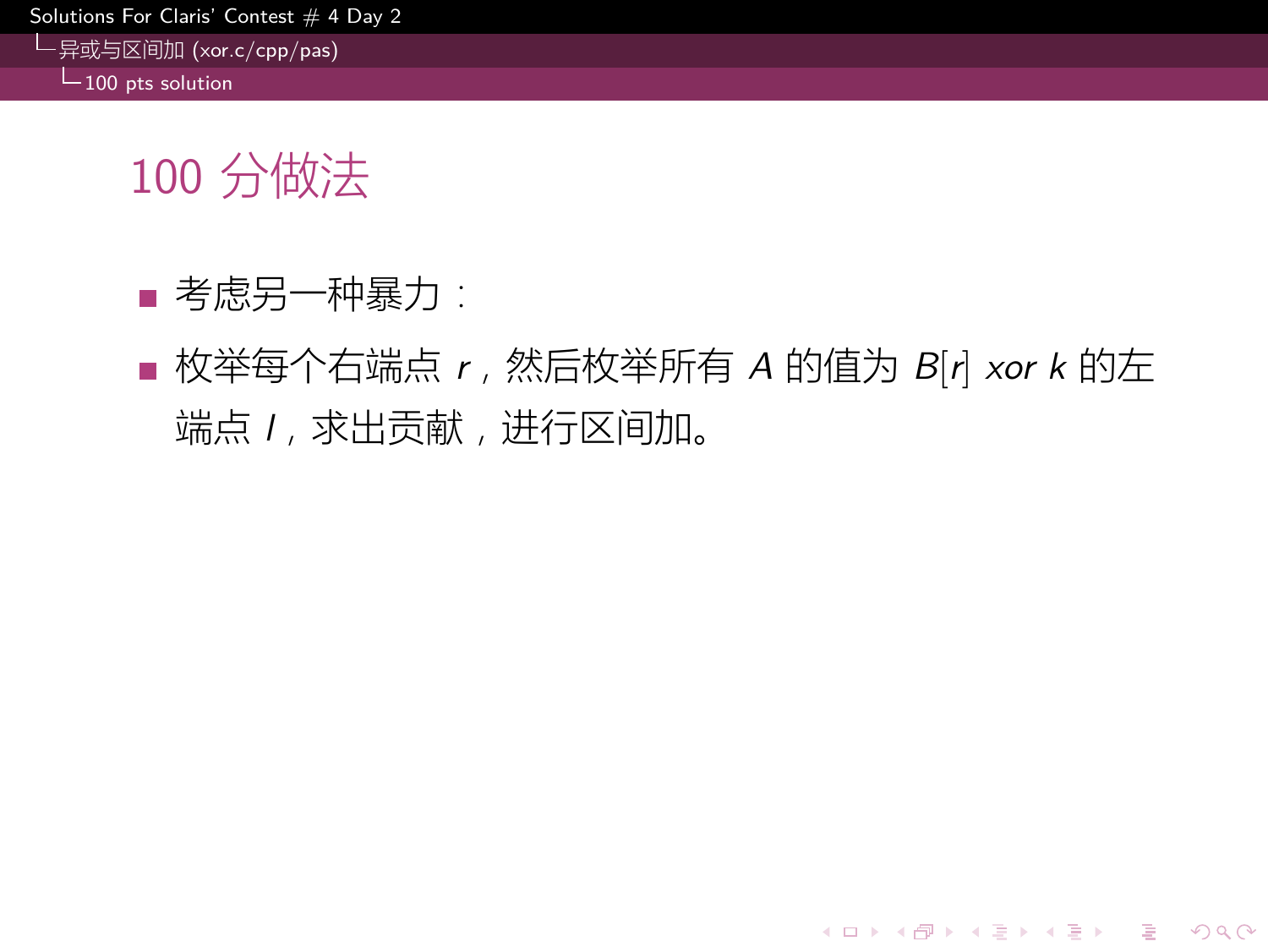#### utions For Claris' Contest  $\#$  4 Day 2

异或与区间加 (xor.c/cpp/pas)  $L_{100}$  pts solution

- 考虑另一种暴力:
- 枚举每个右端点 *r*,然后枚举所有 *A* 的值为 *B*[*r*] *xor k* 的左 端点 *l*,求出贡献,进行区间加。
- 如何快速求出完全包含了 [*l,r*] 的操作的权值之和?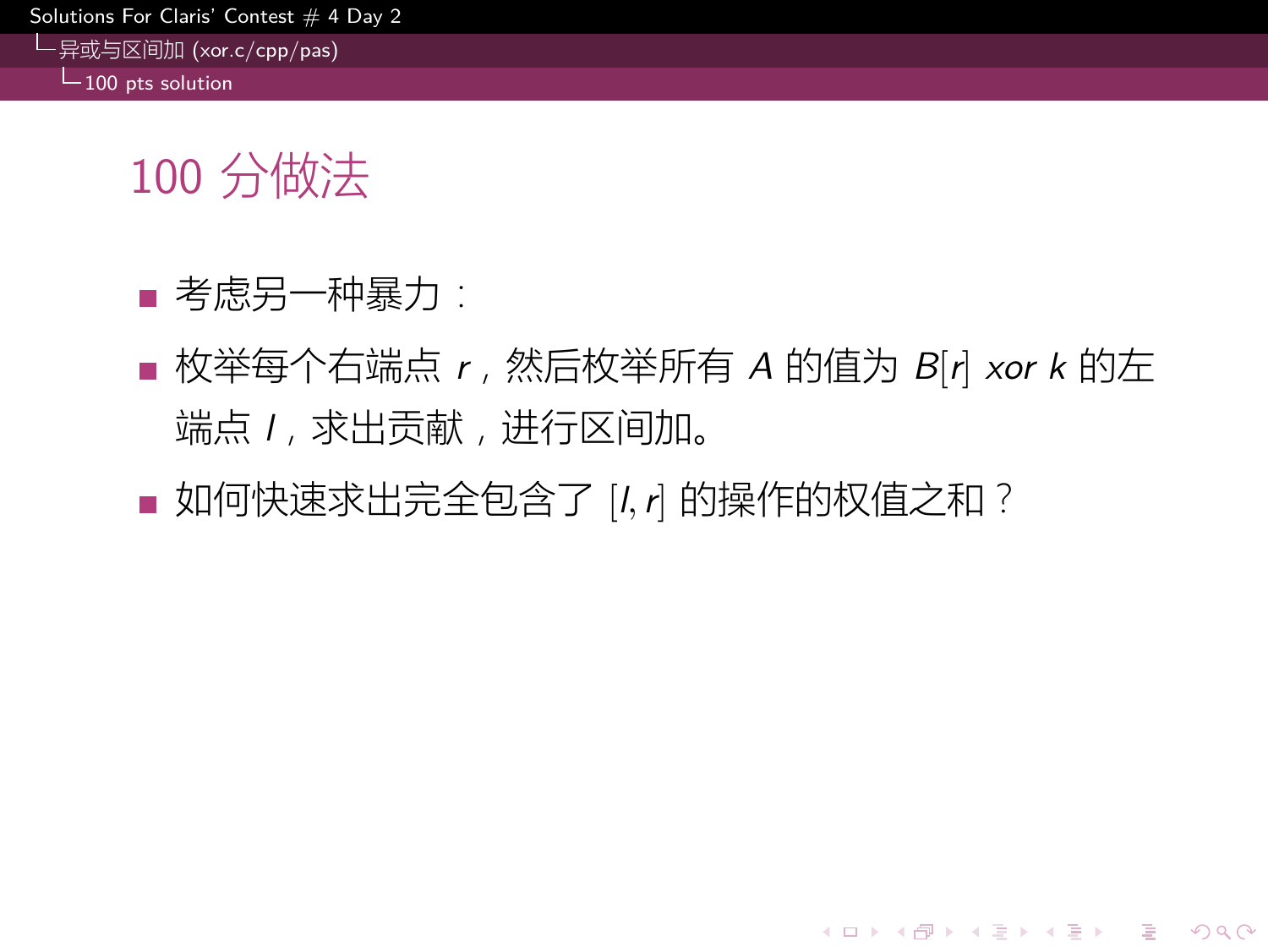#### itions For Claris' Contest  $\#$  4 Day 2

异或与区间加 (xor.c/cpp/pas)  $L_{100}$  pts solution

- 考虑另一种暴力:
- 枚举每个右端点 *r*,然后枚举所有 A 的值为  $B$ [r] *xor k* 的左 端点 *l*,求出贡献,进行区间加。
- 如何快速求出完全包含了 [*l,r*] 的操作的权值之和?
- 考虑将所有操作按右端点从大到小排序,然后从 *n* 到 1 枚 举 r, 同时加入所有右端点不小于 r 的操作, 那么需要查询 *st ≤ l* 的操作的权值之和。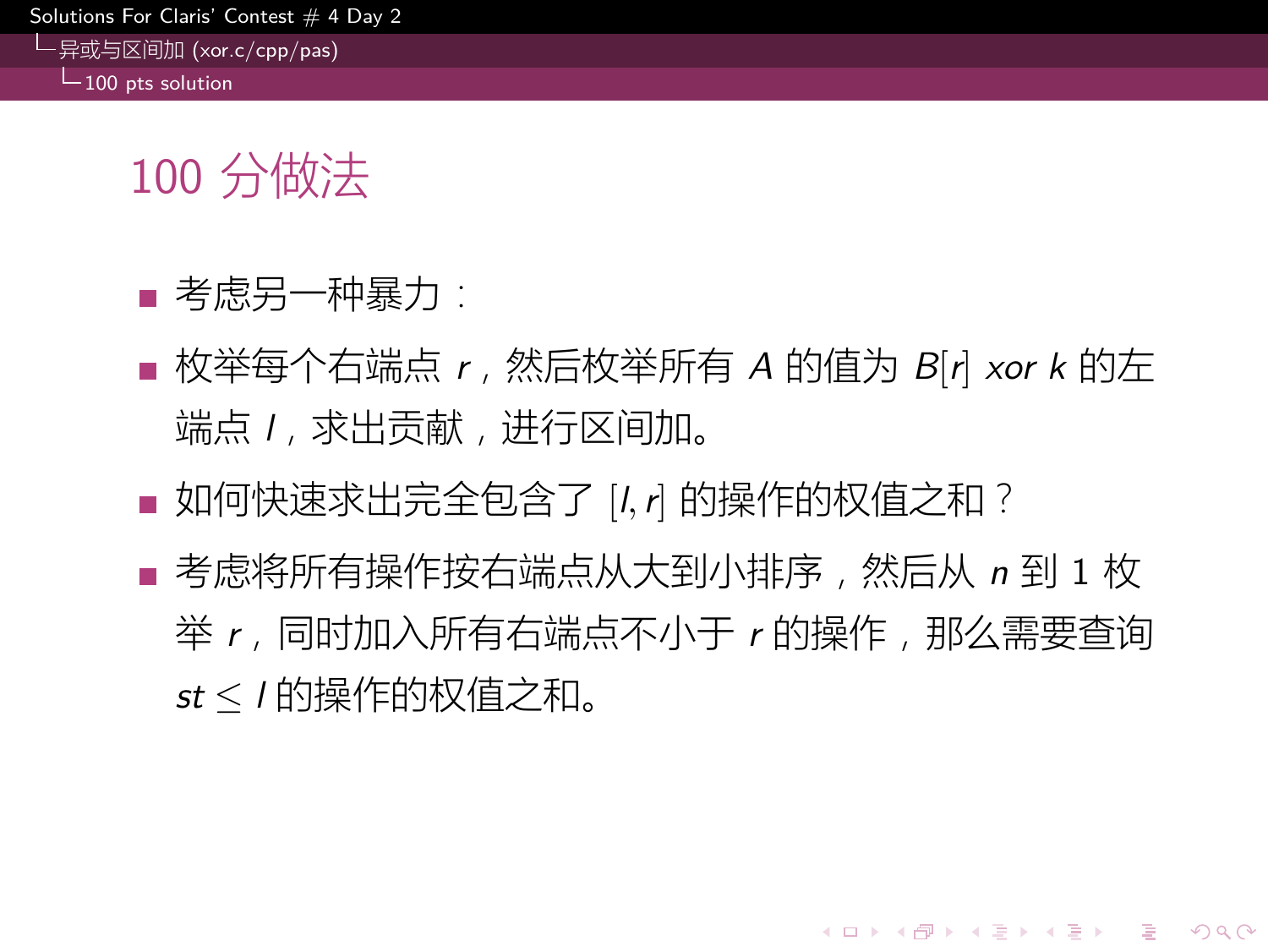#### utions For Claris' Contest  $\#$  4 Day 2

异或与区间加 (xor.c/cpp/pas)  $L_{100}$  pts solution

- 考虑另一种暴力:
- 枚举每个右端点 *r*,然后枚举所有 A 的值为  $B$ [r] *xor k* 的左 端点 *l*,求出贡献,进行区间加。
- 如何快速求出完全包含了 [*l,r*] 的操作的权值之和?
- 考虑将所有操作按右端点从大到小排序,然后从 *n* 到 1 枚 举 r, 同时加入所有右端点不小于 r 的操作, 那么需要查询 *st ≤ l* 的操作的权值之和。
- 加入只有 *O*(*m*) 次,考虑牺牲加入的复杂度,来让查询做到 最优。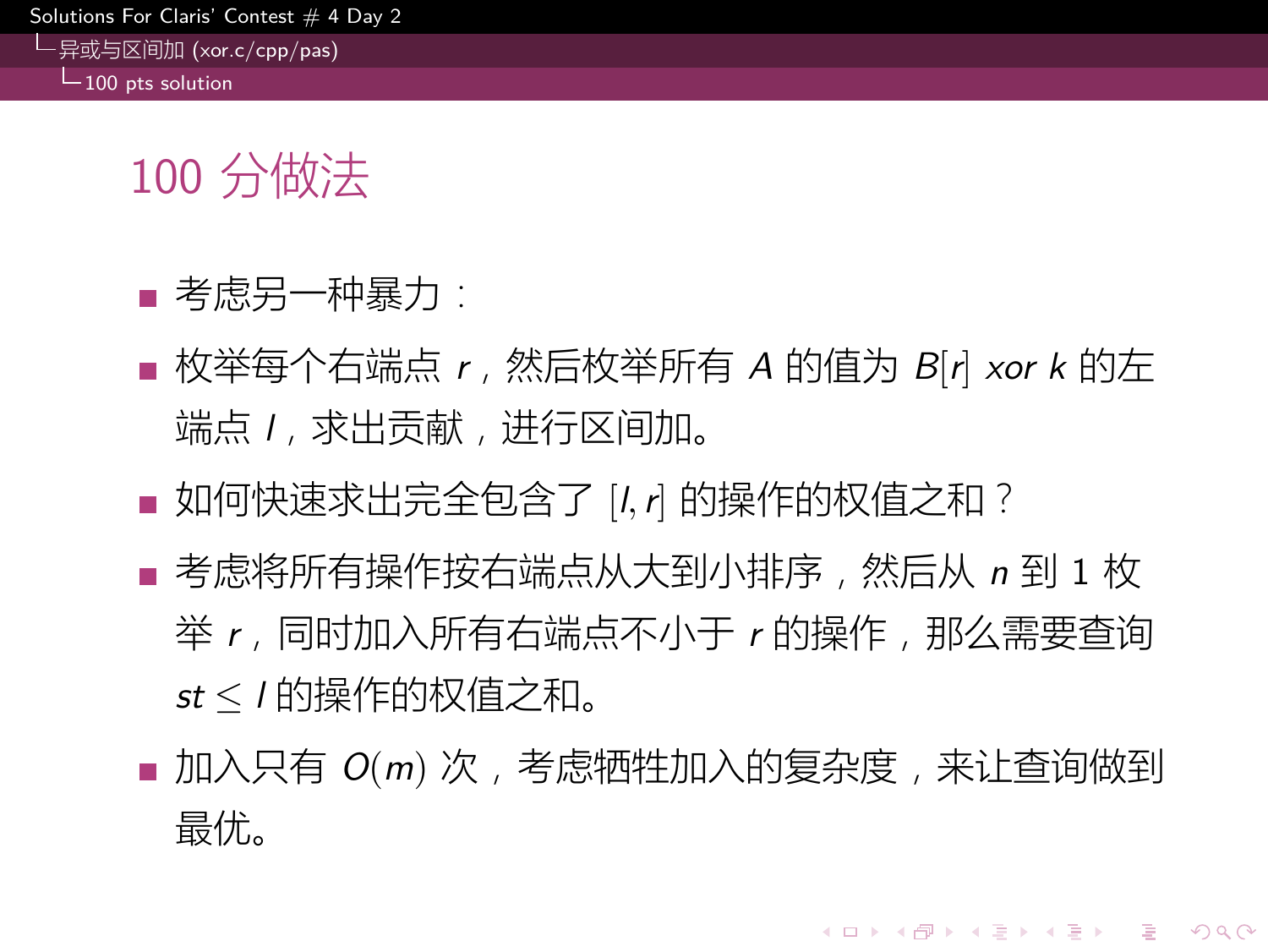utions For Claris' Contest  $\#$  4 Day 2 异或与区间加 (xor.c/cpp/pas)

 $L_{100}$  pts solution

## 100 分做法

■ 将序列分块,每一块维护要加上多少的标记,那么加入一个 数的时候,只需要将其所在块内后面每个数暴力修改,然后 将后面所有块暴力打上标记即可。每次加入的复杂度为 *O*( *√ n*),查询复杂度仅为 *O*(1)。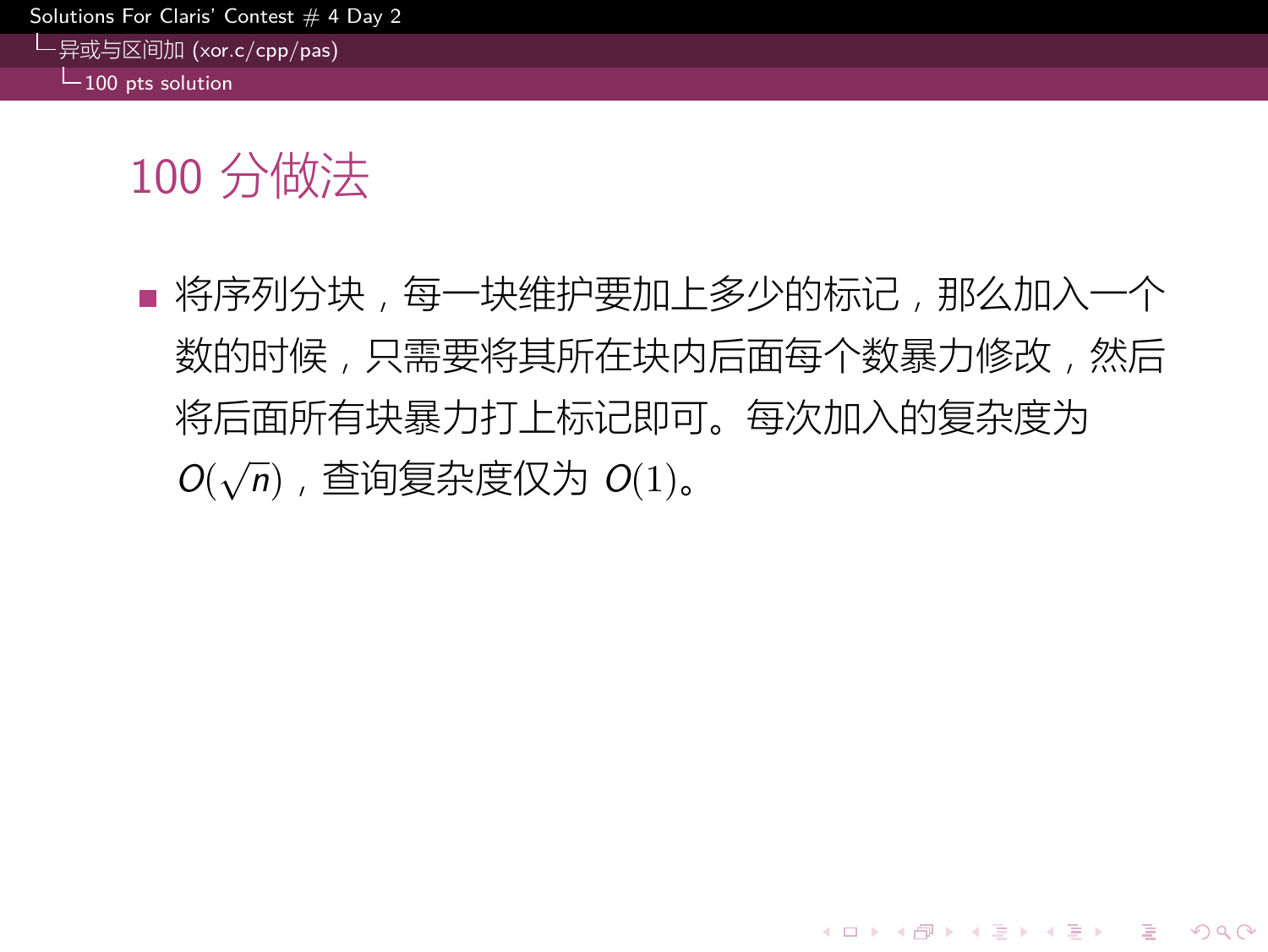#### utions For Claris' Contest  $\#$  4 Day 2 异或与区间加 (xor.c/cpp/pas)

 $L_{100}$  pts solution

- 将序列分块,每一块维护要加上多少的标记,那么加入一个 数的时候,只需要将其所在块内后面每个数暴力修改,然后 将后面所有块暴力打上标记即可。每次加入的复杂度为 *O*( *√ n*),查询复杂度仅为 *O*(1)。
- 枚举每个右端点 *r*, 然后枚举所有 A 的值为  $B$ [*r*] *xor k* 的左 端点 *l*,如果这种 *l* 的出现次数不超过 *√ n*,那么就可以用上 述方法计算贡献。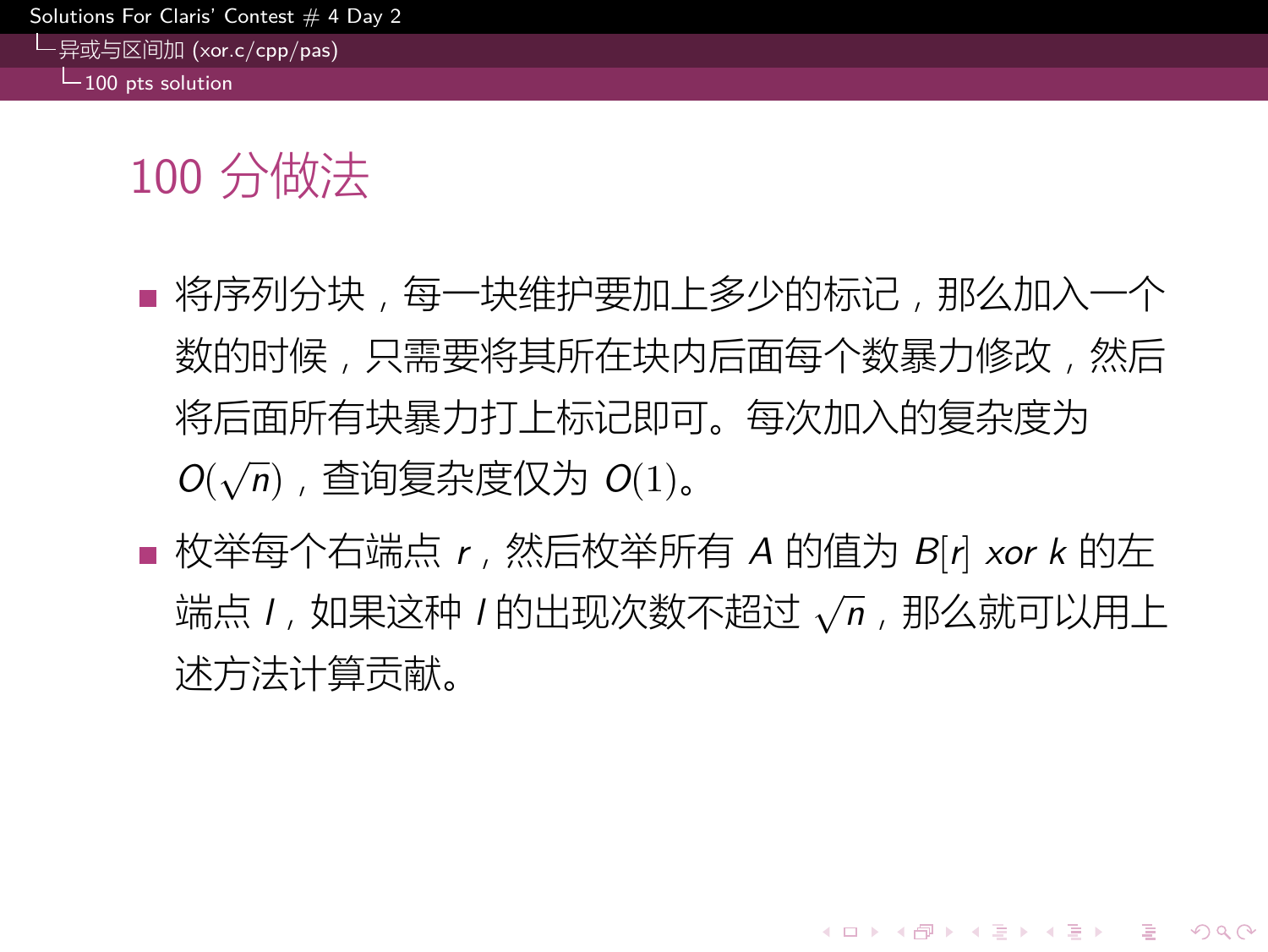#### itions For Claris' Contest  $\#$  4 Day 异或与区间加 (xor.c/cpp/pas)

 $\overline{100}$  pts solution

- 将序列分块,每一块维护要加上多少的标记,那么加入一个 数的时候,只需要将其所在块内后面每个数暴力修改,然后 将后面所有块暴力打上标记即可。每次加入的复杂度为 *O*( *√ n*),查询复杂度仅为 *O*(1)。
- 枚举每个右端点 *r*, 然后枚举所有 A 的值为  $B$ [r] *xor k* 的左 端点 *l*,如果这种 *l* 的出现次数不超过 *√ n*,那么就可以用上 述方法计算贡献。
- 如果这种 *l* 的出现次数超过了 *√ n*,那么这种 *l* 最多只有 *√ n* 种,用 70 分算法解决即可。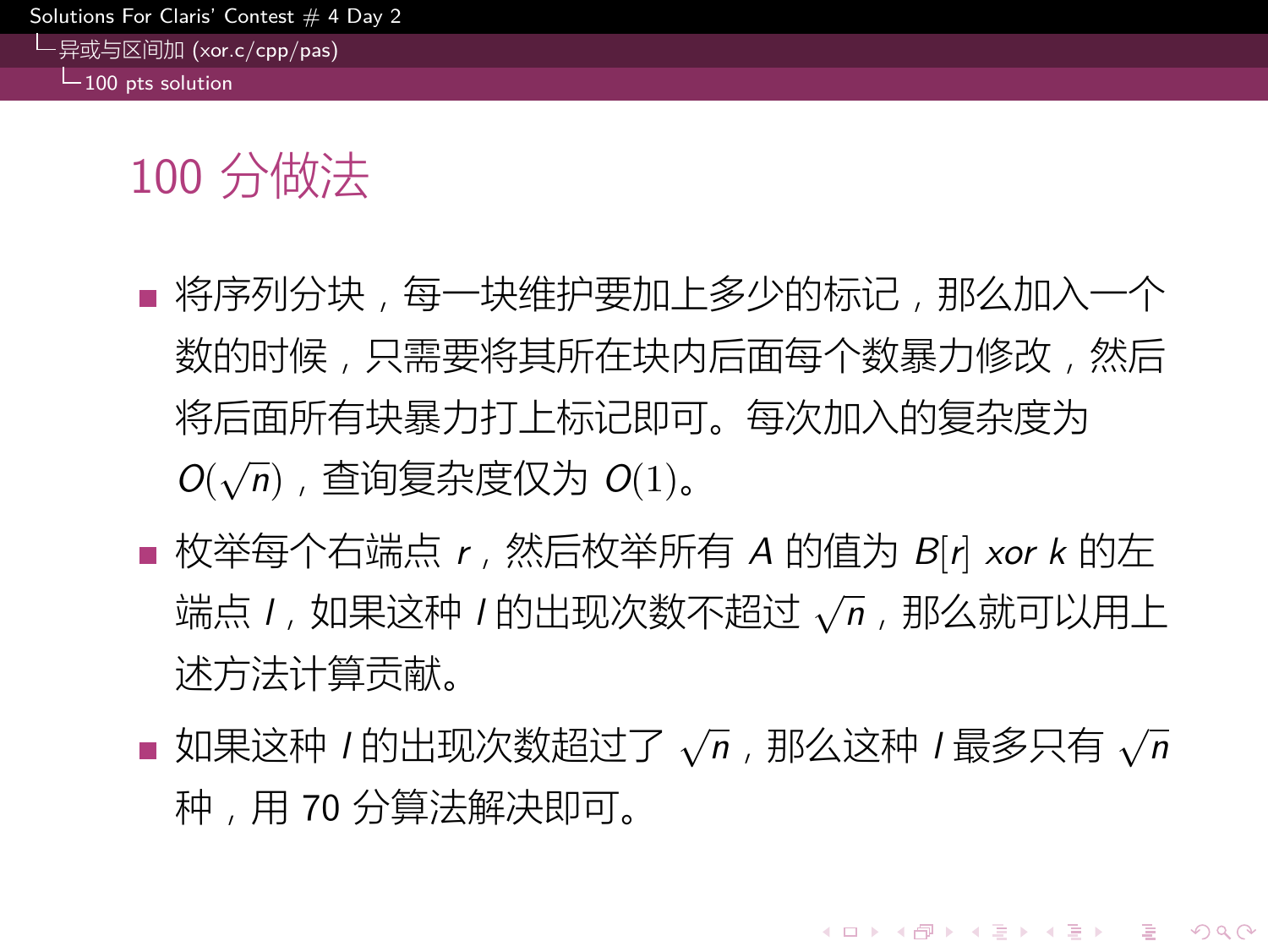#### itions For Claris' Contest  $\#$  4 Day 异或与区间加 (xor.c/cpp/pas)

 $\overline{100}$  pts solution

- 将序列分块,每一块维护要加上多少的标记,那么加入一个 数的时候,只需要将其所在块内后面每个数暴力修改,然后 将后面所有块暴力打上标记即可。每次加入的复杂度为 *O*( *√ n*),查询复杂度仅为 *O*(1)。
- 枚举每个右端点 *r*, 然后枚举所有 A 的值为  $B$ [r] *xor k* 的左 端点 *l*,如果这种 *l* 的出现次数不超过 *√ n*,那么就可以用上 述方法计算贡献。
- 如果这种 *l* 的出现次数超过了 *√ n*,那么这种 *l* 最多只有 *√ n* 种,用 70 分算法解决即可。
- 时间复杂度 *O*((*n* + *m*) *√ n*),常数很小。